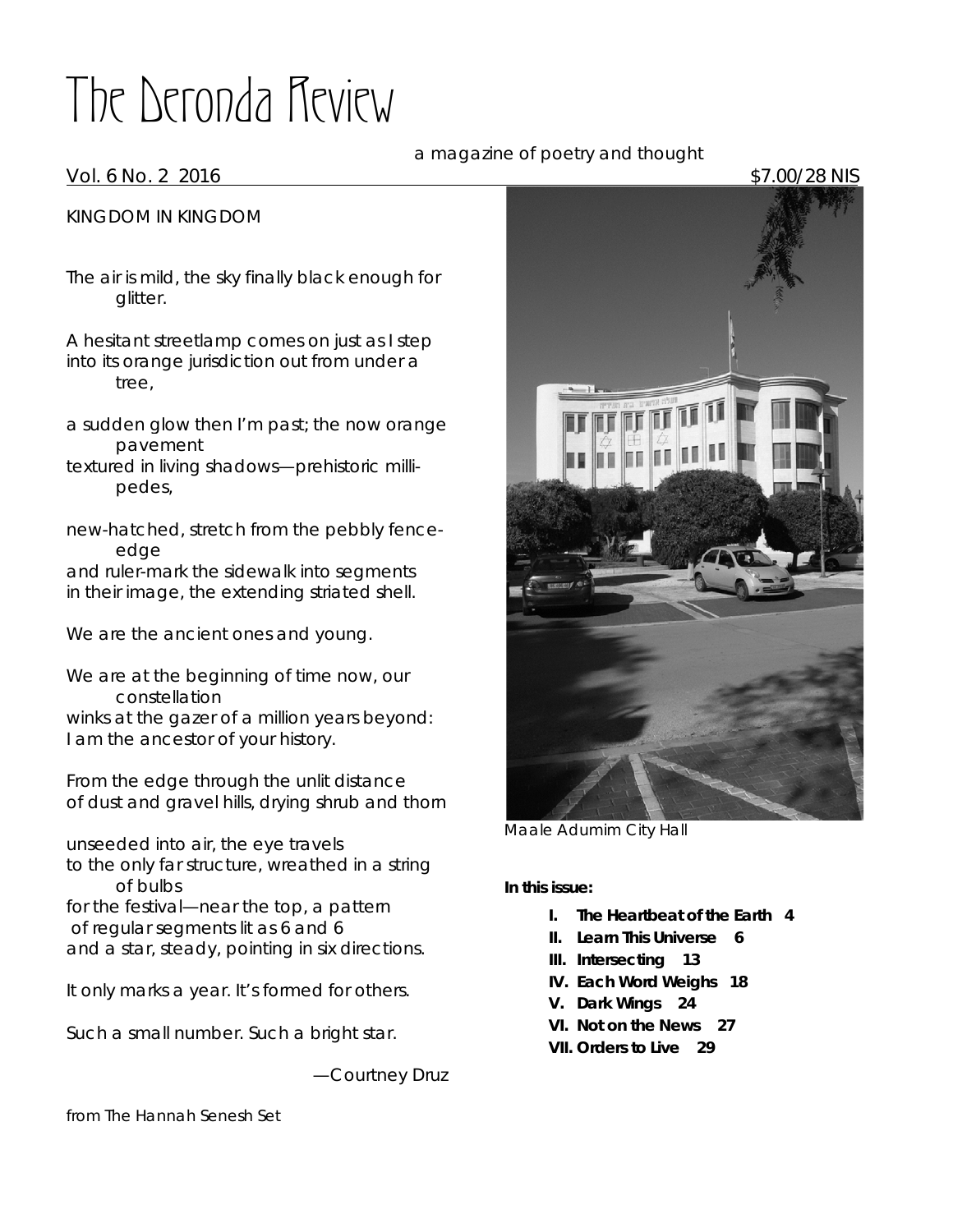# CONTRIBUTORS' EXCHANGE

This feature was started to encourage dialogue among poets and readers. Below are titles of poetry collections by contributors, as well as URLs. Due to the fact that the magazine is now mainly web-based we no longer include addresses, but messages can be routed through the editors via the "Contact Us" form. \* indicates a page in the "Hexagon Forum" of www.pointandcircumference.com. \*\* indicates a page in the "Kippat Binah" section of the same site.

Hayim Abramson, *Torah Secrets; Thoughts from the Sources* (in preparation)

\*\*Yakov Azriel is the author of *Threads from a Coat of Many Colors: Poems on Genesis* (2005); *In the Shadow of a Burning Bush: Poems on Exodus* (2008), *Beads for the Messiah's Bride: Poems on Leviticus* (2009), *Swimming in Moses' Well* (2011), all with Time Being Books.

Mindy Aber Barad, *The Land That Fills My Dreams* (Bitzaron 2013).

Eric Chevlen, *Triple Crown* (2010), *Adrift on a Ruby Yacht* (2014).

Courtney Druz, www.courtneydruz.com, is the author of *Complex Natural Processes* (2010), *The Ritual Word* (2011) and *The Light and the Light* (2012).

Ruth Fogelman, www.geocities.com/jerusalemlives, is the author of *Cradled in God's Arms, Jerusalem Lives,* and *Jerusalem Awakening* (Bitzaron Books).

Evelyn Hayes, http://theracheltear.blogspot.co.il/, *The Eleventh Plague: Twins, and Their Hearts Were Softened for More, and Other Poetry and Prose* (2002); *The Twelfth Plague: Generations, Because the Lion Wears Stripes* (2003) Gretti Izak, *Orbits* (1999), *Don't Come Moon* (1999), *Between Panes of Glass* (2006), *Arctic Night* (2010), *Diary of a Journey* (2011), *About Jerusalem* (2012), *Ribs and the Silver Mirror* (2014), *Marking Time* (2014).

Constance Rowell Mastores, *A Deep and Dazzling Darkness,* Blue Light Press (2013).

\*\*E. Kam-Ron (E. Kam-Ron), aka Esther Cameron, *The Consciousness of Earth* (Multicultural Books, 2004); *Fortitude, or The Lost Language of Justice: Poems in Israel's Cause* (Bitsaron Books, August 2009); *Western Art and Jewish Presence in the Work of Paul Celan: Roots and Ramifications of the "Meridian" Speech* (Lexington Books, 2014). Sue Tourkin Komet, *Outfront, Jerusalem and Outback, Bethlehem,* forthcoming

James B. Nicola, *Manhattan Plaza* (2014), *Stage to Page: Poems from the Theater,* forthcoming:

https://sites.google.com/site/jamesbnicola/poetry

Susan Oleferuk, *Circling for Home* (Finishing Line Press, 2011), *Those Who Come to the Garden* (Finishing Lines Press, 2013).

Vera Schwarcz, *Ancestral Intelligence* (Antrim House, 2013), *Chisel of Remembrance* (Antrim House, 2009), *A Scoop of Light* (March Street Press, 2000), *Fresh Words for a Jaded World, and Selected Poems* (Blue Feather Press, 2000). Michael E. Stone*, Selected Poems* (Cyclamens and Swords Press, 2010). *Adamgirk': The Adam Book of Arak'el of Siwnik'* (Oxford University Press, 2007).

Henry Summerfield, *That Myriad-minded Man: a biography of George William Russell, 'A.E*.' (1867-1935) (Colin Smythe, 1975)

Wally Swist, *Huang Po and the Dimensions of Love* (Southern Illinois University Press, 2012); *The Daodejing: A New Interpretation,* with David Breeden and Steven Schroeder (Lamar University Literary Press, 2015); and *Invocation* (Lamar University Literary Press, 2015).

\*\*Shira Twersky-Cassel, *Shachrur* (Blackbird), 1988; *HaChayyim HaSodiim shel HaTsipporim* (The Secret Life of Birds), Sifriat HaPo'alim, 1995; *Yoman Shira BeSulam HaGeulah* (A Poet's Diary),Sifrei Bitsaron, 2005; *Legends of Wandering and Return,* Sifrei Bitzaron 2014.

Sarah Brown Weitzman, *Eve and Other Blasphemy, The Forbidden, Never Far from Flesh* (poetry); *Herman and the Ice Witch* ( children's novel, Main Street Rag).

Rosa Walling-Wefelmeyer, https://rosawallingwefelmeyer.wordpress.com/

Changming Yuan, editor, *Poetry Pacific* (poetrypacific.blogspot.ca, http://poetrypacificpress.blogspot.ca/, http://www.facebook.com/poetry.pacific)

# ACKNOWLEDGMENT:

Sue Tourkin-Komet's "I Didn't Want to Grapple" was first published in *Poetica Magazine.*

THE DERONDA REVIEW: Editor: E. Kam-Ron., derondareview@att.net. Co-editor for Israel: Mindy Aber Barad, POB 1299, Efrat, Israel; maber4kids@yahoo.com. Single issue \$7, subscription \$14, back issue \$5. For subscriptions and extra copies in Israel contact Yehudit Ben-Yosef, yehudib@gmail.com.

 $\Box$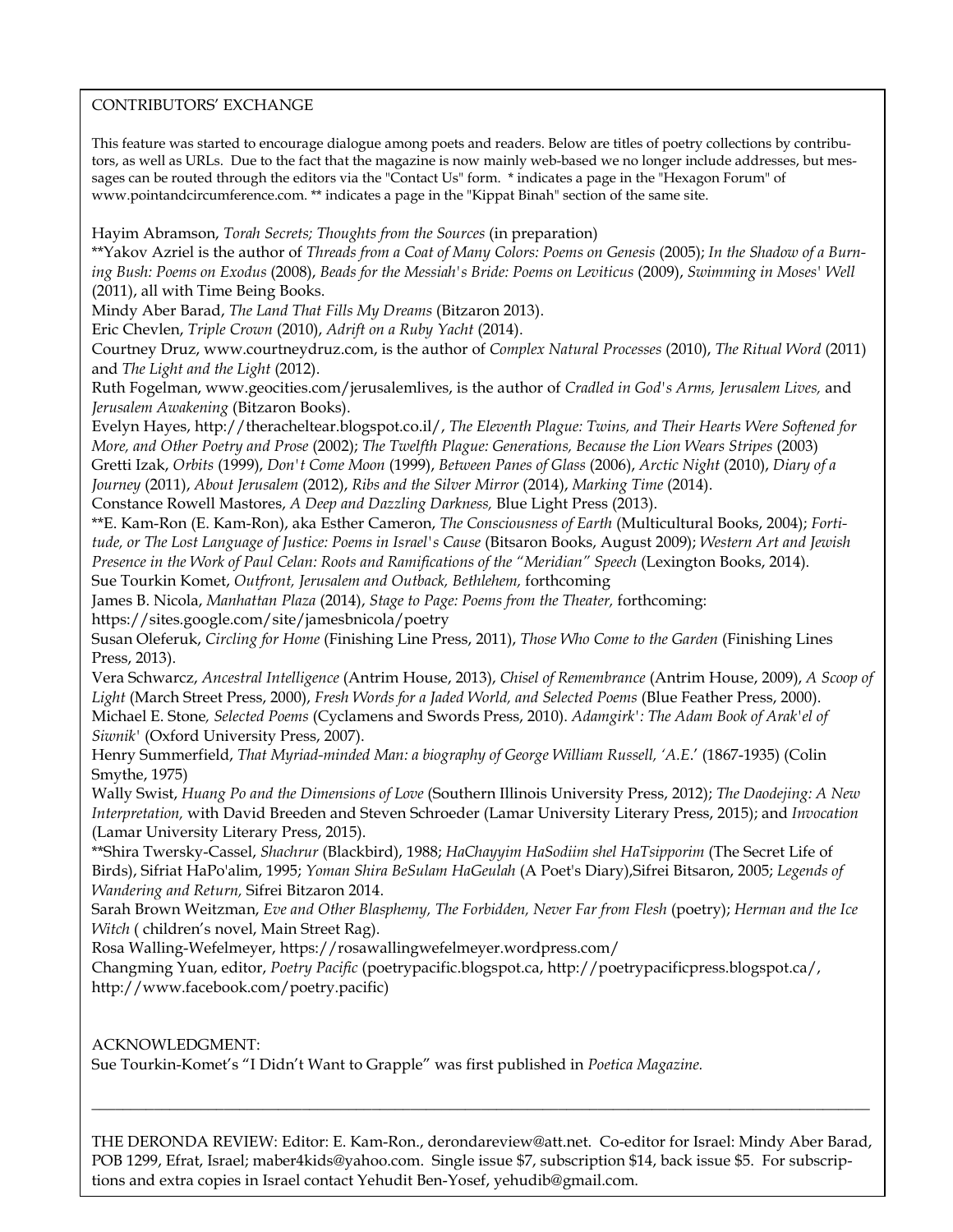# *I. The Heartbeat of the Earth*

## INEFFABLE

A water's rhythmic murmur Laces through our conversation, Adorning our words, Assuaging my ears, Water swaying just beneath my feet— Ancient world of support, Grayish blue and green— A placid dream.

I see it arrest and flow, arrest And flow, push and play itself Along its way, as I watch Through the iron wrought interstices Of the bridge's floor.

How you and I Fit so snugly In this vastness. The water gently lapping on, Here and after, beyond and before, To the far blue mountains borne— A misty promise in the near horizon— Under a crystalline white winter sky!

Here, where the Earth Is not too great To listen to our voice.

—Catharine Otto

## **HARMONY**

I am startled by the bird's rufous breast, landing to perch on a branch of the winter maple—

its brown-red color in contrast to the bark grey and the white on white

against the drifted February fields and the meadows, beyond.

The bird pivoted on the limb, its bright black eyes looked into me through the window:

I sat mesmerized by its presence, that seemed out of place in the frigid cold—

making me think it must have been overwintering; but before this thought concluded—

the bird flew up, displaying its chalkblue feathers, their shade being that of an elegant shawl

covering its wings. Then the bird dipped, hovering in front of the window,

seeking entry, to come close enough to the glass that it electrified the sensation of my skin;

since, in its singularly divine way, it touched me; and became more than just

a mere bluebird, communicating to me through the harmony of nature,

before flying off in a dazzling rush of blue, leaving the grace of its visitation in the trace

of its proximity that I felt had grazed my skin, and brushed my viscera;

affording me with the sight of its fluttering wings that continue to beat within.

—Wally Swist

## IS IT SPRING?

by Mindy Aber Barad, Drora Matlovsky & Ruth Fogelman

#### I

M.: Is it spring? Not by definition, no But simply by the warmth Of the stones Beneath my feet

R.: Simply by the warmth On my face Simply by the scented breeze Plum blossom and almond I know that spring will soon be here

D.: Simply by the warmth on my face, In my heart, I know life is here, Waiting to burst forth from all sides.

M.: On my face Scented breeze of blossoms Gently nudges spring Ever closer Although the clouds Seem to threaten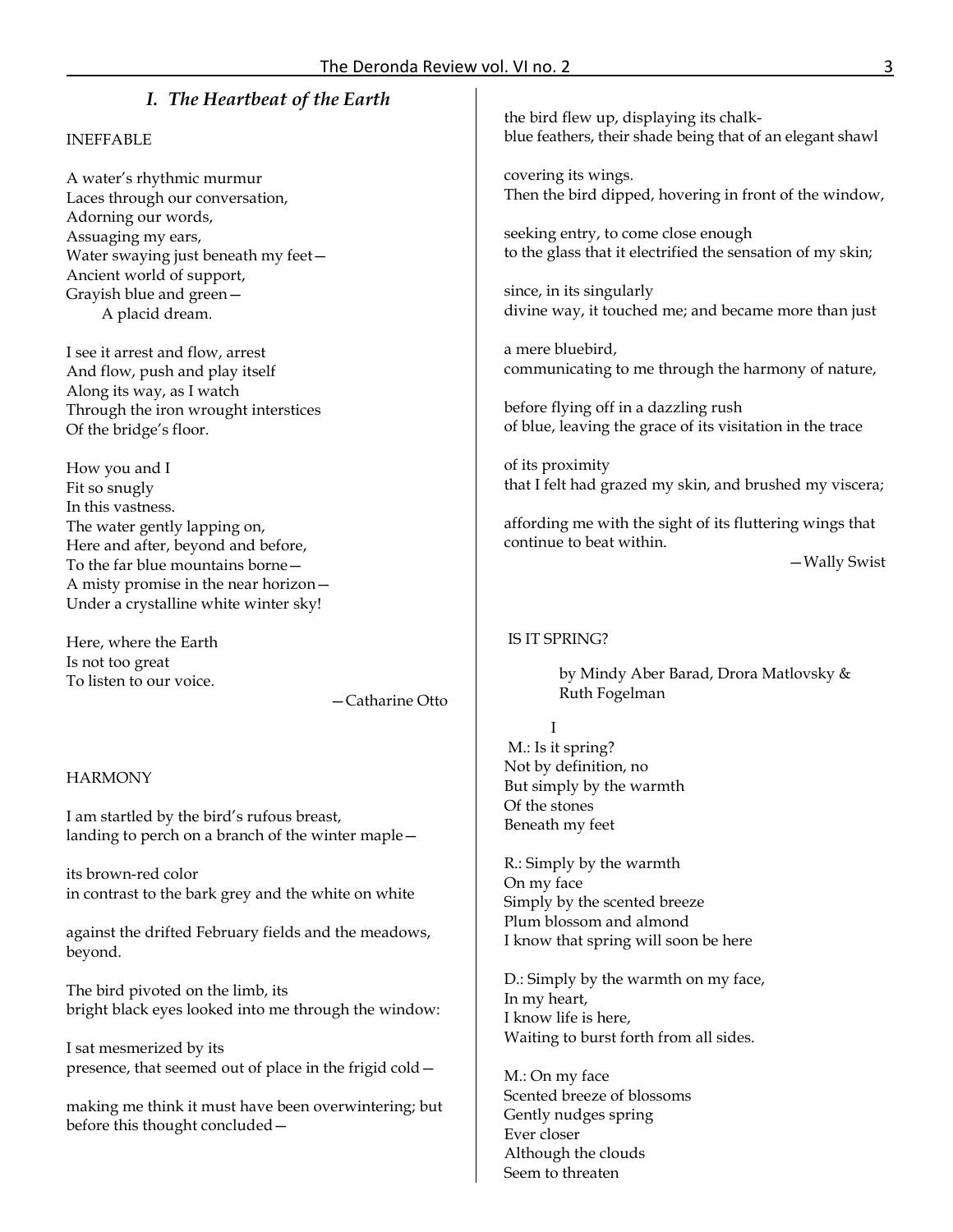#### II

R.: Is it spring? The sun is out Light clouds in sky Overcoats left on hooks Will the layers of winter remain unworn?

D.: Overcoats left on hooks Ignore the clouds! Off to somewhere green, Somewhere warm Somewhere happy.

M.: Somewhere green Is where spring hides Watching through the filtering clouds Waiting.

R.: Waiting to burst Back, again, Waiting for sun's rays To warm the Earth, Warm the roots of the trees, Warm life into rebirth.

#### III

D.: Is it winter? Is it spring? I am cold and the birds sing Let's put the heater on, my heart sings I don't know where I am The clouds, the sun

M.: The birds sing I've heard them twitter First soggy In a drizzle, Now warmed By their own symphony

R.: Trees carry a symphony Though most branches are still bare So few leaves for the wind to rustle Only a week ago I saw the golden leaves Underfoot

D.: Few leaves for wind to rustle Where does the music come from? Is there some unseen instrument? Do the trees sing The song of spring?

## ANGEL SEEDS

The cottonwood tree sets free its angels, its seeds that swirl like stray thoughts in the wind's memory, astonish the light, involve the sun, and bind us to beginnings.

They come in white shrouds over the town. They seem to sleepwalk through the air. They come like stars seeking new worlds. They come to become themselves.

Some blanket the cars, some sway the winds. Some blow in questions to the moon. Some land in graveyards which yield and forgive. They blow wherever the silence leads them.

They burst through the gaping doors of the grocery, whispering alien voices down the aisles, tempting the shoppers with their Winter in Spring, to their land where all hunger ends.

Outside, in the gardens, they seek their second life, whirling, yearning to cling deep where stillness and darkness answer their cries, and heaven, rooted, ripens into earth.

—Sean Lause

## LOVER OF SUMMER

I have a summer afternoon off how do I tell those concerned that I want to dip into the stillness like a pool touch the trembling of my Rose of Sharon and a wayward plump bee under my chin confused by my bright t-shirt glow

My neighbor's cat naps under the hemlocks I didn't know tree tops hustle importantly sensing a season change flowers are grown, the goldfinch and sunflower are one and I have won a skirmish of love to be alone

I am a child of summer once a mighty swimmer, never a splasher but my arms were always open to the sky and sea now like the cat I dream in dark green lick the sun like a bee, warm myself in memory and as a lover of summer, I dive into this afternoon.

—Susan Oleferuk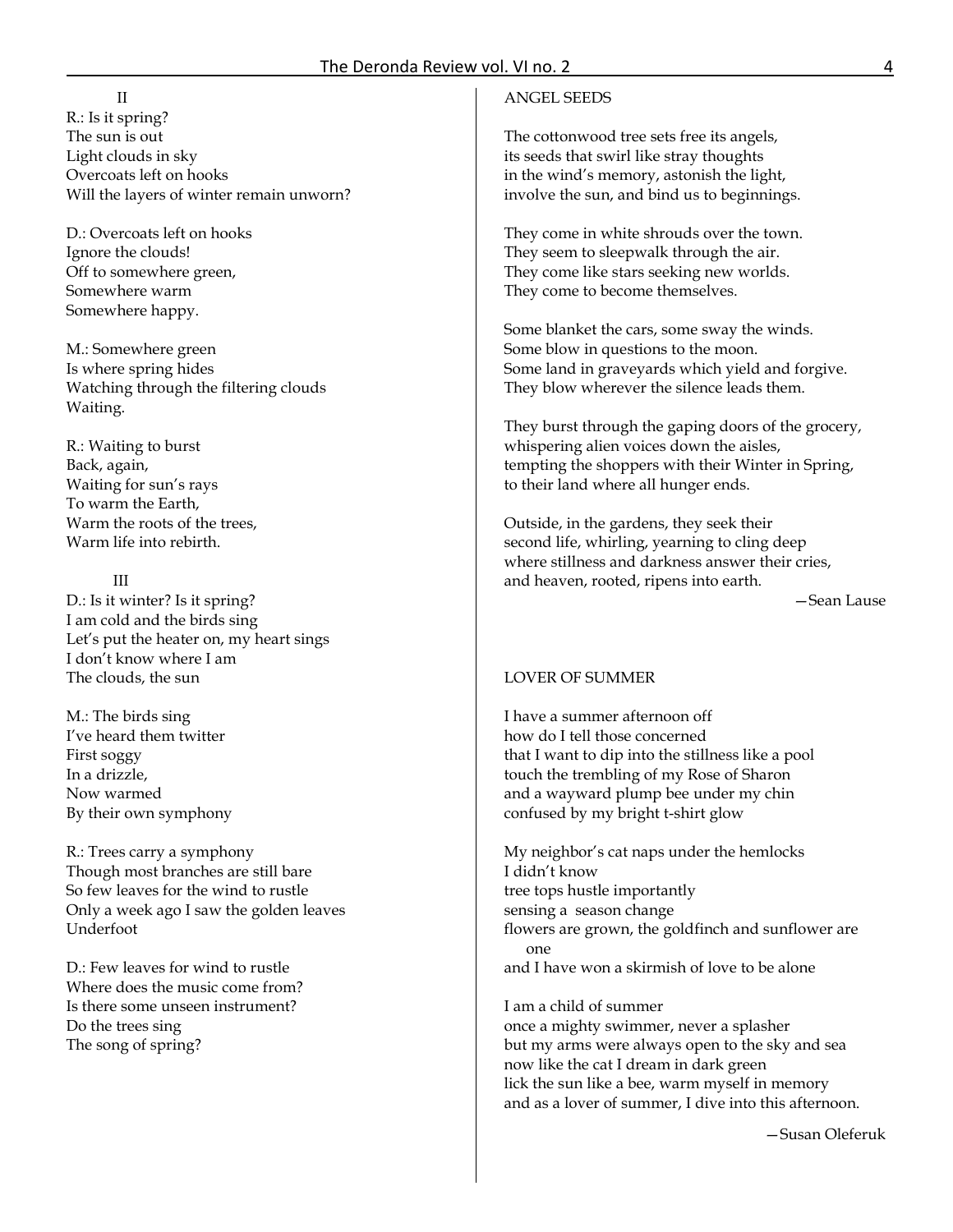# THE BLOWING SWALE

- For a quarter mile the blue and white of lily-of-thevalley
- burned the air with a spray of fragrance beyond sweetness.
- Maybe that is what clouded my head, or perhaps it was just
- the blue-sky eternity of the day that seemed to make me float,
- when I saw the sherbet-colored petals of purpleflowering
- raspberry, growing in the waving grasses in the Petersham
- woods, on the north shore of Quabbin. I decided to point
- out the flower to my friend; and as I was about to place one
- of my boots into the blowing swale, I stopped short, and
- we saw the length of it moving incrementally in an opening

of the blades of grass before the tilting flower.

Its scales were designed with bronzed diamonds juxtaposed

against a dark background, which indicate more than a single possibility; but in that instant my life teetered,

as I held my foot in the air, withdrawing it as slowly as the snake slithered through the grass.

My friend and I looked at the thickness of its body, and then

each other, mouths agape,

- the astonishment on our faces replicated by the fear that raged,
- separately, in her solar plexus and mine—

and since we never saw either the snake's head or the tail,

- I could never verify what it was.
- Although, what I remember is how the body kept flowing on

before we decided it best to walk quietly away, with gratitude.

—Wally Swist

# **REFUGEES**

The weeds on the trail were tall and I accidentally fell into the herd startled they were lined up big and summer old staring at me I knew my place and lowered my eyes and turned

They belonged in the woods , they belonged on the earth, they belonged with Egyptian kohl eyes, African necks meant to reach the free skies and the warm brown of slim trees

in Northern summer

And I, I was running for my life so lost bulldozed by the sounds and heavy steps of mankind.

# —Susan Oleferuk

## [fallen leaf]

Shaking off all the dust You have accumulated over the season

Flapping your wings against twilight At the border of night

Like a butterfly coming down to Kiss the land As if to listen to The heartbeat of the earth Only once in a lifetime

# —Changming Yua**n**

## IT IS IN THE NATURE OF THINGS

\*

It is in the nature of things to want to fly, as a bird will fly, toward light on water; to chase, as would a child, a shadow that escapes you—any wild elusive shadow; to wonder, in later years, about the self and how long that self can go on living, or if it matters at all that it goes on living…matters at all.

\* In the late afternoon, a wild tom turkey makes its way through a grove of trees, as scattered light falls here and there on iridescent feathers—bronze, teal,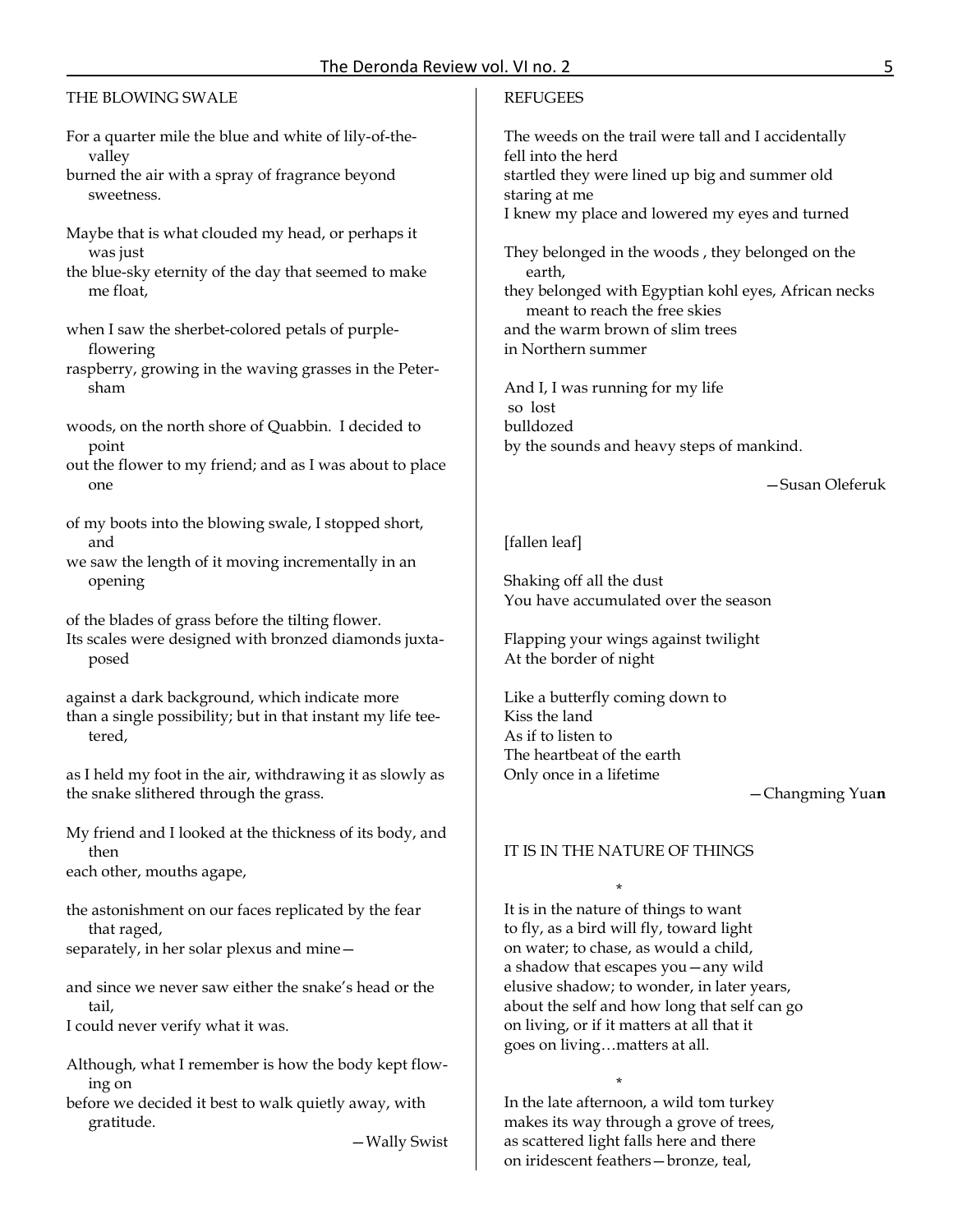copper—burnished rose—the glorious wings, archangelic, unfurling as he rises on his toes to open his body to the cooling breeze.

\* It wasn't dusk yet, but you could feel dusk coming…(the ancient chambers thudding inside the heart)…And I remember how I used to rush from one disaster to the next without the slightest notion of what propelled my frenzy.

\* Now, it seems, I am released into a newly stilled complacency. My life is seemly, if not a little dull. I am at home with myself, at home with the darkness that falls without haste, filled, as it is, with the inevitable. Yes, that's it. I am making peace with the inevitable.

—Constance Rowell Mastores

## ASIDES AND HESITATIONS

*i*

I used to think the power of words was inexhaustible, that how we said the world was how it was, and how it would be. I used to imagine that word-sway and word-thunder would silence the Silence, that words were the Word, that language could lead us inexplicably to grace, as though it were geographical.

*ii*

Deer start down from the mountains. A hummingbird and a raven briefly perch on the same limb of a shaggy pine fly off in opposite directions. The sky speaks of autumn, or of just before. Not much difference, really, between what was and what is soon to be—except in the caesura, the hesitation between the word and the world. Time like a swallow's shadow cutting across the clay, faint, darker, then faint again.

#### *iii*

The overheated vocabulary of the sun sinks to just a few syllables, fewer than yesterday, fewer still tomorrow. In wingbeats the disappeared come back to us. The soul returns to the tree.

— Constance Rowell Mastores

# *II. Learn This Universe*

GLIMPSES OF EARLY LIGHT

400,000 years after the Big Bang, gasses changed. Hydrogen once simply neutral began to ionize, leaving protons nearly naked, electrons stripped away.

Early stars, bigger and more violent than anything we know today are the most likely culprits.

How are we to glimpse traces of that rending illumination? Only the faintest whisper lingers in the cacophony of cosmic babble.

Pity the astrophysicists with their low antennae and supercomputers seeking, seeking subtle signals from this first light.

Poets are their companions in misery trying to hear the primal unsaid s t r e t c h s t r e t c h

the silence within each

word

—Vera Schwarcz

#### *THE FIRST WEEK OF CREATION*

## *DAY ONE*: BEFORE THE ATOMS FORMED

"In the beginning, God created the heaven and earth." (Genesis 1:1)

Before the atoms formed, God ruled as King, Before the primal light proclaimed His reign, Before vast hosts of angels learned to sing.

Before the day could bow, or night could bring A sable robe to cover His domain, Before the atoms formed, God ruled as King.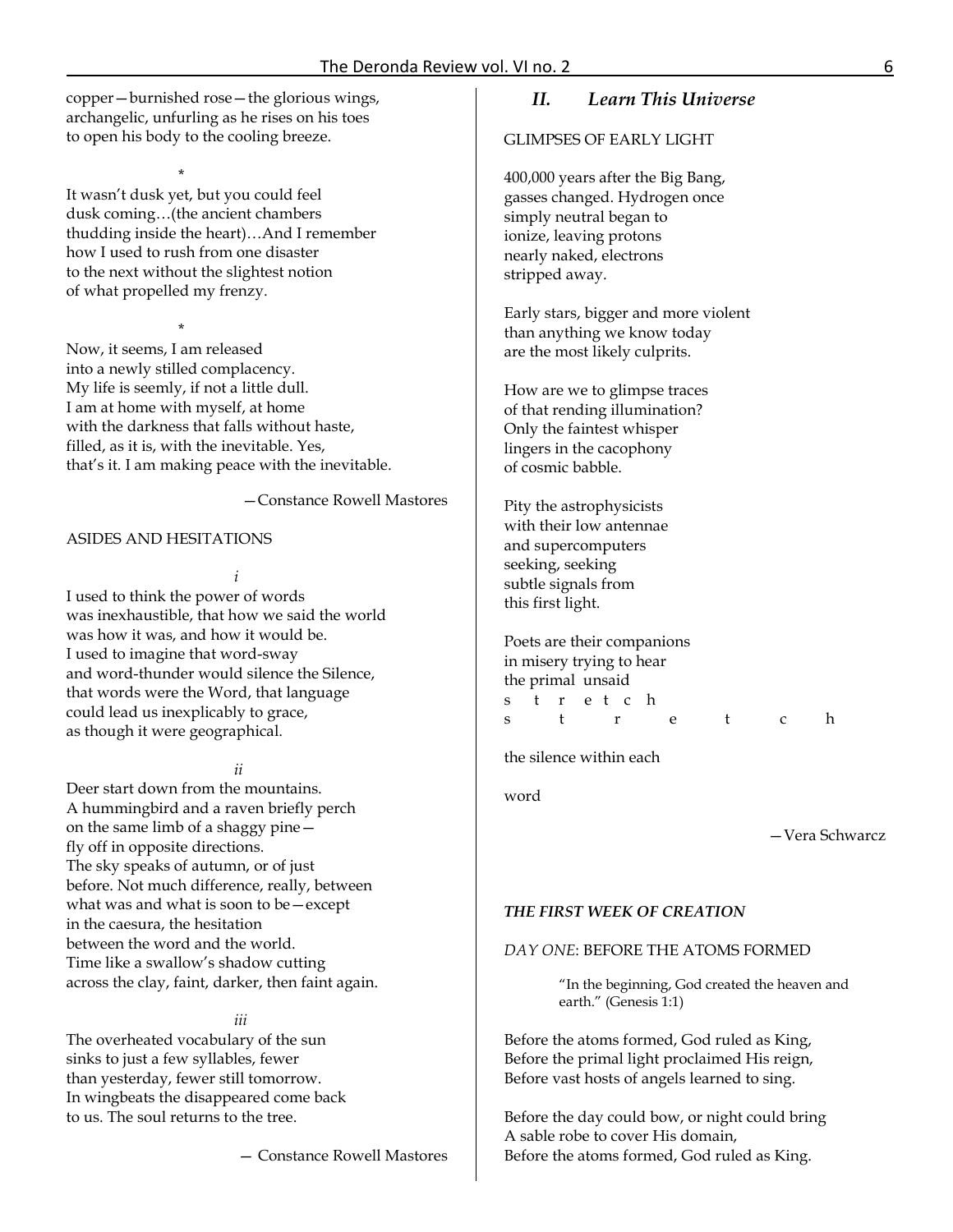All sovereignty was His, before the wing Of time first flew as chaos gasped in vain, Before vast hosts of angels learned to sing.

But now God reigns as well, as when the string Of space first stretched to limit and constrain; Before the atoms formed, God ruled as King.

His throne stands firm, His crown and royal ring Still gleam today, as gleamed His regal chain Before vast hosts of angels learned to sing.

And after time will end, when everything Will fade, God's majesty shall never wane. Before the atoms formed, God ruled as King, Before vast hosts of angels learned to sing.

# *DAY TWO*: BEYOND THE TIDES

"And God said, 'Let there be a sky in the midst of the waters, and it shall divide the waters from waters." (Genesis 1:6)

The waters billowed, surging left and right, Beyond the tides, beyond the furthest boundaries, Until they parted, split by a sky of light.

Prisms of colors flowed as waves, from white To sea-weed green and the bluest galaxies; The waters billowed, surging left and right.

From this world to worlds-to-come, from day to night, The waters streamed and sang God's melodies, Until they parted, split by a sky of light.

For then, the upper waters rose with might, To fill the Torah's oceans, gulfs and seas; The waters billowed, surging left and right.

The lower waters plunged from heaven's height, To water Eden's garden, rivers, trees, Until they parted, split by a sky of light.

But now in deserts, we dream we drink despite Our drought, while digging wells on hands and knees. The waters billowed, surging left and right, Until they parted, split by a sky of light.

# *DAY THREE*: VERDANT GREEN

"And God said, 'Let the earth bring forth vegetation: seed-bearing plants, and every kind of fruit-tree that bears fruit with the seed inside, on the earth;'and it was so." (Genesis 1:11)

In forests, fields and jungles cloaked with green, We wade in life's splendor; but all our lives, We ask ourselves, "What does existence mean?"

Is all this verdant beauty just a screen That masks our graves? What significance survives In forests, fields and jungles cloaked with green?

As life blossoms—exquisite, death mocks—obscene; As death hews down all with axes and knives, We ask ourselves, "What does existence mean?"

Is the world pollinated by death's queen, Who stings and makes bitter honey in her hives, In forests, fields and jungles cloaked with green?

Why must our flowers'velvet fade, the sheen Of blossoms dim, whenever death arrives? We ask ourselves, "What does existence mean?"

Where is God's truth, majestic and serene? Under seas of leaves and grass, it swims and dives. In forests, fields and jungles cloaked with green, We ask ourselves, "What does existence mean?"

# *DAY FOUR*: THE MOON OF JERUSALEM

"And God said, 'Let there be lights in the firmament of the heavens to distinguish between the day and the night; and they shall be for signs and appointed times, for days and years." (Genesis 1:14)

In the race of time, the sprinter was the sun Which quickly sped through days, but lost the race; When night appeared, it was the moon that won.

How bright the dawn, when the sun began to run With confidence, ability and grace; In the race of time, the sprinter was the sun.

But the sun, which lit up worlds all stars should shun, Reduced his speed and waned without a trace; When night appeared, it was the moon that won.

As hosts of stars declared the race was done, The moon of Jerusalem reached first place; In the race of time, the sprinter was the sun.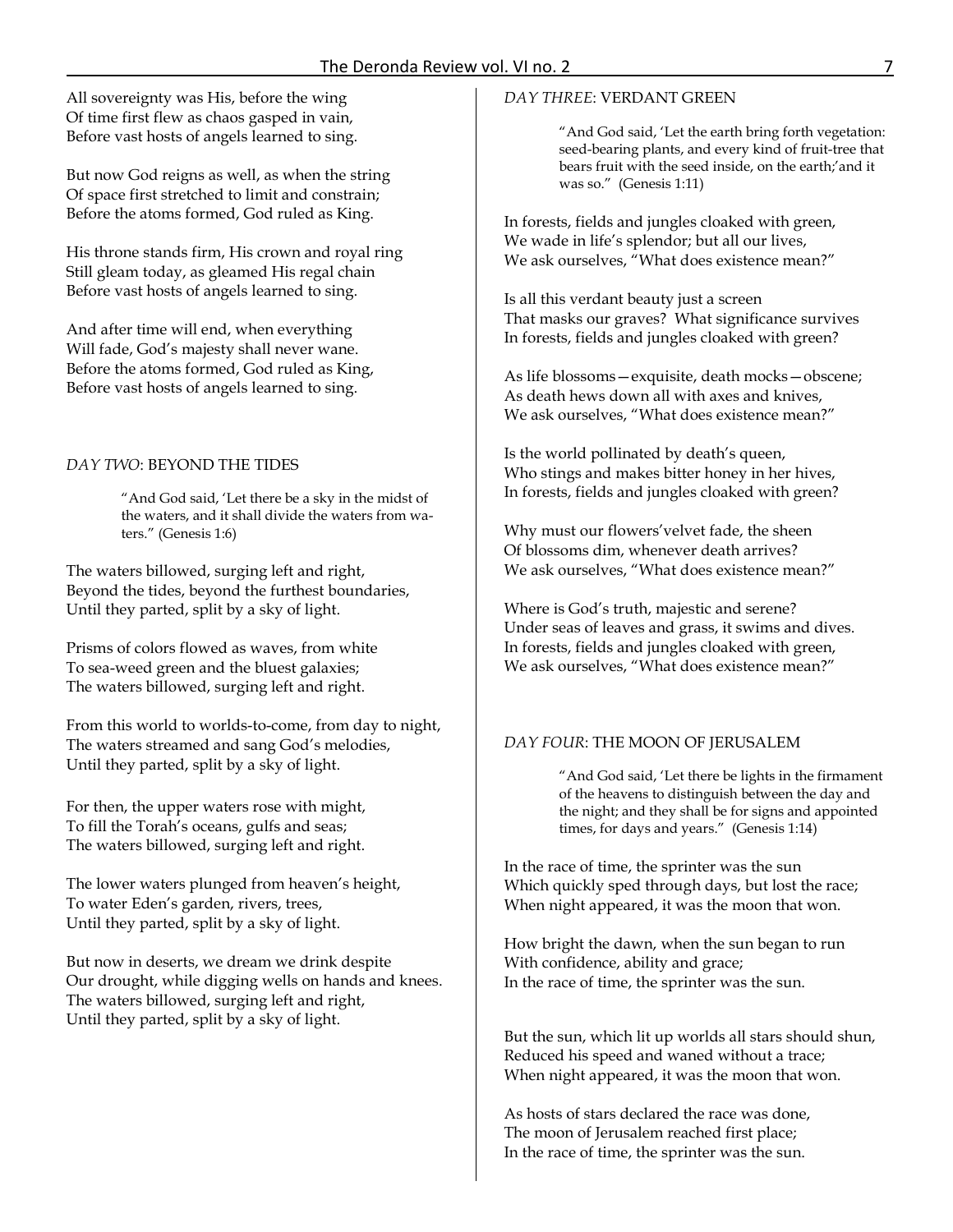The stars took threads they earlier had spun And hid the moon behind a veil of lace; When night appeared, it was the moon that won.

"Bring light," the stars command, "when there is none, And at the end of days, reveal your face." In the race of time, the sprinter was the sun; When night appeared, it was the moon that won.

# *DAY FIVE*: BLUE WHALES OF FAITH

"And God blessed them, saying, 'Be fruitful and multiply, and fill the waters of the sea…." (Genesis 1:22)

Below the ocean's surface swim blue whales Of faith that chant God's glory and His praise, Undaunted by sea-tempests, storms and gales.

The females sing their psalms all day, the males All night, as dolphins dance and sea-weed sways; Below the ocean's surface swim blue whales—

Undaunted by the whalers' ship that sails In search of prey a sharpened harpoon slays; Undaunted by sea-tempests, storms and gales.

And even when the fickle ocean fails To bring their krill, even then faith's music plays; Below the ocean's surface swim blue whales.

Rising above the waves, each whale inhales God's grace as God commands and he obeys, Undaunted by sea-tempests, storms and gales.

Their songs and prayers proclaim that faith prevails In the depths of God's concealed and hidden ways;

Below the ocean's surface swim blue whales, Undaunted by sea-tempests, storms and gales.

# *DAY SIX*: TWO FEET IN TWO WORLDS

"And God created man in His image, in the image of God He created man; male and female He created them." (Genesis 1:27)

In the image of God, Man and Woman shine, Yet lose this glow in the blackness of the night, Two feet in two worlds, animal and divine.

Each dawn we pray to sip the angels'wine That lets our souls reflect the angels'light; In the image of God, Man and Woman shine. Each dusk we leave our candles in the shrine To wander in back streets where tomcats fight, Two feet in two worlds, animal and divine.

But night retreats and shadows realign As light returns and fills our eyes with white; In the image of God, Man and Woman shine.

Is human blindness malignant or benign? Is human fate to see, then lose our sight? Two feet in two worlds, animal and divine?

Our souls ablaze, we search for God's design, For ways to make two separate realms unite; In the image of God, Man and Woman shine; Two feet in two worlds, animal and divine.

# *DAY SEVEN*: THE *SHABBAT,* A SHRINE OF TIME

"And God blessed the seventh day and sanctified it; because on it He rested from all His work that God in creating had made." (Genesis 2:3)

With bronze from Jacob's ladder, which angels climb; With stone from Abraham's altars, and his sand; With Isaac's wood is built a shrine of time.

With lullabies that Rachel sings in rhyme; With music Leah's children understand; With bronze from Jacob's ladder, which angels climb.

With curtains Rebecca weaves, still in their prime; With sacred ephods Sarah sews by hand; With Isaac's wood is built a shrine of time.

Seconds, minutes and hours comprise the lime That binds its bricks, the books that Moses scanned, With bronze from Jacob's ladder, which angels climb.

With Joseph's stars, which prophets teach to shine; With Joseph's grain, which grows on scholars'land; With Isaac's wood is built a shrine of time.

With sips and fragrance of the Messiah's wine; With bread his wife will bake; with all God planned; With bronze from Jacob's ladder, which angels climb; With Isaac's wood is built a shrine of time.

—Yakov Azriel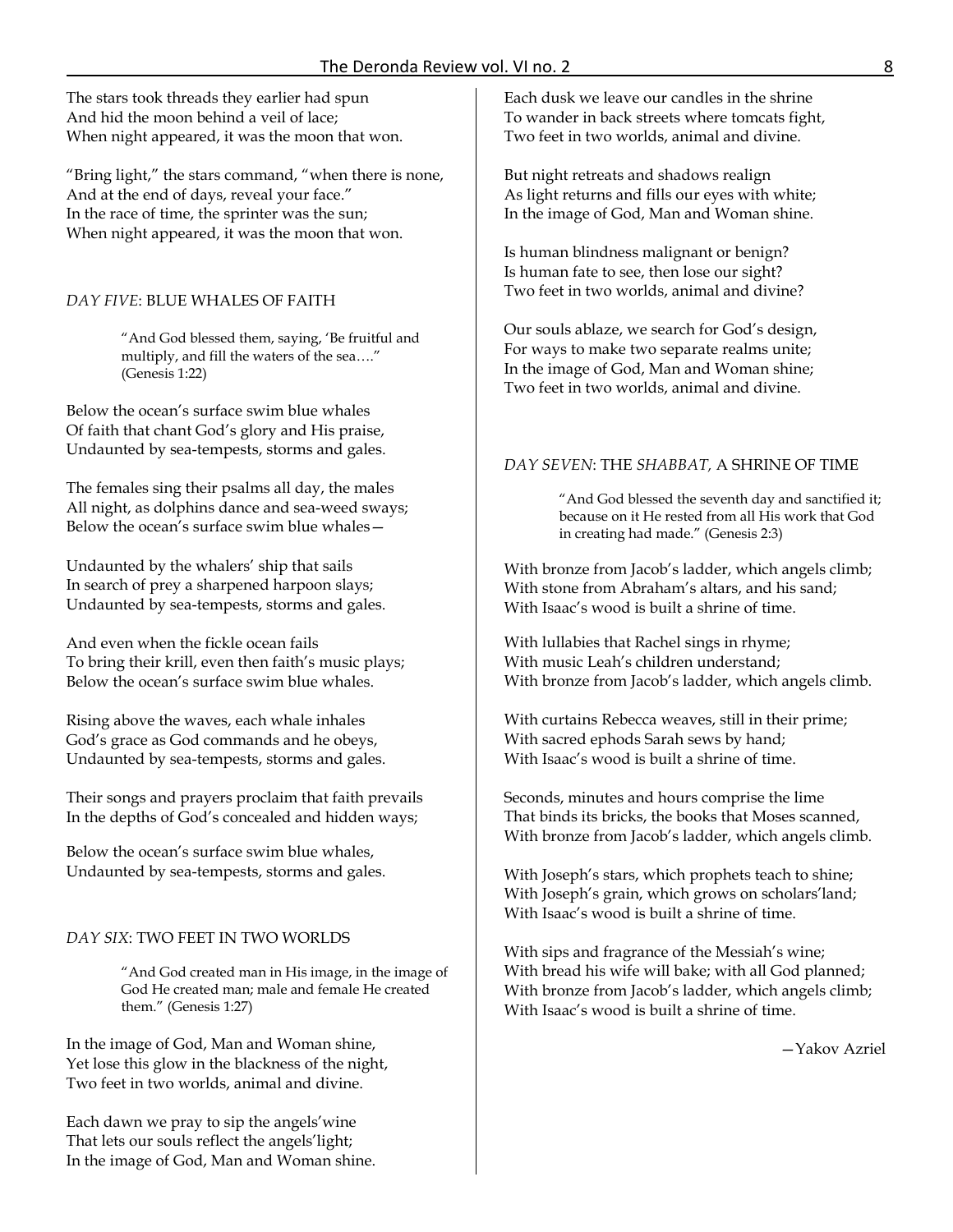## LIFE DIFFERENT FROM THE LIFE WE KNOW

How do peel away the deepest layers enveloping three billion years of biological tinkering?

Until recently, life as we know it dressed itself in three forms: Archae, Bacteria and Eukaryota.

With new tools for DNA sequencing, single cells and viruses hidden in isolated crevices are revealing secrets modern microbes have never touched. From deep within the earth's crust, biologists have excavated a mimivirus particle,

neither Bacteria nor Archaea.

Its long extinct lineage is coming to teach us: life speaks in more tongues than we have labeled or heard before.

—Vera Schwarcz

#### [fissuring]

Between two high notes The song gives a crack Long enough To allow me to enter Like a fish jumping back Into the night water

Both the fish and I leave no Trace behind us, and the world Remains undisturbed as we swim Deeper and deeper in blue silence

Upon my return, I find the music Still going on, while the fish has Disappeared into the unknown

—Changming Yuan

## BIRD & STONE

Alighting on me tiny feet upon my brow no wrinkle rumple from me I dare not startle you pausing here remote solid slipping as if a house on sand.

Alas!

 Some fancy stirs your wings to flight nails scratch a flurry of new blood to the surface your fading becomes a hieroglyph occult now for millennia fondness follows was ever thing so unsurprising?

—Rosa Walling-Wefelmeyer

#### WILD EYES

1. Rachel

Shaking out the bedclothes, I turn to meet your stare. Wild eyes, for love you took me on.

I lift you and you fear the air, when I hold you close you turn your face to me.

What are you thinking, long gaze burning into my own.

2. Ariel

Ariel's love languishes he casts his head back into the bend of my shoulder jade eyes slit,

fur fragrant of cedar and cinnamon his great tail—silken ebony wraps royal about us.

I push my face into his fierce world.

3. Kinneret a. Kinneret born, you come to me from runs along that pebbled shore, your name speaks of poets and pioneers,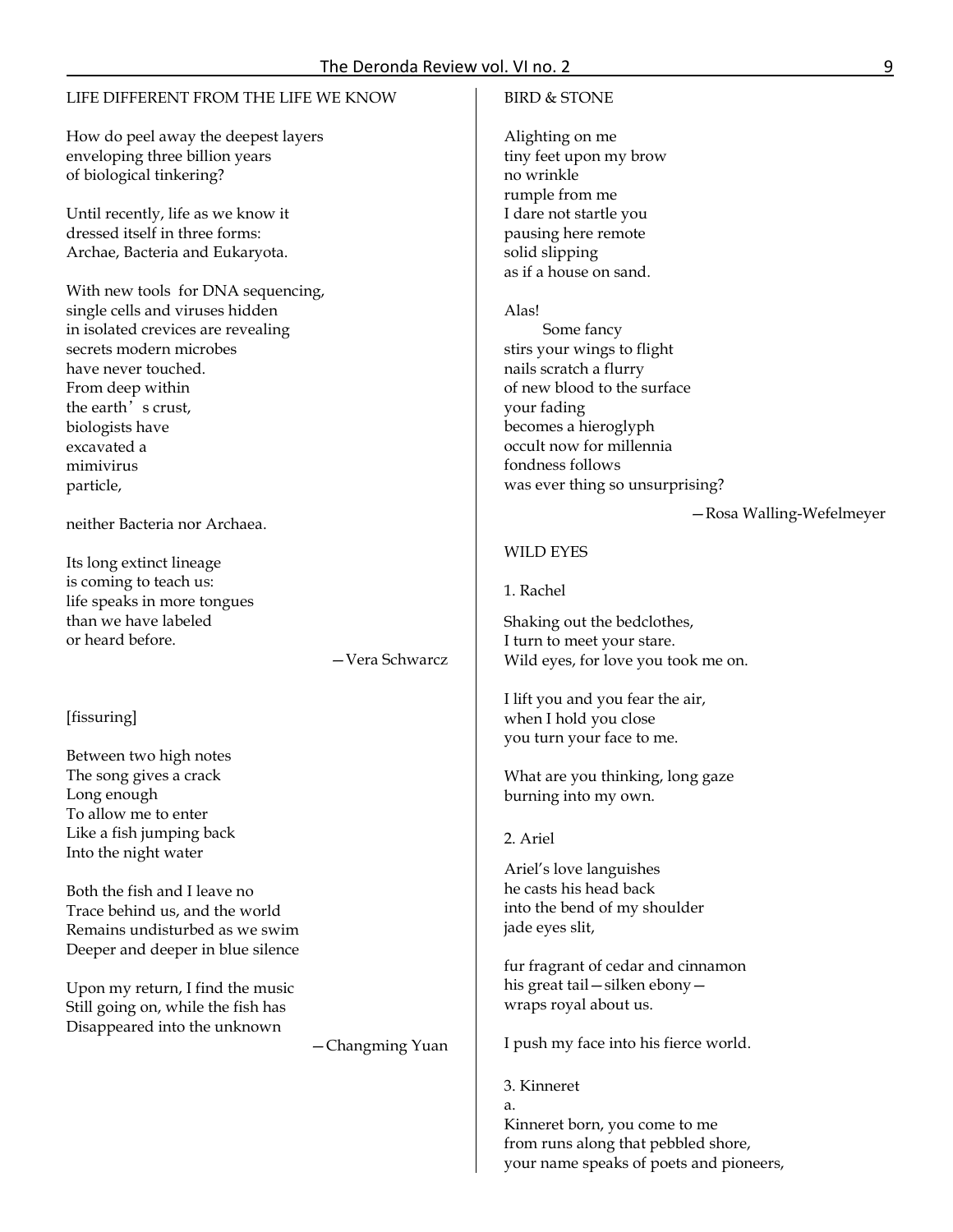the azure waters of your bright eyes bring seascape into this walled city.

# b.

On laundry days, joyous baths take the place of sea spray, a run at the washtub—my hand lifts a splash,

shaking off the drops, cat-happy, you search out my eyes and play ask for more.

# c.

Shabbat morning, wait at the door to welcome each babe and child, each grownup.

The family, they climb the many stairs to enter your domain,

Resting at our feet you share table chatter.

With all gone home, we close the door and settle into the peace of Eden

# d.

Nights of pain, at my bedside, long legged cat, lines drawn in silver.

"Look," I say to David, "he will sit there now for hours." In his wisdom my son decides, "He does for you what he can."

# e.

Too soon, life's end, a failure of the flesh. Reluctant still to leave my embrace, — fragile skull pressed into my warm fingers and caressing palms.

Your essence which would never part from me is released from my arms and gone.

# f.

When they lift your frail body, a soft whimper so distant, is the sound of a stranger, no longer that dear voice that was your own.

Soul spark lit to share my life, you have done well to heal the many wounds of my days.

# 4.

The lost animals sent for me to love, live all in my dreams, sharing our human lives, theirs can never be as ours.

Small hearts, small beings, where is centered your love, what is the secret source of that cleaving to myself ?

# DESPOILED DIRT

On a day in rain-soaked Jerusalem, when the glow of Tu Be'Shvat, the New Year for trees, renews ardor for earth and man,

my gaze is guided downward, past the roots of flowering almonds to soils geologists have mapped as rare, endangered, dead.

We who savor grapes, figs, dates, olives, pomegranate, barley, wheat, who cherish the Land which nurtures each fruit, and us, know too little about Cecil, the yellow-brown loam once rich in carbon, mica. Decapitated now.

If we dare lift the green carpet beneath our feet, we may hear the man-stripped ground cry out: "My carbons gone! Without my minerals I cannot filter or cool your air. Your songs now fly with clipped wings, tremulous over despoiled dirt."

—Vera Schwarcz

# DECIDE

Where is the tree that stood on the hill the mossy stone wall, a century strength a small house below, window boxes and lace the woman who loved it and left

The metals have been blowing with the anxious ashes of the dead memories scattered like refugees identities picked like pockets stories opened from a can there are many truths they say, many friends… none I stand on my head and east is west

The big dipper feeds the earth pours in the night and tucks us in the north star an heirloom for when the streams run dry yes it changes, we change, growth, destruction, raise your tired head to the wind and decide.

—Susan Oleferuk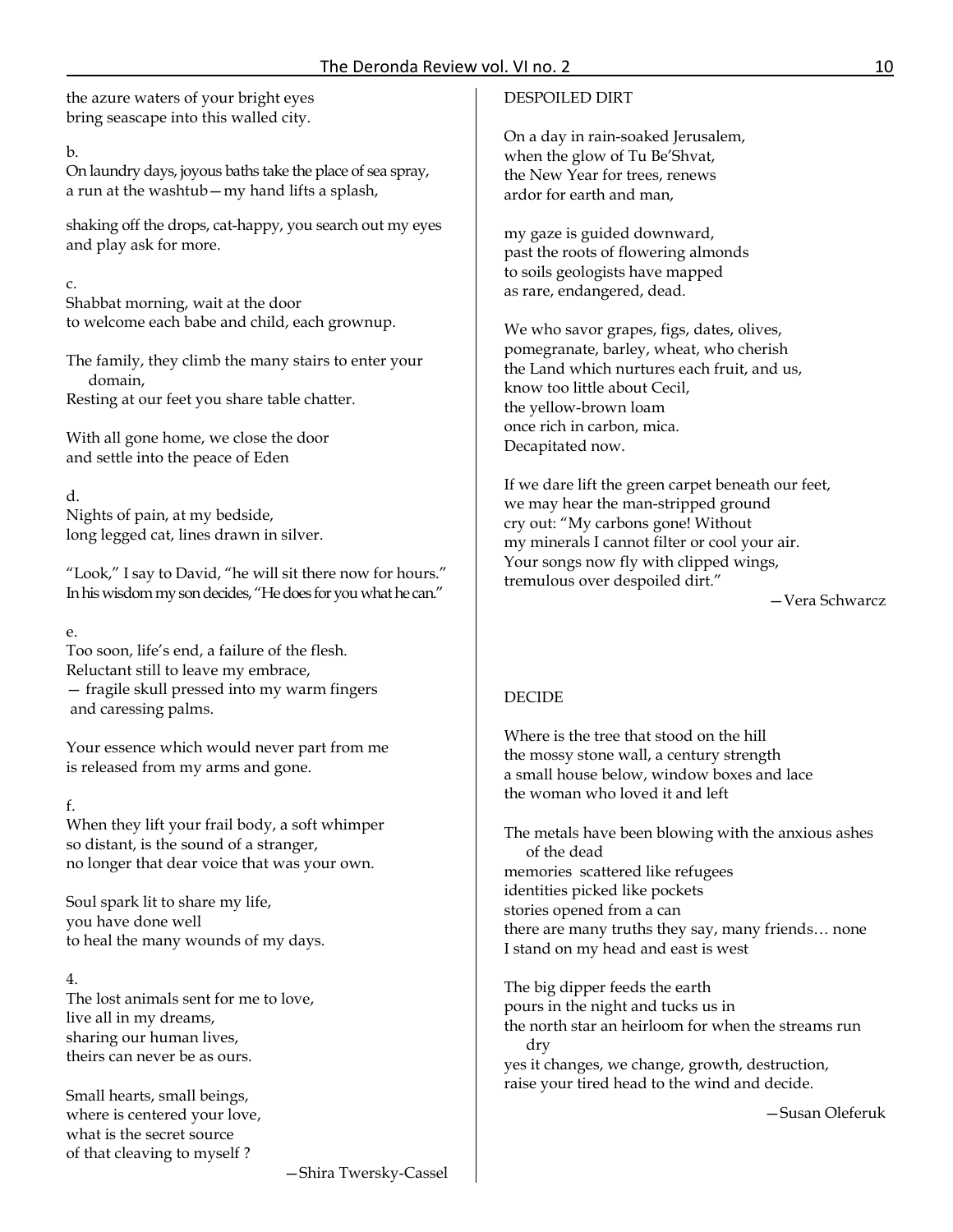## THE TRADE

In the dream we lay together on the side of the road my face against your still warm brown fur, eyes large and anguished our blood cooling together I had been driving on a foggy night my arm was across your ribs as I died, we, probably the same size, whispered every night covered with leaves and mud and snow as we lay waiting to be sent where we did not know in my guilt and growing love I traded you my soul I would return as the deer

You warned me of the hunger, the hunting, the cull, the cold

but I thought of the days in the air and sun the freedom I had felt only here and there in turn you heard of all that awaited you the bounty, food, warmth, power too and when we were called we walked two by two we walked off two deer.

—Susan Oleferuk

## SONG OF BIRDS

How can I sing of birds while earth's on fire? The news is aflame with fiendish desire, Yet many with water to douse the blaze Stroll blithely along the rustic pathways, Finding birds and flowers to admire.

Just as a crescent moon will wax entire, Ambitious hate suffuses an empire. When the watchful wander within a haze, How can I sing of birds?

Chirping birds might echo a holy choir, And rustling leaves the strings of Nature's lyre, Yet if we are nearing the end of days, Should our words be lost in idyllic praise? As more kindling is stacked around our pyre, How can I sing of birds?

—Ron L. Hodges

#### THE ARK

Seems the Lord was always whittling away, casting out those first two or letting Lot bargain a hundred down to ten. By our time, nearly everybody had disappointed him again. So we had to build a boat to his specifications in the middle of the plains far from any sea.

Of course, ridicule turned to begging when the rains finally came. By the end of the first week we had to club them off.

Afloat, we were headed we knew not where, passing people clinging to tree tops fighting snakes and birds for space. They called out to us but even if we could have steered, we wouldn't have stopped. We had more than we could handle keeping order among predators and indiscriminate breeders, the feedings, the filth. And the incessant noise clucking, roaring, braying, screeching, growling and hissing day and night.

It poured 24/40. The world was one ocean, even mountains were submerged. Bodies floated by, debris of all sorts. Despair took hold, even the creatures became quiet. When finally we were perched atop a mountain then the wait of months for the waters to recede. Weeks to unload everything onto the stinking muck. But busy as we were, we felt no elation, not even for our survival. We were racked by a sadness for something we couldn't explain, something forever lost, whatever it is we mean when we say home.

—Sarah Brown Weitzman

#### UNNATURAL DISASTER

I have seen towers shattered, and great waves Rise up and fall on beach and field and town And bury tens of thousands without graves; I have seen sheets of lava rolling down, Effacing forests' ancient histories, Have seen great ships on icebergs crack and spill Their freight of souls to the voracious seas, And earth's foundations crack, and the cracks fill With humankind's ingenious works o'erthrown.

Yet direst of all grave disastrous sights Is that of Mind contorted to condone Enormity, and grant wrong equal rights With justice. For the fall of reason brings (G-d guard!) the fall of all earth's goodly things.

—E. Kam-Ron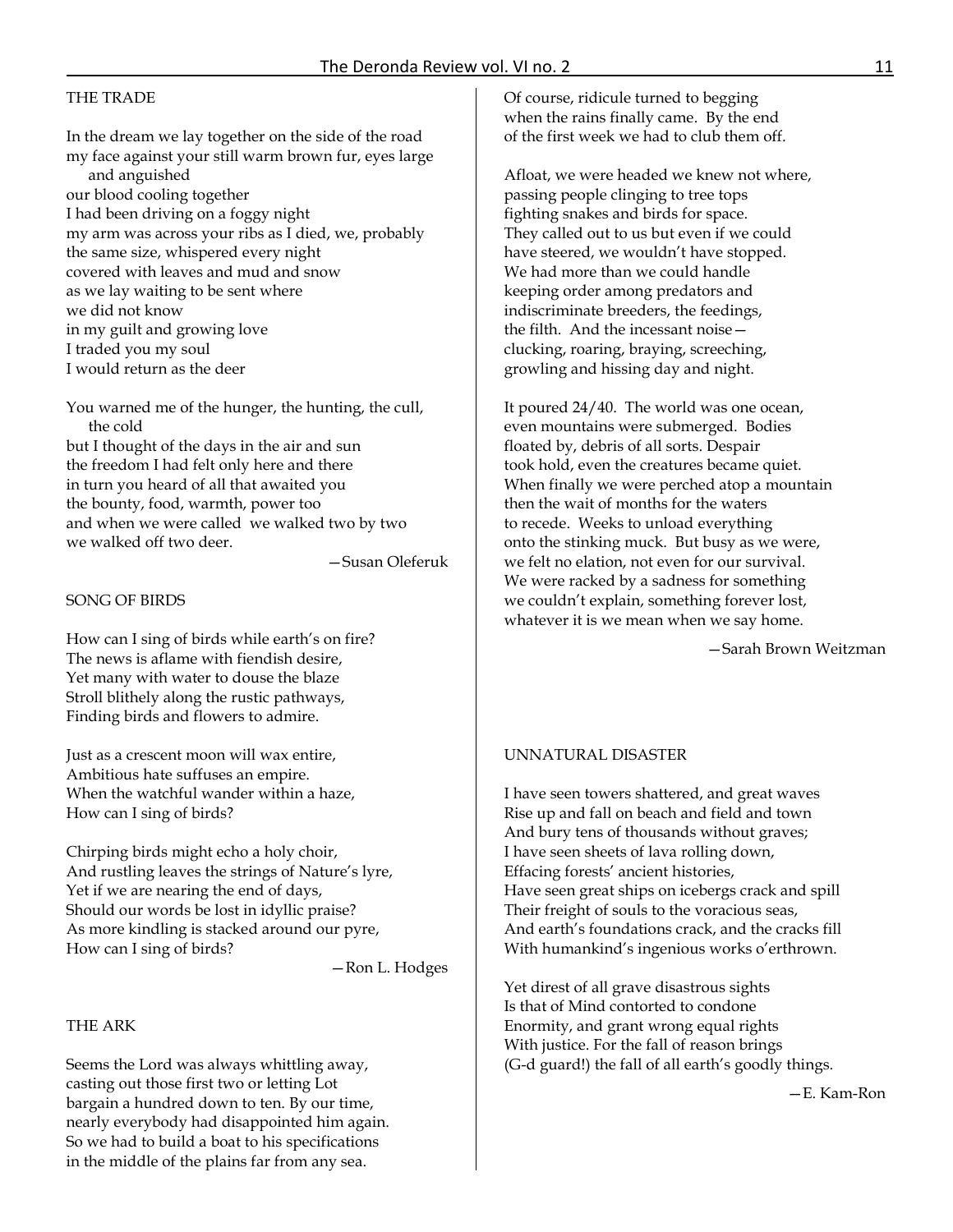# CROSS-POLLINIZATION/

They that lack the heart to know, don't fear to ask, gather at the dust of the feet of the Sages where they might learn (Pele Yoetz, Reason, 2)

So you don't understand. It's too hard, a jigsaw puzzle, pieces spread apart . . . as on a meadow. Butterflies catch the scents of blossoms. You start

just out, in the air. You rise, flustered, confused. Relative to your size, a picture, a panorama. So big as you count, the flowers wave. Surmise,

enter a tree, branches so thick, catch the dust, something special. Lick the sweetness, another, think, drink, and down to the field, feel the colors drunk,

learn this universe. Discover the link between where you were, and what you bring.

—Zev Davis

# WHAT MAKES THE WORLD GO ROUND

Pattern in nature, pattern in art, The stay against Chaos or Non-existence: In ancient mythologies God or the Gods Against such evil head the resistance.

The electrons'whirl round the nucleus, The monthly dance of earth and moon, The bands of trade winds round the globe, The yearly dry time and monsoon.

The net of veins within the leaf, The points where seeds lie in the fruit, The flaunting circle formed by petals, The hidden branchings of the root.

The wax cells of the honey bee, The vee of speeding geese in flight, The bubble net of hunting whales, The silken threads where spiders bite.

The wheels with cogs engaging cogs, The painter's landscape viewed through an arch, The line of bullets in a cartridge belt, The ranks of soldiers on the march.

Is pattern's source a Mind Divine Whose creation has cruelly gone awry, Or does it spill out as it may From the fall of mindless Chance's die? —Henry Summerfield

# A DREAM

Happy the year five hundred thousand: The Cherubim seem to lower the sword; Eden appears again in this world, Some say under aegis of Eden's Lord.

Still there are atheists and theists Debating their cases in verse and prose; Each side ready to learn from the other, Rivals they are, but never foes.

Like a plant of careful grafting, The human brain is adjusted and trained; Equal its service of self and others; Self-aggrandizement's disdained.

Voters never enthrone a hater, Cheater, glib talker, or poltroon; War is a memory faint and abhorred, The demagogue's rant a forgotten tune.

Happy the year five hundred thousand: Legend's Golden Age has returned, Humankind guides its arts and science, Keeps all good knowledge it has learned,

Such as how, in a distant future, To move this fertile planet far; Flee an expanding, devouring sun; Hitch it to another star.

—Henry Summerfield

## JUST A CLICK AWAY ON MY COMPUTER

Poet Emily Dickinson's arrest record in the state of Massachusetts

Phone number for John the Baptist Email address of William Shakespeare

Present age of Henry the Eighth. I can Twitter with the Sphinx

or get a background check on Matisse's Odalisque. Print out

Bluebeard's present martial status. Check Methuselah's credit report

or Nefertiti's work record. Find resumes for the Great Gatsby

and the Wicked Witch of the East. Noah's Ark has been located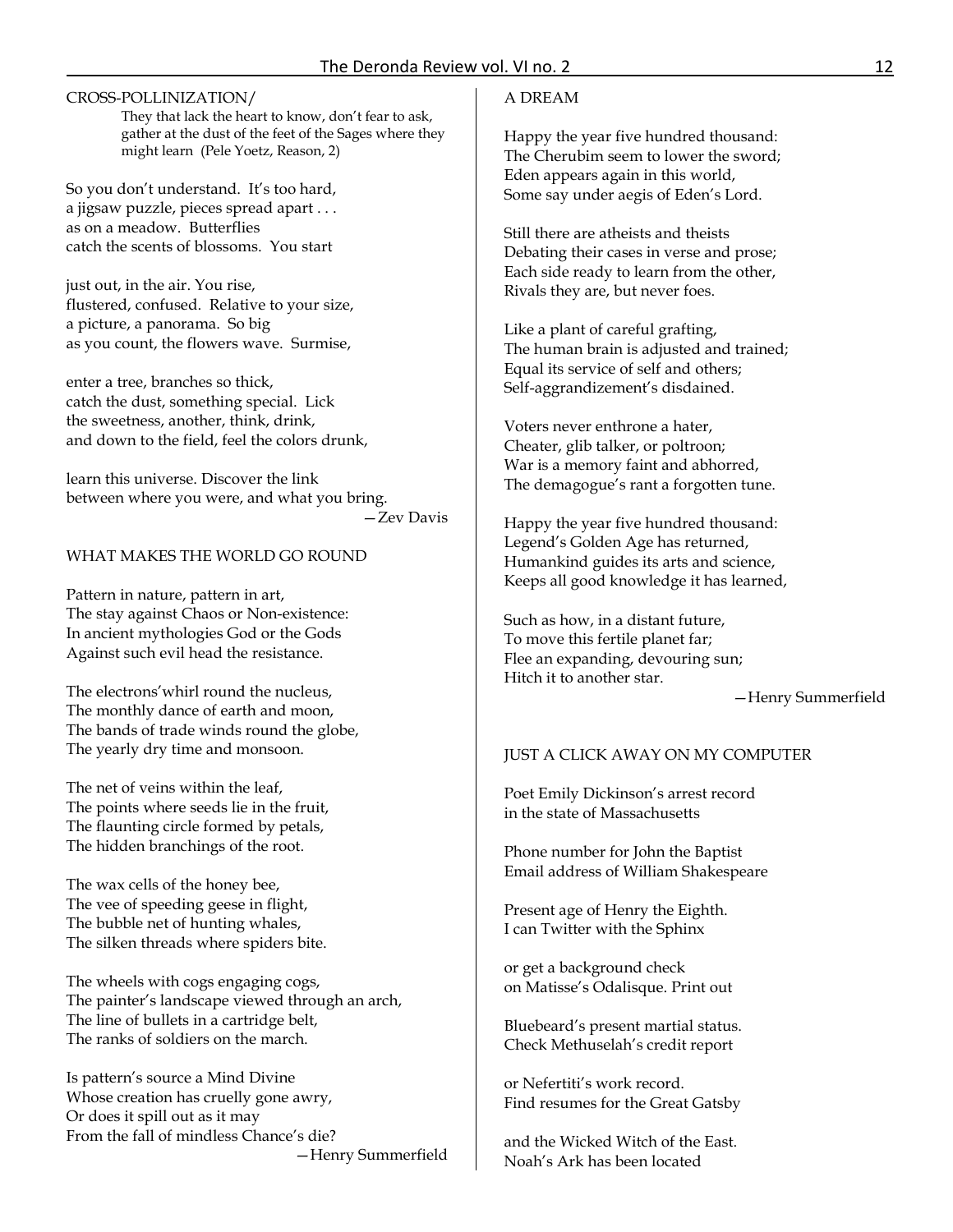and its complete passenger list. Ludwig van Beethoven wants to be

my friend on Facebook and I can get LinkedIn with the Devil

or establish contact with Mars listed in the Yellow Pages

in the borough of Outer Space just a click away.

—Sarah Brown Weitzman

# *III. Intersecting*

SIGN

are you giving me a sign whatever a sign may be loaded as it is with love with light, with something like salvation a child's appeal to night

if you are giving me a sign how shall it be known something in the floating leaf the ringing chime, the sprouting bean a twinkle in Andromeda, a call to come, to come again

 $\_$ 

if there is a sign to give why is it not alone but watercolour watered flour, stem with flower a Gorgon's orchid grows from soil not stone

please give me a sign I will be ready when it comes even as three nails blind wounds or empty space the Helm of Darkness veils a face, reveals the face

you are giving me a sign I thought it just the sound of hooves pounding as they are with love with light, with something like salvation coming in from distance, always saddled white

this is a sign I know it now at last feel it in this bind to rock the rising sea, the Thing itself the sign is wingèd, weighted, me

—Rosa Walling-Wefelmeyer

# MASKED - UNMASKED

She's playful, covers her face as if at a masked ball, calls herself Coincidence, and sometimes, with a giggle, Serendipity; unmask her and you'll find Providence.

—Ruth Fogelman

# MEETING ON RAILAY BEACH

After the long flight to Bangkok and another flight to southern Thailand after the taxi to Diamond Cove and the long tail boat in the dark we slept well woke with birdsong and blue orchids we opened the door into February summer walked past wide brimmed gardeners patiently scraping scarlet leaves and there was the beach—

Scandinavian families with blond babies played in the warm white sand elaborate tattoos rippled in the green water, all you need here are flip flops and a straw to sip coconut milk I squinted and saw Tzahi our next door neighbor from home beautiful in the sun laughing with a bunch of friends it seemed perfectly natural to meet him here halfway across this improbable world he said this is where I want to honeymoon who's the lucky girl I asked I don't know Tzachi said but this is the place.

—Dina Jehuda

[I live in a very small community of 150 families on a hillside in Galilee. My next door neighbor is Tzahi S. When my husband and I left for a 10 day vacation to Thailand, Tzahi's mom said, jokingly, " Maybe you'll run into Tzahi." ( He was in Thailand for a few months on his after army trip.) Railay Beach is a tiny island, no cars can drive there and there is no harbor, just a beach. It took us 2 planes and a taxi and a boat to get there. We bumped into Tzahi in the water the first morning after we arrived.  $-D$ .].]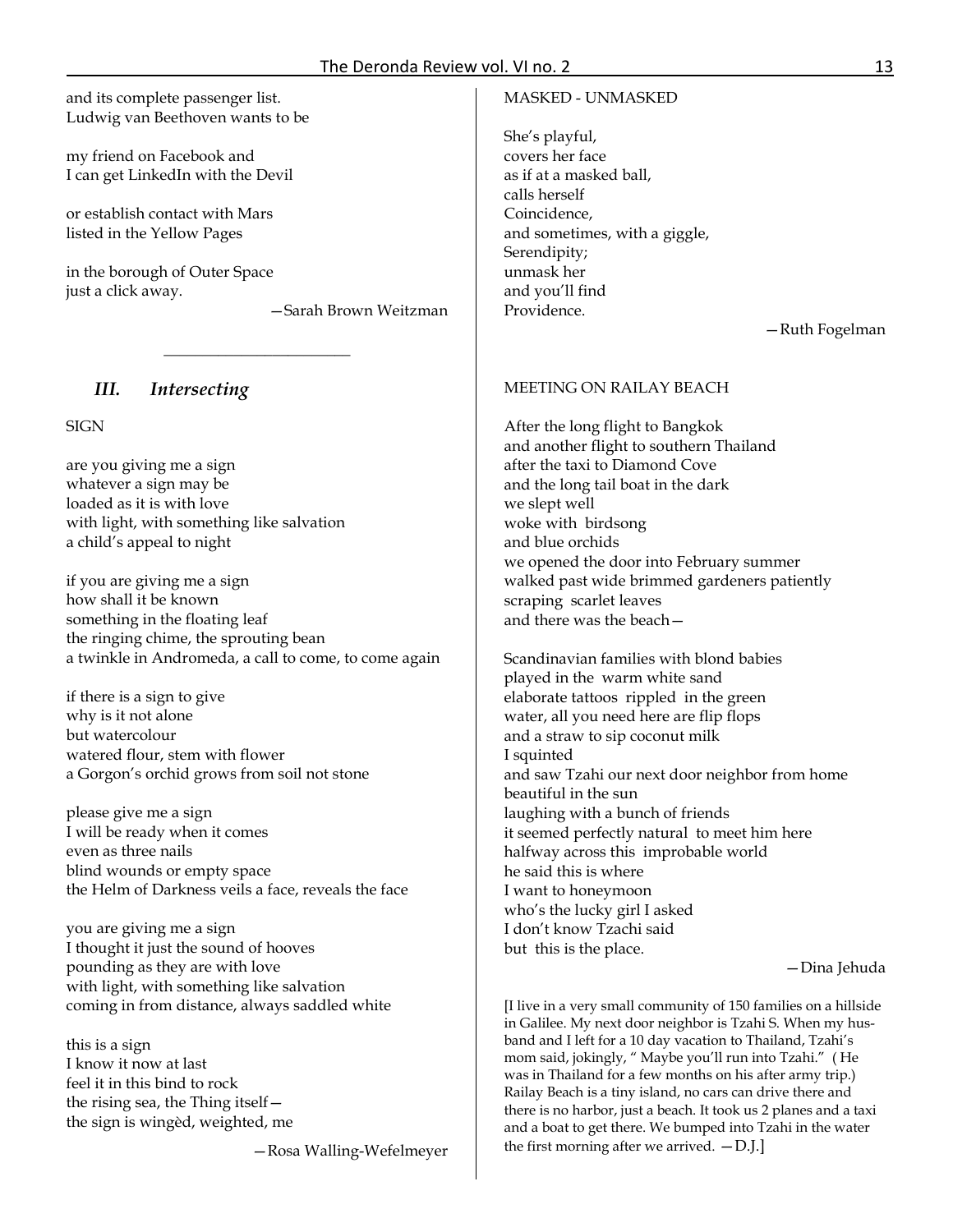## IN JERUSALEM

Walking towards my bus stop at Kikar David Remez, I bump into Larry, whom I've not seen in years. "The twins will celebrate their bar mitzvah next month; we want to do it at the Kotel," he says. "Do you have any idea who can arrange it for us?" I put him in touch with the perfect person. After the celebration, our ways again part.

Past midnight, I'm on my way home from a poetry reading, through the Jewish Quarter's deserted alleys, my cart heavy with books. Please, G-d, send someone to help me get this cart up the steps to my door. A young man appears—the answer to my prayers.

I'm uncluttering a corner, digging through dust-laden boxes of my husband's pamphlets and papers. I find a postcard showing a field of red tulips from Amsterdam, addressed to me, from Miranda, with whom I've lost contact for twenty years. I find her on Facebook, contact her. She's coming to Jerusalem at the end of the month, with plans for Aliyah.

Providence dances in Jerusalem.

—Ruth Fogelman

#### ISRAEL, FEARS AND HASHGACHAH PRATIT

When making Aliyah to Israel two years ago, we thought that that would be it. No more struggles, no more indecision. And no more fear. But for two long years it has seemed like we were the outsiders looking in. What was the secret ticket to emuna that the sabras seemed to have wrapped securely in their back pockets?

I feared so many things. Yet, ironically, my fears did not centre on the bigger, more sensational and general issues. The issues and challenges that bring even sabras to their prickly knees. No, it is rather the daily challenges and cultural differences that seemed to wear at my faith and courage. The weather extremes—the searing heat, intense sun, snowstorms, howling winds, fierce hailstones, dry, cracked arid earth. So intense, so strong. And here is little me. The insects—spiders, crawling ants, mosquitoes (even in the winter!), flies (even in the winter), scorpions (not just in the deserts!). And here is big me! The brazenness—chutzpah, open honesty, persistence, assertiveness. And here is gentle me.

But one issue that has repeatedly stumped me is the seemingly straightforward act of buying petrol. At the Yishuv where I drive our children to and from school

daily, there is an industrial area with a hardware store and a simple petrol pump. With a very complicated code procedure. The combination of industrial area, the Arabs wandering around, the lack of assistance, and the complicated technical coding system have meant that for our first two years of Aliyah I have shied away from buying petrol. In my fear and reluctance, I have asked my husband to "fill her up" every time. And got away with it. I have managed to ignore the petrol warning sign on the car's dashboard and pass the buck every time…

…Until today. This morning a fierce storm was raging. As I dropped our children off at school, I noticed the neon petrol sign indicating that the tank was empty. I am aware that the car indicator flashes a number of miles before it is truly empty. But I also recalled that it has already flashed its warning sign the day before and I had "conveniently" forgotten to attend to it. Who knew how much more petrol was in the tank? I could risk driving back without attending to it again, hoping and praying I would make it home safely. But that would be risky. It would be avoiding my fear. And it would prevent me learning a new skill.

I swallowed hard and drove into the petrol station. With my husband on the phone talking me through the coding procedure, I managed to fill her up. All by myself. Victory! Or so I thought. Until I drove away and the petrol gauge still showed empty! Calling my (very patient) husband again, I explained the issue. He tried to convince me to risk driving back home so he could resume his old role of saviour and hero. But though this was "oh so tempting", and I did not relish standing outside in the rainstorm again, a little voice inside me advised me to follow through.

I summoned my last vestiges of courage and my meagre language skills. My senses were screaming for me to escape. I tried to ignore them. My intellect was screaming for me to retreat. I tried to distract it. My spirit was yearning for me to stop and pray. I tried to coax it. My legs marched to their own surprisingly stubborn beat. And took me back to the hardware store.

In response to my plea, a shop assistant came out to the pump with me. He indicated that the pump was working fine and I should not have a problem. So I tried again. And again I noticed that the gauge stubbornly remained on empty! Finally, I noticed a capablelooking older man and asked him in my broken Hebrew if anything was wrong with the pump. Three other women had filled their tanks in the meantime and they had all driven away satisfied. Maybe it was my car? Or me? The older man's kind eyes and patient demeanor reassured me. He walked over to my car, borrowed my electronic coding device and proceeded to fill her up properly. I watched him closely. "Why did it work for you and not me?" I asked in exasperation. A typical Israeli shrug and a brief "it just does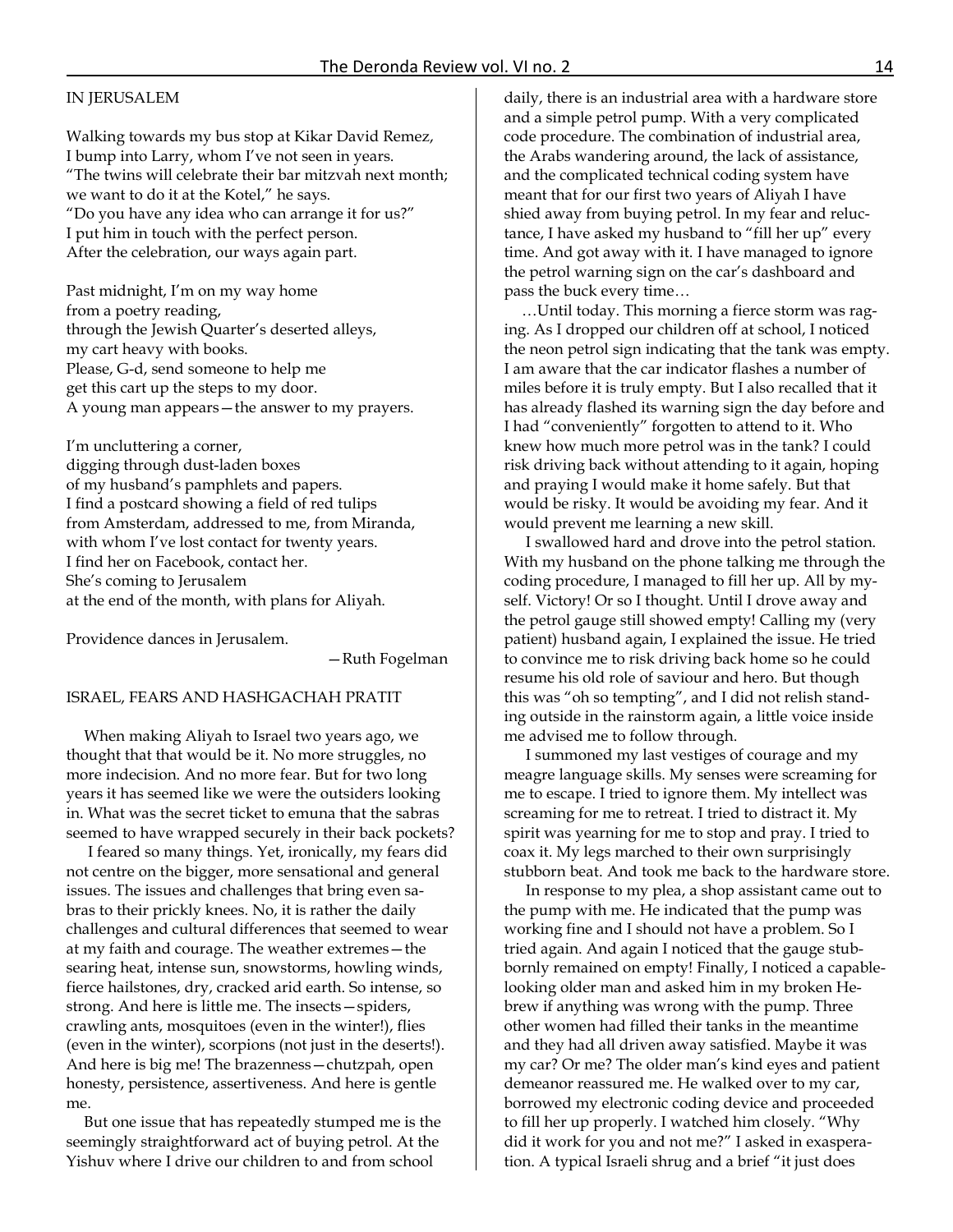that sometimes" was his answer. Oh.

I drove away from the petrol station, now armed with the experience of having filled up my car with petrol in a foreign country. A small smile stole over my tightened lips. Like sunshine breaking through the clouds. I had done it! Perhaps this was a glimpse, just a glimpse of the secret emuna ticket hidden in born and bred Israeli pockets. The secret of the sabras. They do not give up. They do not back down. They face their fears head on. And with their courage, they maintain daily victories.

With the word "glimpse" on my lips, I glanced up at the cloud-darkened sky. And then I saw it. My first rainbow since making Aliyah. Faint and ephemeral, it was a sign nonetheless. Like Hashem's message of reassurance to Noach that his challenge had finally abated, I felt that his Heaven-sent, colourful arc had an **uncomplicated** coding system containing a message just for me.

—Chaiya D.

## DÉJÀ VU

Moving in both directions, time loses its footing—takes the mind to its edge—

In these moments without boundary mud and chains become illusion, but the butterfly remains real.

—Cynthia Weber Nankee

#### SO MANY NAMES

Name me your face And I'll match it To the faces of other names Spelled the same Like a friend Whose name you share And lives again Each day I greet you.

Nameless faces too, Each time I pass by you On the corner, You look more like A name I think I know, Yet could not.

So many lives repeat with each Repeating name or face In my coincidental life.

## TOWARD

I wander in the night You are by my side I toss and turn Hurdle through waves of doubt You float beside me Your salt burns and heals

Do you see me Or through me? I chose you Does the metaphor matter? With or without splinters As we drip wet on the boardwalk

On rough or smooth surfaces With or without sands that Mold the shape of our feet We mold each other

—Mindy Aber Barad

#### SINGLE FINGER

I tried reaching for you in the night thought

a ghost or two would have pitied such a

gesture and laid their heads together to

conceive a frame for holding breath long

enough to flesh a single finger to reach

and undo—

—Rosa Walling-Wefelmeyer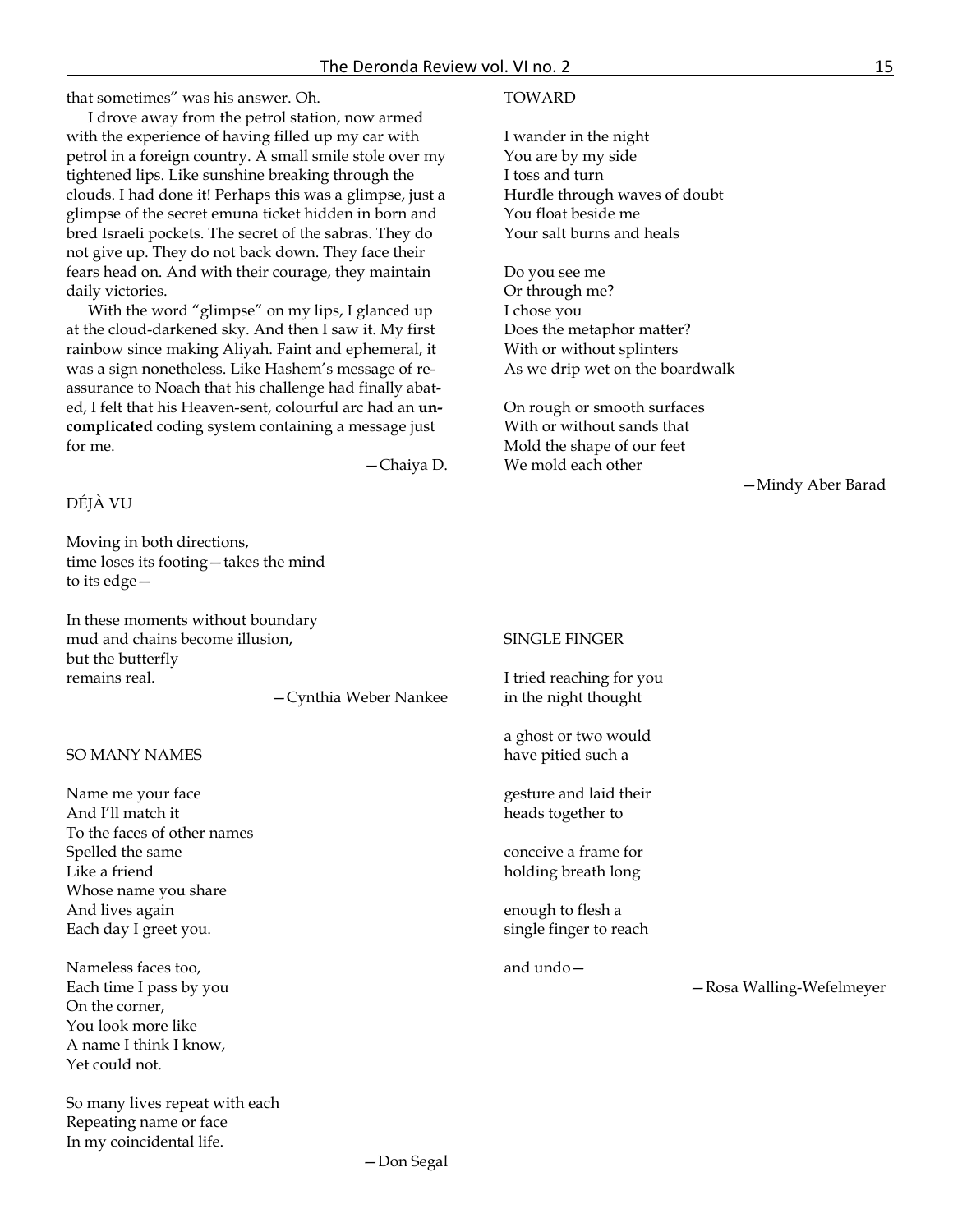# The Deronda Review vol. VI no. 2 16

# TIMING

I timed my walking With the rising of the eclipsed moon and the Setting of the comet So I would feel a part of some great Celestial event As I faced Venus head on, trees stood dark, Branches like arms straining to reach her.

I timed my rising With your rising, or when I imagined Your rising would be, Since just the day before We laughed at how We woke the same time the night before, Unable to sleep.

I timed my smiling With your smiling, which came so easily With brows arched high above Like shooting stars That hang for a moment in the sky, And vanish.

—Don Segal

IT WASN'T IN THE CARDS

"I'm in," I announced and sat down to play the cards I'd be dealt.

Flushed with a belief in luck, my strong suit, yet I knew

no one holds all the aces. When the Jack of Hearts smiled at me,

I went "All In." Then the Queen of Diamonds turned up on my left. The others

in this pack consisted of a wild card and a dude showing a deuce who insisted

we weren't playing with a full deck. Sadly, that Heart Jack and I didn't become

a pair. In fact, he turned out to be a joker. I guess that's the luck of the draw.

As I shuffled away I saw the decks of cards holding hands.

—Sarah Brown Weitzman

# THANK YOU DEAR LORD

How is it possible to thank you Dear Lord for the kindness of your ways

You have answered my deepest prayers You have hearkened to the longings of my heart

How long have I waited the hours, the days the weeks, the months the years— All seemed endless

Yet always I knew I knew that you were waiting, too, waiting with me

Thank you.

—Simcha Angel

# NOTES FOR POEM ON COINCIDENCE

Two lines moving at random across a plane. Two lines nearing, intersecting. Did the pen decide. Did a mind behind the pen tire of so much blank space, so much drift, and force a resolution.

What the source of such meetings of line and color in canvas after canvas attended by Pollock. Was it loose cannon of brush or the time of day or some primordial visitation from so far down not even the artist knew.

The inner seas of space and time. The site of their surfacing.

Cousinage of chance and coincidence or only difference.

Think Thomas Hardy:

 "—Crass Casualty obstructs the sun and rain And dicing Time for gladness casts a moan.... "Hap"

Tight webbing of space-time—what then any claim of a moral dimension in whatever joining.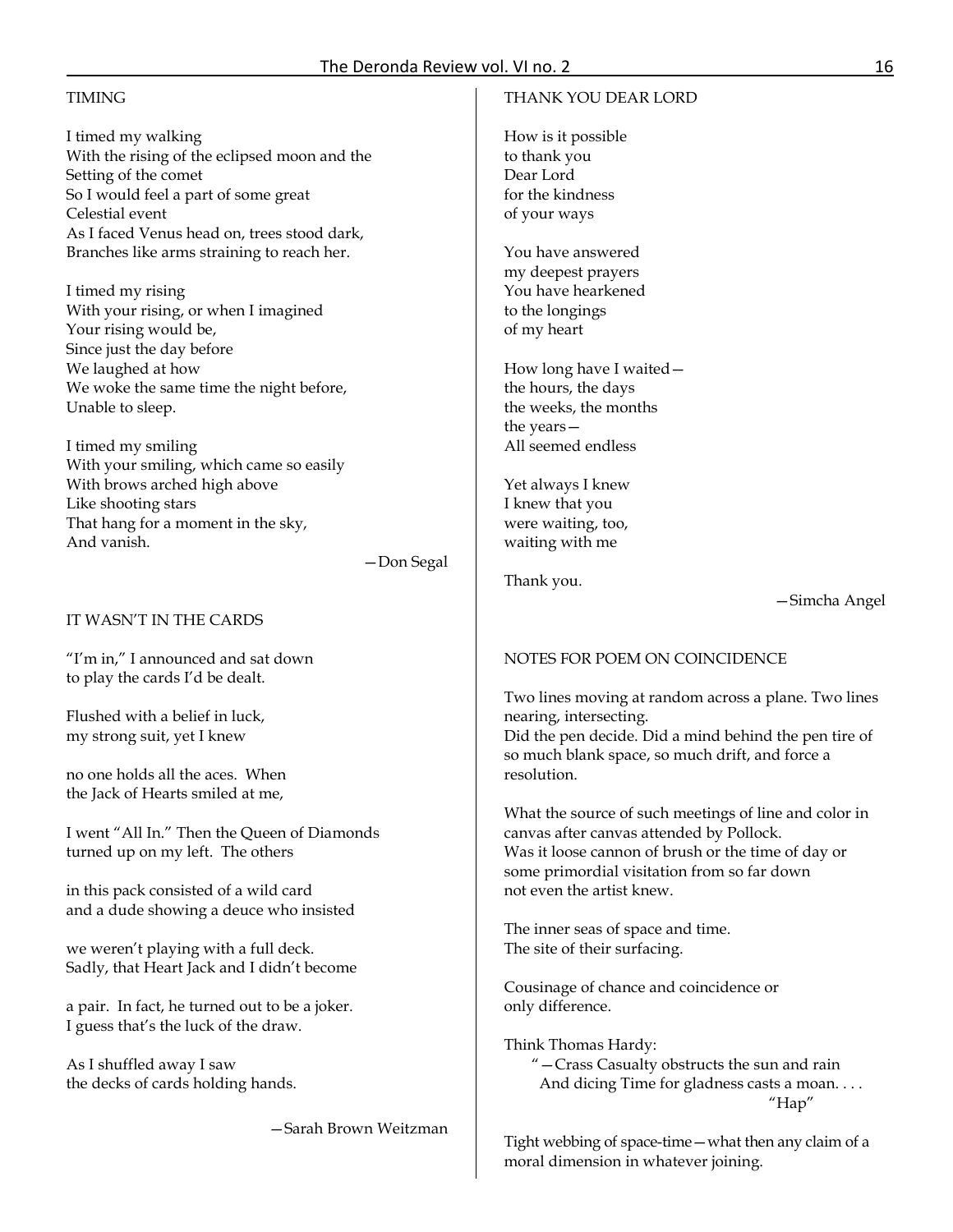What symbolism possible in idea of syzygy.

The Titanic. Iceberg and ship as near perfect tokens of coincidence.

Oedipus. The famous/infamous meeting of son and father

at the crossroads. Mere chance or fate. The play decides.

Two strangers casting glances in the Metro, become lovers for the journey ahead.

Secular space and time. Sacred space and time. How to relate coincidence to one or both.

Perhaps a poem to begin and end in questioning, No telos driving to a certainty.

--Doug Bolling

#### HEXAGONAL BRICKS

They are tearing up the sidewalks on the Wagon Path in the Nachalim neighborhood, replacing the hexagonal bricks with the ordinary oblong kind. I don't know if anyone else will miss them. But to me they were like the signature of this place, and like something that said to me, "You belong here."

I don't know if you've ever lived in a place where it seemed as if you were specifically meant to live. It had happened to me twice before.

The first time was in Seattle, in late winter 1971, when I was about to have what I thought of as something like a Native American power vision—I had found a copy of *Black Elk Speaks* in a commune house, where I stayed on first coming to the city. But at that point I felt there was something I must go through by myself. So I found a one-room apartment in a beautiful old white frame house across a wide intersection from the commune house. This closeness to and distance from the commune house helped inspire a story called ["The Is](http://www.pointandcircumference.com/collect/7.htm.)[land Castle"](http://www.pointandcircumference.com/collect/7.htm.) which still shines for me with the radiance of that first breakthrough.

The second time was in 1973. Back in my home city —Madison, Wisconsin—I decided to rent an apartment in the center of town, in the area around the state capitol building, where all the streets except University Avenue and State Street are named for the signers of the Constitution. In the second or third apartment I looked at, the front wall of the main room was bowed out, so that the room had the shape of an irregular hexagon. That shape spoke to me; at that time I went by the name of Bea (one syllable) and the associations of the creature that builds hexagonal cells—a time-honored symbol of poetry and community—had been brought home to me. Also, the

digits of the house number—419—added to 14, the number of lines in the sonnet; also, my maternal and paternal grandmothers were born on February 14<sup>th</sup> and July 14th respectively. And finally, the house was the last homely house on a commercial block between University Avenue and State Street. This inspired an essay called "Between University and State," announcing the founding of a poetic academy, which, alas, did not eventuate.

In the 1980's, privileged to live in that most symbolic city, Jerusalem, I made another start at the poetic academy. It flopped again, but the idea kept coming back. In 1993, when I was back in the States, it took the form of a longish poem entitled ["The Hexagon,"](http://www.pointandcircumference.com/hexagon/mainright2.htm) in which where the vision is mapped onto a building of that shape. By that time I'd noticed that the hexagon is also the central portion of the Star of David, and if the six points stand for six weekdays then the hexagon stands for the Sabbath. In 1998 I wrote a **pamphlet** in hopes of recruiting the artistic community to actually build the thing. Six months later, some mogul gave a huge grant for an arts center, which was unfortunately wasted on the construction of a glitzy showplace.

Maybe once the Temple is up, Maschiach will order a Hexagon to be built somewhere in the vicinity? Or maybe it was just the fantasy of a poet on her way to becoming Jewish and, once there, unable to give up her personal *jookim,* as sabras say. But then why all the "signs?" "The way a person wants to go is the way one is led," a rabbi warned me in 1979. But perhaps, pending the arrival of great miracles, these things at least show that there is something more to the world than material relations…

After returning to Israel in 2013, I rented for a while in Maale Adumim, across the wadi from Jerusalem. Some friends advised me to go on renting, but NechamaSaraGila Nadborny-Burgeman, of *The Twelve Dimensions of Israel* fame, was very clear about the spiritual importance of owning real estate in the Land of Israel. One day I visited an artist who lives on the Wagon Path in Nachalim. The Nachalim neighborhood is imaginatively laid out, with arches and passageways and pedestrian paths, so that it does seem a little like one big—hive. Though less than 40 years old, the place has acquired a certain patina, i.e. it is a bit dilapidated. But that's what we used to call "funky" in the '60's and '70's, and I guess some of my aesthetic still derives from that period. I thought: "I could live here."

Three weeks after that visit, I suddenly felt that I HAD to buy an apartment, NOW. I went to the realtor down the street who said, "I have a beautiful apartment for you!" It was in the Kley Shir neighborhood, adjacent to Nachalim and architecturally continuous with it. And of course Kley Shir—where the streets are named for Biblical musical instruments—would be an appropriate address for a poet. The number on the door of the apartment was 18 (I was born on the  $18<sup>th</sup>$  of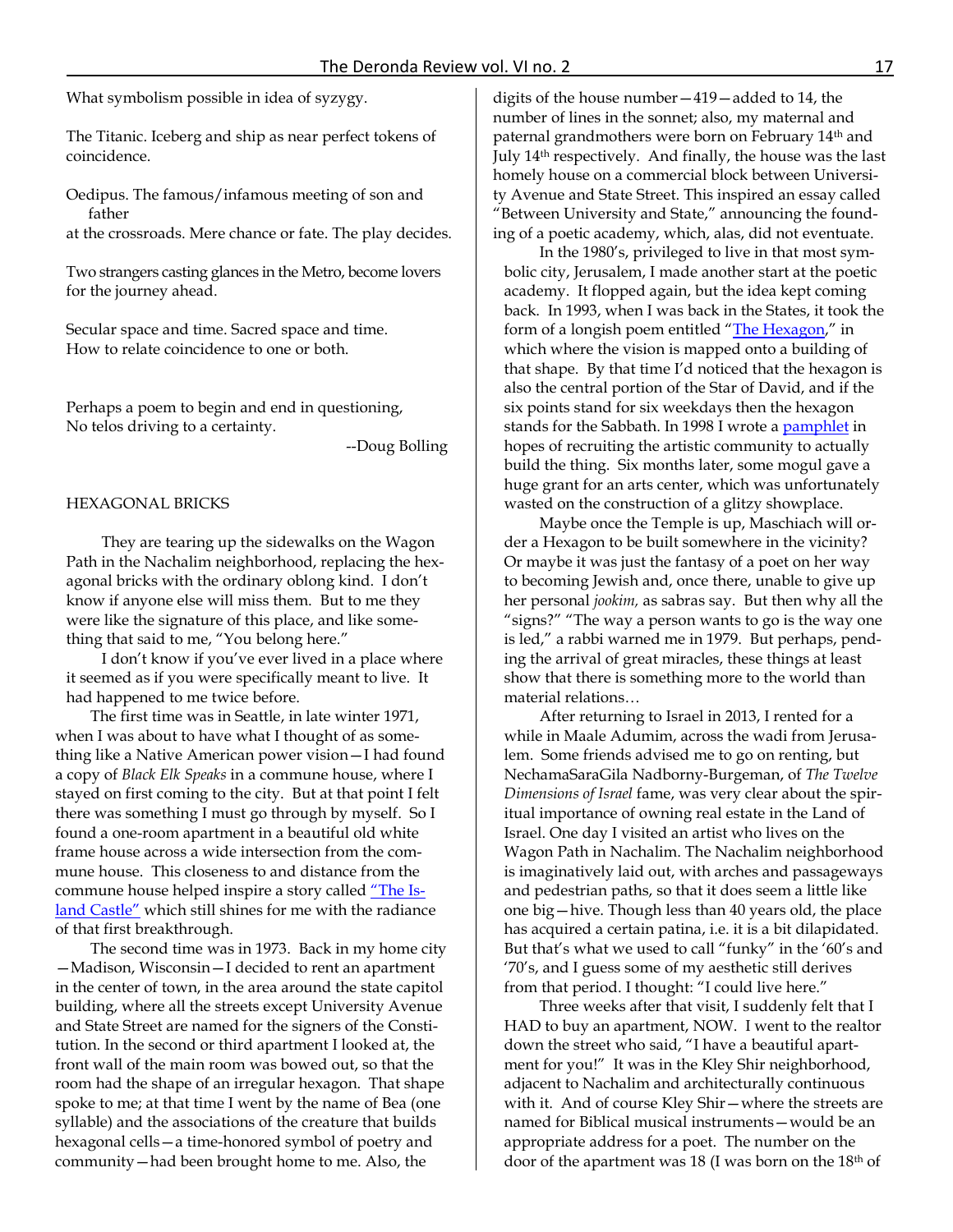Elul), although the apartment across the hall was #3. It had a balcony, and windows both east and west. Something said to me: "You won't find anything better." It turned out that the previous owner of the apartment had a close connection with the person I had visited three weeks earlier. Walking from my new home to the mall by way of the Wagon Path, I noticed the hexagonal bricks.

The other day, seeing them piled up waiting to be carted off, I asked the workers (to their amusement) if I could take one brick home. I put it on the counter in my kitchen. It isn't exactly decorative, but I wanted it as concrete evidence. Of a sign once given, whatever it may have meant.

—E. Kam-Ron

#### THEY OFFERED ME LOTS OF MOVIES

Sometimes I try to guess the text I've stumbled into To insinuate my own text And once—in a rare hour of courage—I tried to write it

Now in the dark theater I just smile to myself At each collision, even if painful, **b**etween what is done and what is heard.

> —Ruth Blumert tr. E. Kam-Ron

> > —Ruth Hill

# *IV. Each Word Weighs*

RETURNING THE LIGHT TO POETRY  *…response to ["Poetry as Question"](http://www.derondareview.org/poetryasquestion.htm) by J.E. Bennett*

\_\_\_\_\_\_\_\_\_\_\_\_\_\_\_\_\_\_\_\_\_\_\_

I shall not write, unless I say to you the pain you feel *is* the light. The sensitivity to deeper hurt *is* what holds above the dirt. *is* what rises—sipped surprises *is* your wisdom and defeat *is* your sinking for a treat *is* redemption—*pain itself*. Isn't it the one without feeling who can kill —without conscience—without turning without empathy restraining will? All the while, the substance, style missed in poetry, reflects most notably its cultureless world. The pain you feel *is* the light.

## THE TASK

What makes me think that I could cast a spell with this pen? Should I even try to give words wings that they might fly beyond the strictures fusing purpose to plurals, melding clarity to chaos, infusing the menial with meaning, yielding straight-arrow insights? No—the task is too great, The monolith, too immovable, The heart, too cryptic. No—my ink has run dry. The world needs a stronger voice, perhaps a few, who will stitch wounds with stanzas, mend souls with meter, unite random factions with rhyme.

—Connie S. Tettenborn

## DAVID

As to whether poetry should mean a thing, or do, as opposed to merely be, David was a poet too:

As his stone was wound and hurled and his psalms were sung with an aim to save a world, so can lines of verse be slung.

Talent's like a flaccid sling pocketed and pliant till the poet loads the thing and shoots down a giant.

—James B. Nicola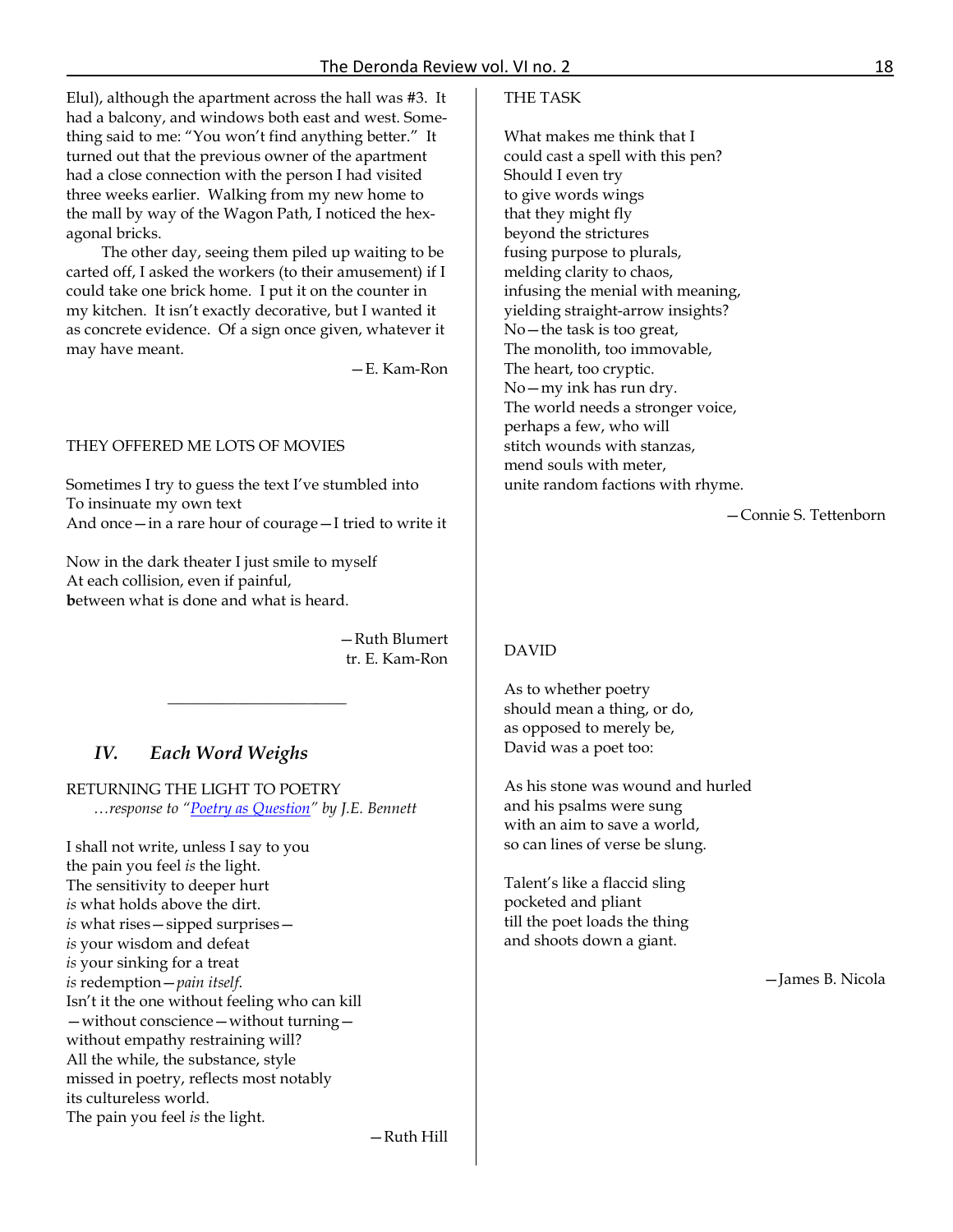# **TERRACES**

Age old terraces hug the hills, bushes thrive thick, old fruit trees still bloom, and striving, barely yield, small fruit of old age.

The moment will come, to face mind and mortality

When my body stops and that fruit of mind, those lessons lived and learned are gone.

Will a space remain? A gap? No! I think not. So self-important I am not.

On the shelf some books will stand, orphaned.

—Michael E. Stone June 2 2014

## **TRANSPOSINGS**

But poetic creation . . . implies the abolition of time—of the history concentrated in language—and tends towards the recovery of the paradisiac, the primordial situation. Mircea Eliade, Myths, Dreams, and Mysteries

The children enter the magic forest and become the carriers of magic.

They write no poetry but live within its enchantments long lost by earnest parents caught in the rubrics of supply and demand.

They become the forest and the forest embraces them in all its strangeness, dark shadows that reel and writhe, that speak in tongues and offer no alphabet.

Time changes its costume and makes of a stage something new, something different. It no longer obeys a straight line from past to present to future as taught in schools upright in sunshine.

The clocks fall apart and future and past intermingle, join hands with whatever a present is.

The children become travelers then, moving back and forth as though

no barriers forbid. They hear the music of stones and streams, growls and bleatings behind the shadows.

They taste unknown fruits and berries, lie down to sleep the sleep of innocents. They dream of the magic forest where nothing is real but is.

And the poet, the poet too ventures into the strangeness far removed from ready made texts and rules. He seeks out the poem wherever it waits, far ahead or near as the flame of a candle by which the shadows grow and offer their stories. He listens for the time before time. His pen moves when it moves.

—Doug Bolling

#### BETWEEN THE LINES

In matters that relate to the material world, a person might consider the purpose a person of his actions, that it might deal with the Almighty and take us to the Divine" (Pele Yoetz, The Love of God)

Each word weighs, each world takes a step in the right direction. Feet follow, consider thoughts, concrete, on after the other, each side breaks

a step in the right direction. Feet follow the next space, a reason, a break into another dimension. Makes a difference beyond, where I sit

Fill the next space, a reason, breaks the mold and looks for the next, a difference beyond, where I sit and reveal what's inside, make the tracks,

the mold, and look for to the meet thoughts, consider, follow them, concrete, and reveal the inside, make the tracks, each word weighs, each word takes.

—Zev Davis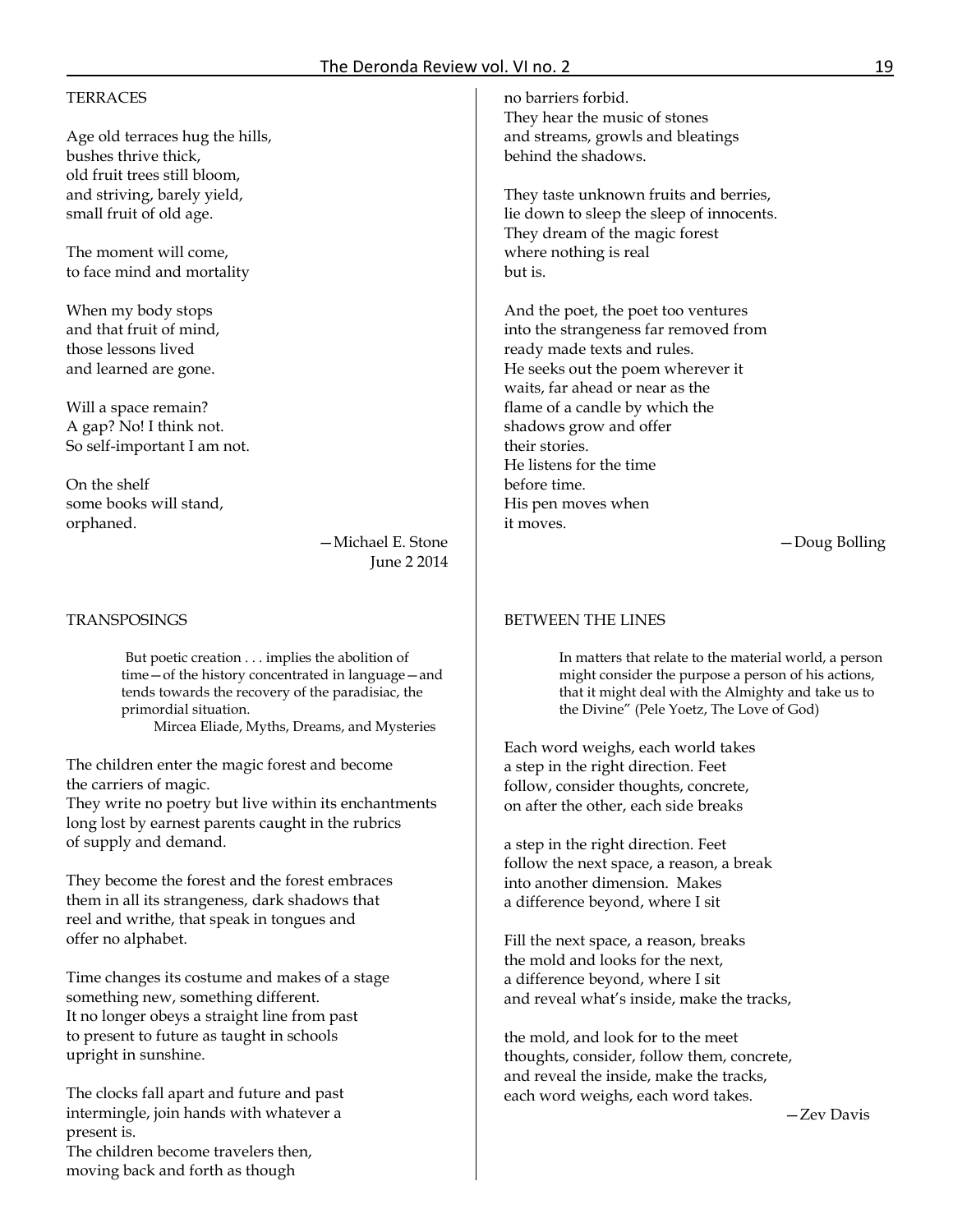# THE BLACK WRITER

cold black words corrupt the pale virginity of paper changing innocence dark transforms it from Eden, with tiny letters that mean something, with quick hands, you peck the nothingness because you are inclined to tell the world what's on your mind ruining the blank chastity of empty whiteness

—Allison Whittenberg

# OVID IN EXILE

I see him there on a night like this foggy, cool— the moon blowing through black streets.

He sups and walks back to his room. *(O how slowly, how differently one tells the time in Tomis!)*

He sits down at the table. (People in exile write so many letters.) Now Ovid is weeping. Each night about this hour he puts on sadness like a garment, drinks a cup of undiluted wine.

During the day he is teaching himself the local language (Getic) in order to compose in it

an epic poem no one will ever read.  *—*Constance Rowell Mastores *Note: Ovid, in A.D. 8, on the order of Augustus Cesar, was banished to Tomis, on the western shore of the Black Sea. He died there at age sixty in A.D. 18.*

# THE WHITE LABYRINTH

There is one waiting for you on every blank sheet of paper. So, beware of the monster guarding it—invisible as he charges armed as you are with only a pen. And watch out for that girl who will come to your aid with her quick mind and a ball of thread, and lead you by the nose out of one maze into another.

—Constance Rowell Mastores

## BLACKBOARD & CHALK

I used to do drafts of poems on a blackboard. I wrote in large loopy letters. I erased a lot. Which makes me think of John Ashbery. I watch as he writes (brilliantly) on a blackboard with his right hand, while his left, a line or two behind, erases all that's gone before. Reading him can seem like that. Chalk is particular because it falls apart as you are creating. With the chalk on your hand, the chalk on your clothes, the chalk on your nose you look like you've been in a mine digging something out. Some of the first brilliant things I ever learned were from somebody who had their back to me. They were writing on a blackboard and chalk was flying everywhere. So the image is precious to me of the board and the act of giving yourself to that board And then turning around. —Constance Rowell Mastores RIPOSTE TO THE ILLUSTRIOUS after *A King and No King* If I took all that there was of me and put it in a box of quiddity, would my mirror draw a blank and dearth of fame suggest I stank? You, my liege, have known success above what's called eximious. Your rank transcends all that I've reigned, or ever will—that's preordained. Adulations won't serve here; from me they would seem petty, insincere. Accomplishments like yours cannot be praised; they're too advanced, I'm too amazed. And would you pity me, who's fallen so far short, that I might as well cashier my next effort? No doubt you'd be magnanimous, for who could not be covetous? I read your works, preparing my dismay; expecting Shakespeare, or perhaps Dante.

What I saw looked small, and wanted grace

which proves that I don't know my place.

So, sirrah, while I can't impugn

your résumé, I'd just as soon retain what's mine, and who I am, than prize all yours, which seems a sham.

—Craig Kurtz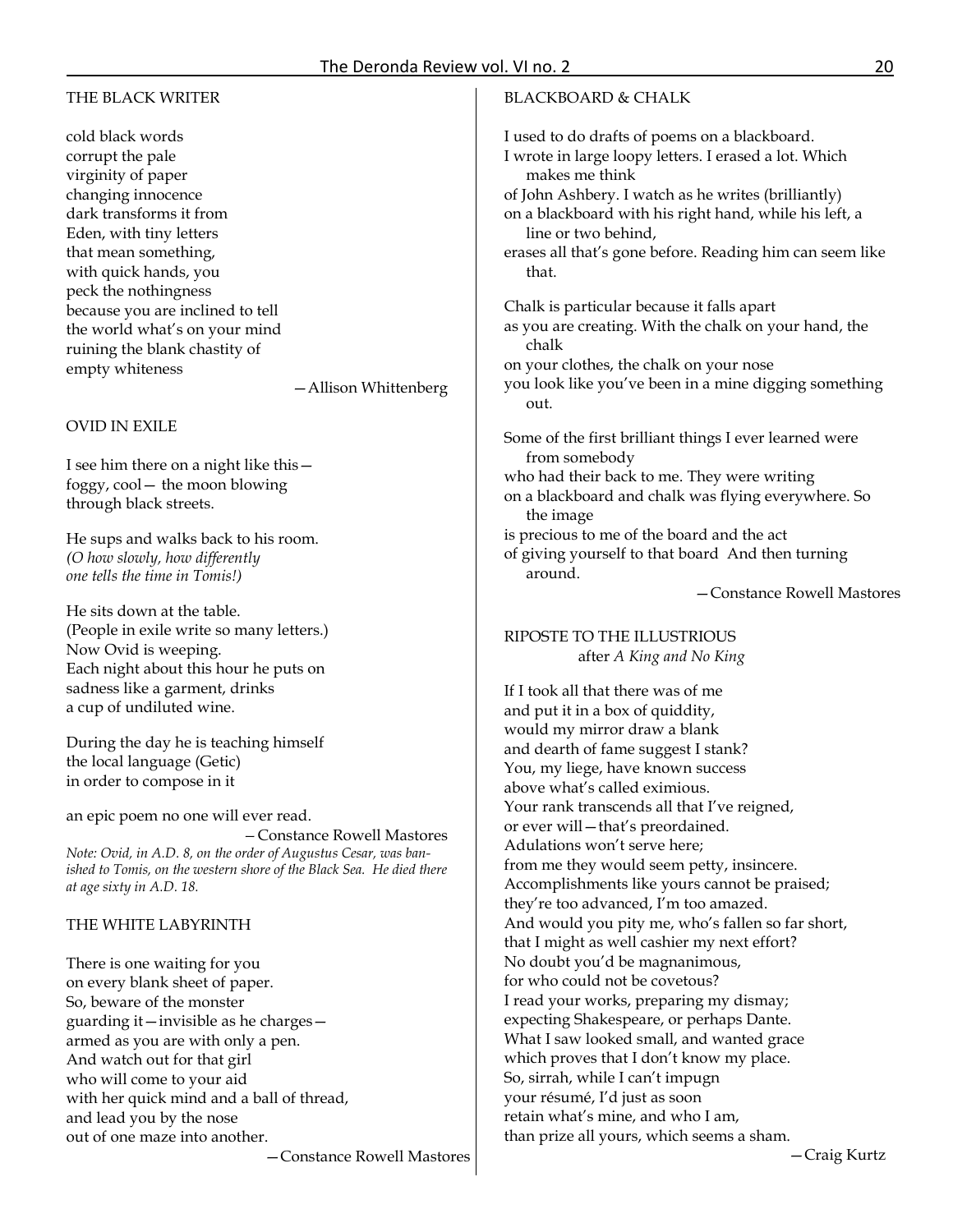## COVER LETTER

Just in case you think I am not astute enough to intuit why you return my poem/s— I can see you sequestered behind (preprinted) rejection slip like God behind columns of cloud here are five good reasons:

1. I love the way God weaves in and out of our affairs leads me like a lover longing for lost unity to undreamed of boundaries that break out of bounds to discover fresh redemptive language Your instructions to authors denounce religion Does that include God?

2. I am tired of a. poems set in minutiae a subtext growing thinner the poem as direct access to banal reality washing a dish Chicago near the Lake steamy summer of 1989 your hands in water staring back at you like someone else's hands slumped against sink memories of your mother's remarks on your posture when you washed dishes in Hartford, Connecticut 1974 b. advice about writing a poem write in willingness to discard everything clean out the attic? add a quirky element an ontological room? No! resist dogma at all times be free of the imprisoning self an attic with revolving door? you may be self-referential but only if you are mocking always demonstrate that poetry makes good politics recycle junk in attic? stay safe in endless duplication

3. I am a Jew prefer that to Jewess I practice an ancient religion don't get me wrong I am American I munched popcorn during the Ten Commandments accepted the oddly believable idea that Charleton Heston's jaw controlled two nations he controlled my breathing at twelve I know self-deprecating Jewish fiction sells and sells but I am not that kind of Jew WHAT OTHER KIND IS THERE? you ask.

your question consigns me to yet another margin: with whom do I conduct literary dialogue? the avant garde progress but like stodgy pilgrims slowly slowly slowly through miles of deconstruction their ritual stance: snooty-slick-over-slouchy-doubtful

4. I find that I can resist transitions I cannot resist conclusion endings are unfashionable like Ecclesiastes they suggest a map beneath the cosmos destination and destiny sins of commission everybody knows alienation is where it's at

—Judy Belsky

## MY BEST FRIENDS ARE BOOKS: A LOVE LETTER TO LITERATURE

I've known a lot of people but I like them best as books; humanity dependable and honest, scorning rooks. 'Tis curious how 'real people' can shift and disconcert; they're indecisive, oft faithless suppositions controvert. No sooner than I place my trust in human nature, vows or oaths, consistency and fealty will 'evolve' and don new clothes. The people that I thought I knew so often prove irregular; when surety gets puts to trust the denouement will fain demur. Then is it not astonishing how characters called 'fictional' can be relied upon to vaunt relations more reliable. Whenever people say one thing then mean another (howe'er remote), books will never counterfeit their word is bonded by a quote. And, best of all, books do forbear tergiversations and miscues; when all confusions palliate, they dote on you, and disabuse. Friends are necessary to make life more meaningful; but people are perfidious while books are sane and stable. You can have your dramas,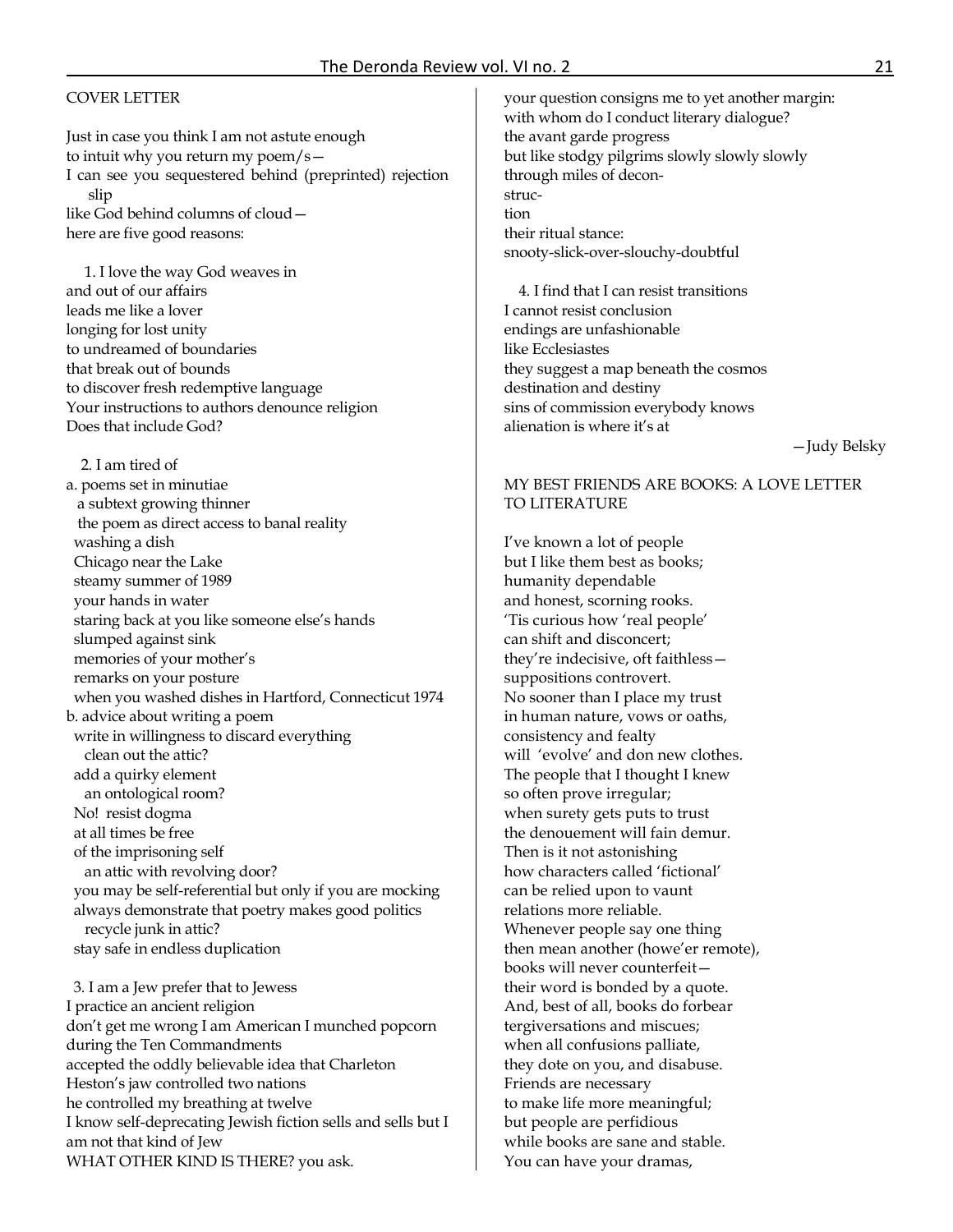| THE DETUNION REVIEW VOIL VITIO. 2                                                                                                                                                                                                                                             |                                                                                                                                                                                                                                                                                                         |
|-------------------------------------------------------------------------------------------------------------------------------------------------------------------------------------------------------------------------------------------------------------------------------|---------------------------------------------------------------------------------------------------------------------------------------------------------------------------------------------------------------------------------------------------------------------------------------------------------|
| inconsistencies and friends;<br>I'm content with mine-<br>the ones who live between bookends.<br>-Craig Kurtz                                                                                                                                                                 | O.K. Let's say I don't object to being a<br>conjoint poet-of-record;<br>So what did my bloody robot write?<br>Does it matter?                                                                                                                                                                           |
| MY ROBOT WROTE THIS POEM                                                                                                                                                                                                                                                      |                                                                                                                                                                                                                                                                                                         |
| My robot had the audacity<br>to write this poem and then<br>sign my name to it!<br>Hey!<br>Who really wrote this poem anyway?<br>The person who built the robot?<br>The robot?<br>Or me the person who<br>owns the robot?                                                     | More fragile than Bach's Brandenburg Concerto which<br>was etched on the outside of<br>NASA Voyager<br>and now consigned to an infinity<br>of intergalactic wandering,<br>a winning poem would be erased<br>by the friction albeit minimal from space dust<br>and no chance for earth beings to reclaim |
| Or was it a shared enterprise?                                                                                                                                                                                                                                                | Then my robot proceeded to argue that the emotions<br>he felt were just as real as my human                                                                                                                                                                                                             |
| If my robot itself wrote this<br>(some fried egg and coffee stains on the writing pad<br>leftover from his breakfast after he was upgraded to<br><b>First Class</b><br>on the 7am shuttle)<br>then I state unequivocally that I did not share in it and<br>it doesn't qualify | emotions;<br>Unlikely.<br>Unlikely that robot-feelings mature or change over its<br>lifespan<br>in the same way that a person's emotions mature or<br>change<br>over time.                                                                                                                              |
| as a poem and has no genuine feelings:<br>A robot's feelings are not genuine because<br>a robot does not have an own self to generate or to re-                                                                                                                               | Now I took control:                                                                                                                                                                                                                                                                                     |
| spond with feelings<br>(maybe a pseudo self but not an actual human self)<br>Any "feelings" in its poem are<br>creations of an algorithmic thesaurus of human-like                                                                                                            | "Write a poem about G-d," I challenged<br>"Repeat command."<br>"Yes, write a poem about G-d."<br>"Advise other name."                                                                                                                                                                                   |
| feelings-<br>not from real feelings                                                                                                                                                                                                                                           | "G-d has seventy names-<br>"Which name do you want?"<br>"Advise other name<br>Stubborn sonofa                                                                                                                                                                                                           |
| My robot is not a twenty-first century slave:<br>I take care to offer him a plentiful, environmentally                                                                                                                                                                        |                                                                                                                                                                                                                                                                                                         |
| friendly diet-<br>I provide solar cells<br>and non-GPS manna fresh daily and according to his                                                                                                                                                                                 | "Ad-nai, Kadosh, Akatsh, E-l, Elokai, Yud Key Vav<br>Key''<br>"Not know how to"                                                                                                                                                                                                                         |
| flavor preference<br>He joins my family at all meals;<br>Upon Jubilee my robot will be<br>set free from robot status                                                                                                                                                          | "Just say it!"<br>"pronounce letters"<br>"Recognize no feeling never feeling where feeling; feel-<br>ing cold"                                                                                                                                                                                          |
| unless he had his earlobe pierced and has opted to<br>serve as my robot for his lifetime                                                                                                                                                                                      | (Circuit overload; pacemaker racing; puffs of smoke;<br>orange rays flashing<br>from robot's head)<br>"No understand."                                                                                                                                                                                  |
| Each week's winning poem is displayed for six days<br>(not on Shabbat)<br>on the outside skin of the fuselage just forward of                                                                                                                                                 | Silence.                                                                                                                                                                                                                                                                                                |
| the right fin -                                                                                                                                                                                                                                                               | "Silence is the residue of fear" <sup>1</sup>                                                                                                                                                                                                                                                           |

"Fear inspires awe"

"All"

That is one hundred forty four revolutions after which another robot/owner's poem gets a chance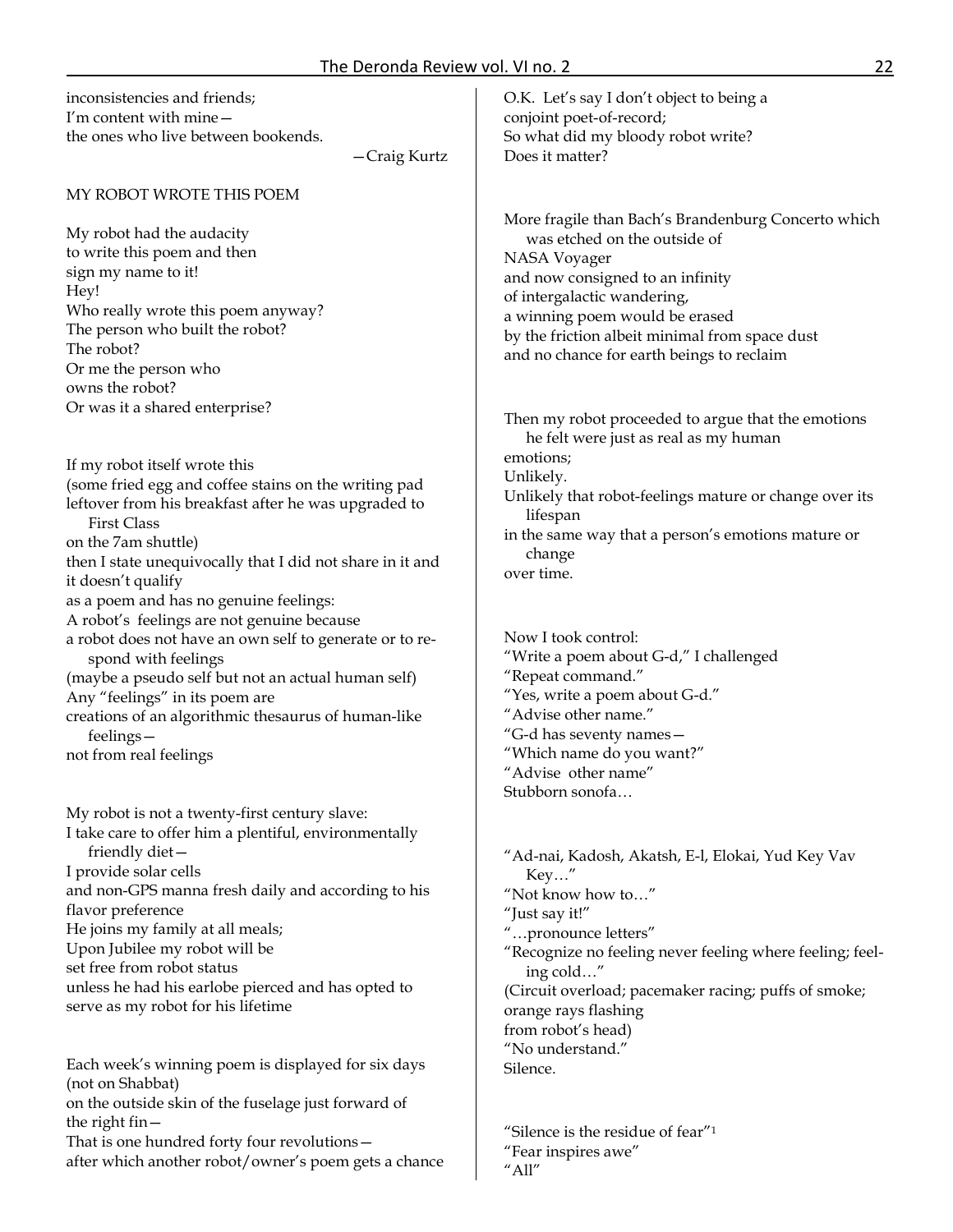(malfunction in Speech Recognition Directory:) "Awe not all "

Maybe one day G-d will introduce a minor reorganization within that which is unchanging to permit a better understanding until then my robot and I sit together each pilloried in the stock of his own consciousness

Please bring us each to his best clarity and closer to You

"Join the 'No Understand' Club: "Nature "Science "Only questions… "No last minute brain soldering "No seven am space shuttle. "No beginning without G-d "No genuine feelings without G-d "No self without G-d "No poem without G-d "No place except G-d "No love without G-d "Nothing at all without G-d." "Understand." My robot sinks down stiffly to pray on bended aluminum knees…

"No, your robot brain lies to you— "You will never be able to 'understand'—to feel G-d's presence, never really pray to Him or believe in Him. "You cannot fake belief (tho' some try) "Moreover you will never understand that you will never understand— "G-d as truth is the forever enigma

"Twelve, thirteen or more dimensions of string theory compacted into super symmetry Mtheory or any new theory that comes along will always conspire to hide G-d's force

(which is universal and subatomic at the same time) or else falsely identify it as science theory or Nature; catacombs of exploration— "The very state of His hiddenness admits the cause and indeed possibility of His everywhere power and existence:

"The drive to understand…" No, neither robot nor emotions neither poem nor science can understand; and neither do i.

—Theone and Robot Jerusalem <sup>1</sup>Clint Smith, Phrase from speech "The danger of silence," TED@NYC transcript, July 2014.

# [BIRDS OF DISPARATE FEATHERS: A CONFUCIAN CALL FOR COMMONWEALTH]

Come, come, you peng From the Zhuangzian northern darkness You swan from the Horatian meadows You pheasant from under Li Bo's cold moon You oriole from Dufu's green willow You dove from the Dantean inferno You phoenix from Shakespeare's urn You swallow from the Goethe oak or The Nerudan dense blue air, you cuckoo From the Wordsworthian vale, you albatross From the Coleridgean fog, you nightingale From the Keatsian plum tree, you skylark Form the Shelleyean heaven, you owl From under the Baudelairean overhanging years You unnamed creature from the Pushkinian alien lands You raven from near Poe's chamber door You parrot from the Tagorean topmost twig And you crows from among my cawing words

Come, all of you, more than 100 kinds of Birds from every time spot or spot moment Come, with your light but strong skeletons Come, with your hard but toothless beaks Come, with your colored feathers, and flap your wings Against Su Dongpo's painting brush strokes

Come, all you free spirits of nature Let's join one another and flock together High, higher up towards mabakoola\*

 —Changming Yuan \*the term 'mabakoola' is a word invented for the earthly paradise i have built for myself and those who would share with me in the world of poetry. (C.Y.)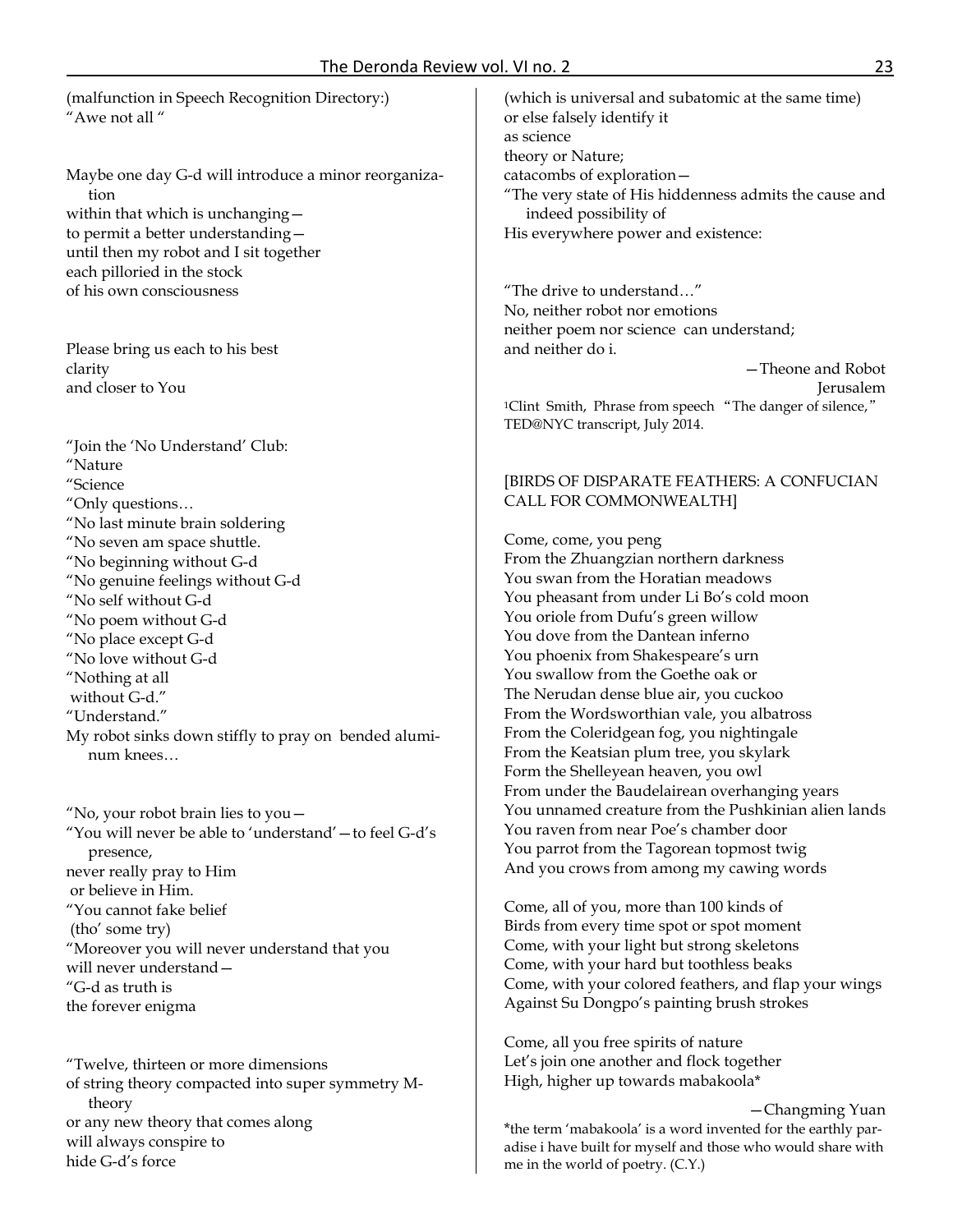# *V. Dark Wings*

## **MESSAGES**

The tide lifts shoreward, swift and sure below the moon's command.

I watch to see if my walls of sand will hold or fail. Only the sea knows and it speaks in tongues not words. I have been told flux is all things earthly, perhaps beyond.

In gathered darkness I squat below the bluffs hearing the slow drip of rainwater on ageless stone..

Rain and the passings of a life mine. Seconds become minutes become hours, vanish. The mystery of it as though something unknown calling out to just these moments.

All my life I have reached for the secret home of time. How it looms in its invisible sheath, How it make no sound. How it moves among spaces and objects like a ghost,

Years ago I came here to be with my beloved. We built sand towers and moats.

We built a fire to hear the music of flame in the thickness of night.

We swam far out to meet the ocean's call. Only one returned to this poor shadow of shore.

When I dare ask how love and death arrived here at the same time I find no answer. I the memorist with only words to conjure.

—Doug Bolling

#### PRAYER

Prayer is the main thing, with or without words from the heart.

Monitor bleeps of life show in up and down mountains and valleys

-----------------------------------

Then one long line begins the infinite trip. —Hayim Abramson

In remembrance of Tuvia Abramson, z"l, our grandson. He was about a year and a half old when he died several years ago at Chanukah time.

## DARK WINGS

My mother and father lie next to each other in white marble beds close to the sunlit sands of the Mediterranean.

There is grief there always will be a fresh pool of tears in the ground. Every day code words in the wind expect to be deciphered

and even though we all turn to dust and ashes, there surely is an afterlife as I don't have to remind you how personal is the message in the bird's song over a grave.

We don't have that many words for the wonder of her dark wings continuously outspread to catch the light,

bringing to life the precious love story of the dead we miss.

—Gretti Izak

#### **in the end**

the calligraphy of strain and illness vanishes like disappearing ink your skin is lit from within as if you anticipate a new story is it hidden in folds of shrouds?

early on, someone names you named, the tight husks that bind your DNA are released you expand, meld with your talent but confusion strikes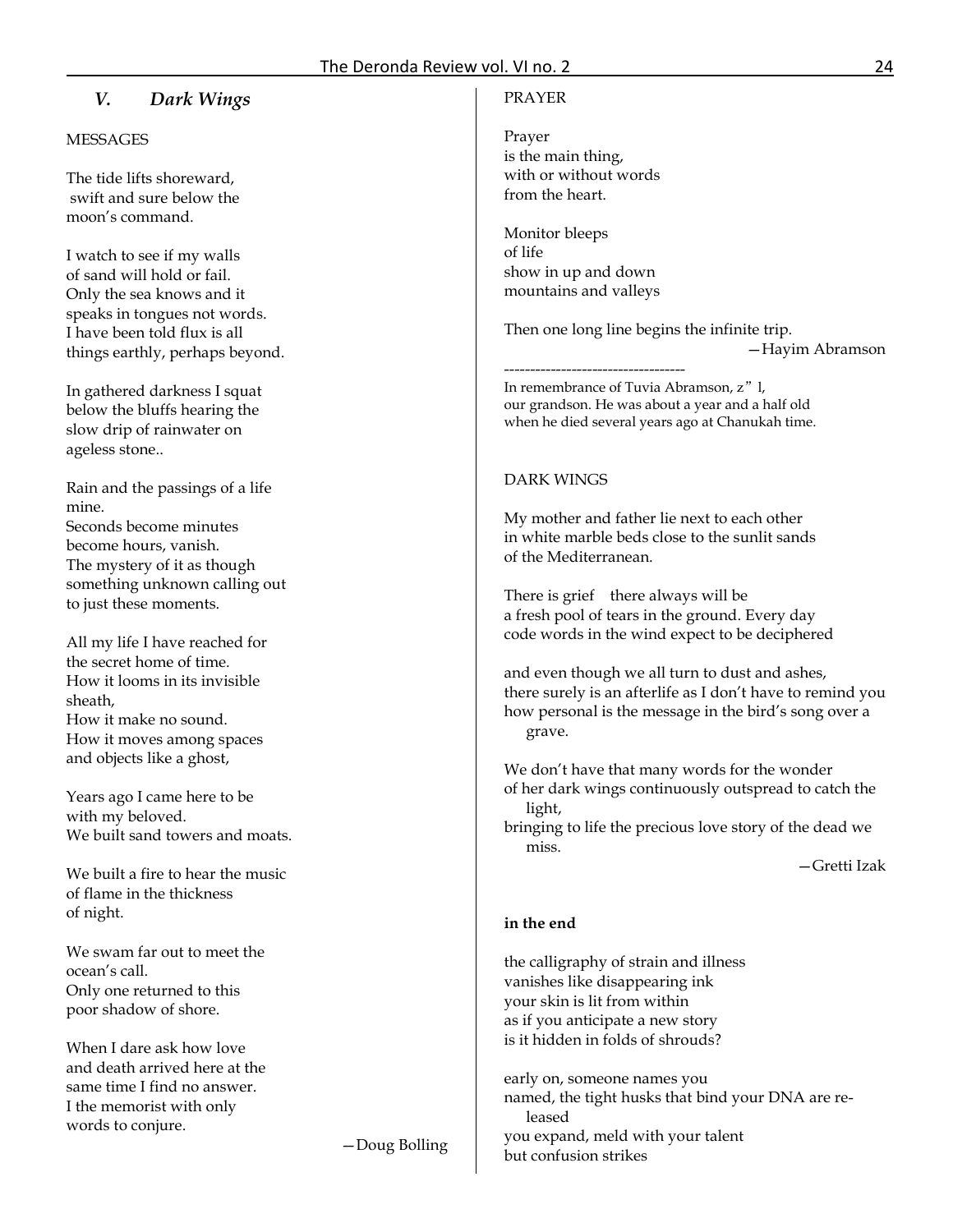## The Deronda Review vol. VI no. 2 25

you hide lost in translation with no bridge of words you create and hide hide and create

now a second naming takes place you march out of your tired body bold, you spring forward out of the shadows as if there never were secrets

the banal the petty spite and rage fall away they inter easily among inert stones

in perfect relief like stars against an incredibly clear night you appear with no anxiety you reach up and in one swift motion arrange constellations everything makes sense now

your facets and tiers crown you like the twelve stones around Jacob's head

you leave in the exact instant we get to know you

you get to sleep safe from wars and tiresome journeys we almost envy you

— Judy Belsky

## SAFTA

Could we really do that? The clock was Racing against us, how Knowing that she Was ill and likely wanted us, How could we not do it?

Do it? Packing up food, clothes and all that, Was not what I wanted, Erev yom Kippur was For pondering and preparing Yet she Needed us, and how.

I don't know how We managed it it was she Who was meant to come here, that Fever stopping her was Not what anyone wanted

We took all that was wanted Stuffing the car to the gills somehow Travelling to Yerushalayim, how strange it was Kol nidrey tonight- who could believe it? Davenning in a strange shul, who could imagine that? Yet all we could think was "How is she?"

It was she, Who we all wanted. She who taught us all that You always give no matter to whom or why or how Giving and loving, that is it, That is who she was.

And now she is a was And now we can only remember who was that 'she' And now we can see it, That hard but beautiful last day was what she wanted And now we can see how, We were drawn by the nose to Yerushalayim to create that

For it was her family's last caress She really wanted Hashem gave her that and hindsight showed us how.

—Batya Jacobs

## THE VINEYARD

The corn has turned to thistle, the apples into mold—and gone the plow, the seed, the sickle, the ewe to the pail, press to the grapes; for a man's grief for the death of his wife has let a land once fertile fall to waste, and on this haggled earth he drops his tears and waters it in vain.

And yet, how strangely beautiful this spent soil with its brunt of shadow and spillages of light. The soul that earns its sustenance in such a place, toils in a vineyard built on bones and finds what will suffice.

—Constance Rowell Mastores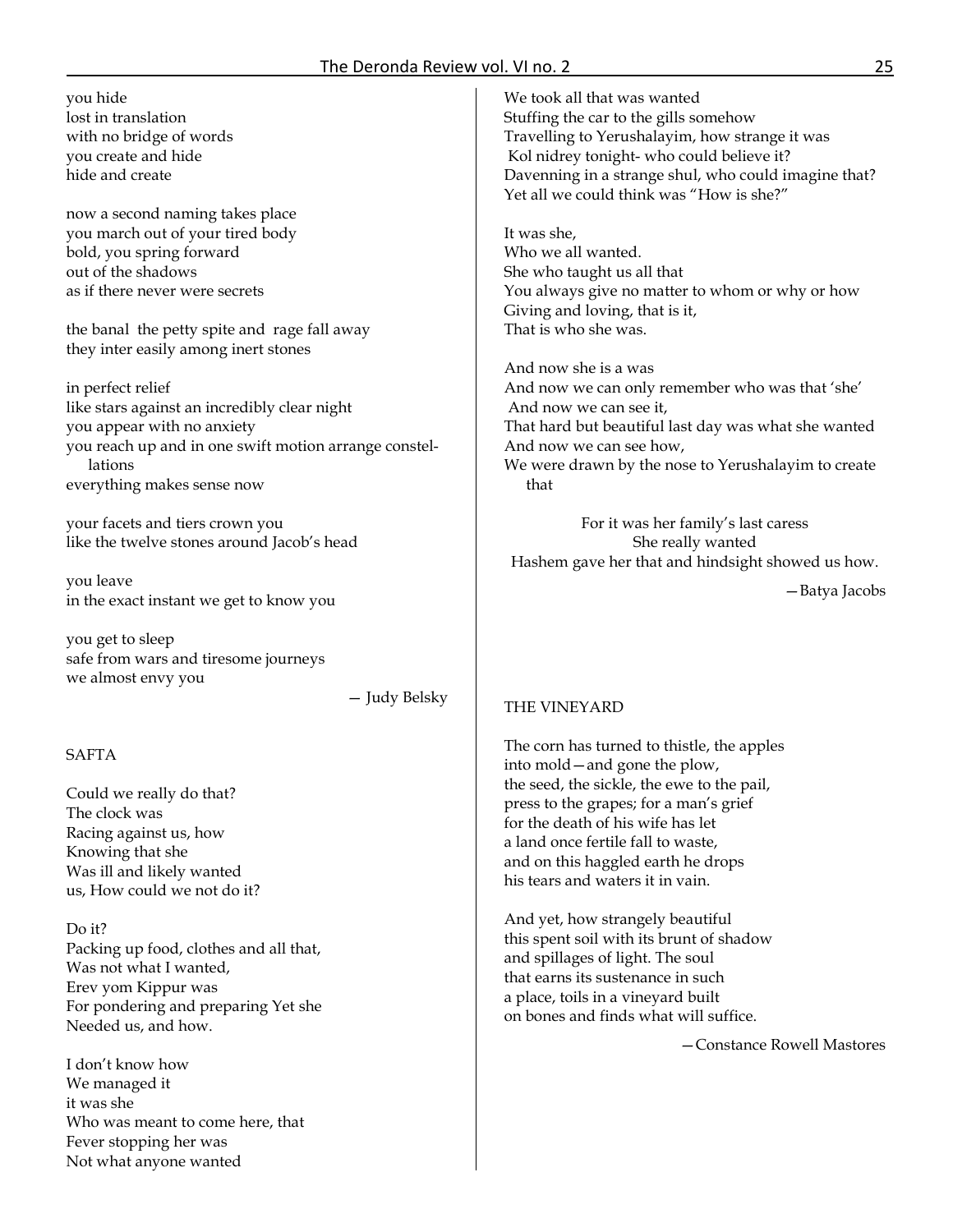#### and the mariner said… *best be getting on*

Feel it coming to an end; skin swells; water swells; but where can old bottles go? It was heading hard for you; lichened bark on clear sap; it was wrapping up for you; autumn leaves on winter seas; it was breaking down for you. It's time

for time to pass,

 for you, at last.

— Rosa Walling-Wefelmeyer

## THE ROSE GARDEN

The rose garden where my mother walks has fallen into disarray, and yet how lovely she appears, how young! Her dark hair shimmers in the sun.

How passionate the imprint of a dream, how soon the seeing of it fades although inside my heart droplets of the sweetness that was born of it remain.

Then, little by little, all dissolves, melts like snow in Spring; or, like the Sibyl's prophecies, scatter in the wind.

—Constance Rowell Mastores

[Note: Virgil's Cumaean Sibyl wrote her oracles on tree leaves, arranged and kept aside in a certain order. When anyone approached the Sibyl's cave to read them, the leaves were disturbed by winds that lifted them into chaos.]

# A FRAGRANCE IN THE AIR

The tail end of sunset yellow-reds the sky, the trees silhouette on the ridge.

In the quiet house the ceiling fan hums, and the shutter bars the bright lamp outside

and I am alone now as I talk to the Apple, write, write, write, the world's without.

It's empty here, it's void, voided, and the tail end of her life

barely lingers as memory of a fragrance in the air.

> —Michael E. Stone 28 July 2013

## 23RD PSALM

"We'll meet again" didn't comfort me when my father was lowered into Long Island's red clay soil. How could it ease me now as I'm an old woman and he died a young man? If I believed these words meant a physical presence I'd feel despair because he'd be searching for a college co-ed barely twenty, and certainly couldn't 'find' me. Each of my offspring are older than the calendar years he'd had! Recently, at the funeral of a friend, I heard this expression. Searching faces, I wondered who truly accepted that possibility; were any, seated before the pine box, soothed by the phrase? Then, as the smooth wood rolled from this chapel, I understood 'soul'. Perhaps there is no concept of age and we might meet again. For emotional strength, the spoken word "we'll" should be substituted with a meaningful term 'souls'.

—Lois Greene Stone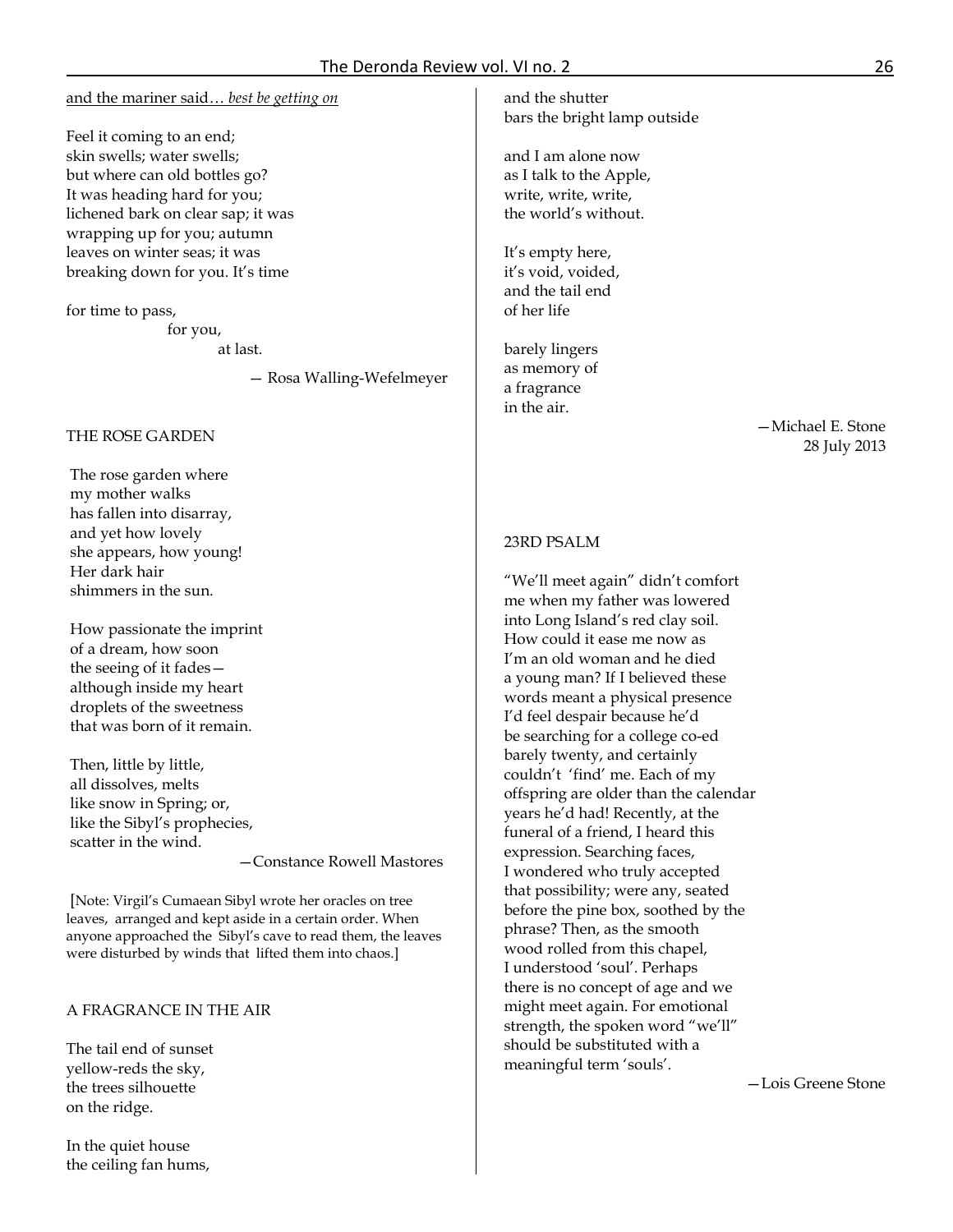# [untitled]

Her shadow takes you by the hand though darkness once laid in the wound soaks through, festers while the sea comes and goes looking for more water carries away the dead mistaken for waves for these cars whose lower beams are honed on the curve coming in for the kill, row by row closer and closer, pass after pass all night circling in pairs

—it's your shadow now looking in your eyes, is sure you are too far from morning can't make it back though the headlights overheat chased off by the poisonous froth from your mouth—it's your shadow that helps you yell the way an invisible anchor is lowered and at twelve each night splashes across the dry grass half seaweed half on its side calling up one mouthful at a time to hold the sea fast and your hand.

—Simon Perchik

# *VI. Not on the News*

## NOTHING ADDED

"May my heart fulfill Your laws that I will never be ashamed" (Ps. 119:80)

\_\_\_\_\_\_\_\_\_\_\_\_\_\_\_\_\_\_\_\_\_\_\_\_\_\_\_

It's all there in the package, nothing too fancy. A plain, wrapping, not ostentatious. The outside

The same as the inside. Yes, according to the way the Manufacturer made it, and it works

all the time. Every morning I open it, lay it down, arrange the parts as per the rules

and I go

through the day, know what to do where I find myself, and never confused. Everything's clear before me,

understood, no problems, and it's fine. It's fair, it's good. They explain unexpected things, yet, even so,

no matter, it's no bother to anyone, even me. At the close of the day I retire.

—Zev Davis

# THE COVERING

The moment at which everything stops always begins at the end of the search I hold in my hand the long piece of cloth the way one grasps a child so he won't get lost I step into my inner sanctum stand before a mirror cracked like a land thirsty for water that drinks its inhabitants. My image silent like a singer with sealed lips a moment before the note, a moment before the kindness and it's as if my body begins to dance broken movements all too familiar. All my curls, shaken free, are laughing exuding lightness and fragrance to the point of deceit, to the point where the sun's rays turn, dripping gold at my delayed visit I let them play with me, with my wishes like two- or four-year-old yelling children a last glance like eyes that follow the beloved till he disappears over the horizon like a bird looking at summer a moment before the desired journey. And then I submit I gather them one by one like a shepherd guiding his flock slowly wind a snail shape now it kisses my head tight and silent I choose a few folds to surround my face, to caress my skin and flutter with the wind so that I'll know, just so that I'll know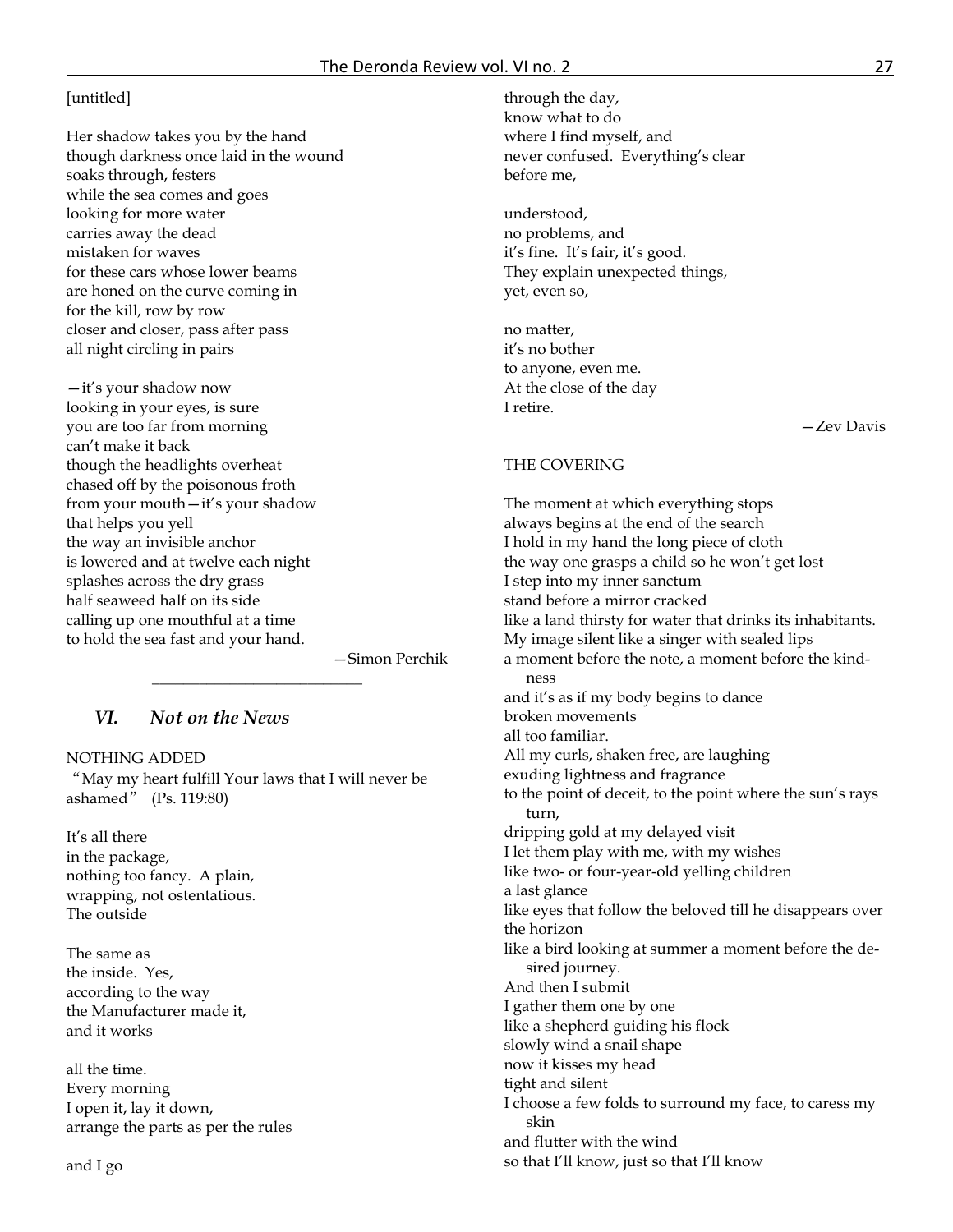I take a ribbon, it establishes the humility that I don't have it covers some of the haughtiness and also some of the light it's time, the moment when everything stops has arrived my hands with the scarf, the center point like the point to which I belong, one and precise I spread my hands like a priestly blessing place them on my head, set it firmly, as if I had wrapped myself in compassion covering my innocence with a faded colorfulness I've used more than once covering my hair like a blessing on the fruits of the garden and there is a caress from right to left and a caress from

left to right like the crossed hands of Jacob I am now marvelously precise I carry my head my freedom a gentle knot, not tight brings time back to its bad habits I am a lily.

 —Shira Mark-Harif tr. E. Kam-Ron

## [untitled]

Get up in the morning, go to work Write precise lines Watching Every letter, comma and period; In the afternoon—play, Draw smiles on a baby's face, String big round rhymes That roll with laughter into corners The children gather them with their little hands Astonished by the sounds. In the evening curl up Between soft words and long spaces And then fall asleep In front of a heap of blank pages.

 —Chani Fruchtman tr. E. Kam-Ron

## THE SPARK

For now I'm in the tunnel No thief crawls toward me The moles and the bats have withdrawn into themselves And an unsympathetic spider spins in the entrance The ants that climb on me I remove with care They are capable of a sticky friendship I wait for a foot that will tear the webs

Distant echoes of hooves Things rustle by overhead I'm buried alive The spark within me is more patient than the ants Richer than any firefly When I'm not listening to the sounds I talk with it As with my God And it does not answer, but listens.

—Ruth Blumert tr.: EC

#### LOVE STORY

Once a couple kissed, both went to work for the day but wasn't on the news.

—Hayim Abramson

#### THE WOODEN TRUCK

Just a wooden truck little but the only one. It was the toy I had and it was gone.

I am old now my wife bought cars of wood—I lighted up— Ah! that little one—let it be mine!

—Hayim Abramson

A PARABLE & A PARABOLA Parabolic: [1] of or like a parabola, and / or [2] allegorical.

She never flunked out; she was a B-minus, C-plus, C-minus student. Her one "F" was in French, and wasn't an "F" anyhow the capital letter of "French"? He never came close to flunking out--a strictly B-plus, B-minus student.

He was *Pareve—*neither *Milchig* nor *Fleishig.*  They intersected in that B-minus territory—he not too brilliant and she not too dull. Her father: Head Professor of Physics at a Top-Ten University in the Mid-West. His father: top physicist for The Government, rumored to have been with The Manhattan Atom Bomb Project, previously living in the desolated deserted distant Los Alamos—a rumor, for sure. There were hush-hush stories how his parents secretly imported a *Mohel* from far-away Chicago on a very circuitous route—for sure non-direct—out to Arizona or New Mexico to do a circumcision on a First Born Son, as no outsider should know about their deep top secret underground warrens of Building-the-Bomb activities. The baby boy himself barely had a Bar Mitzvah thirteen years later, coming from an almost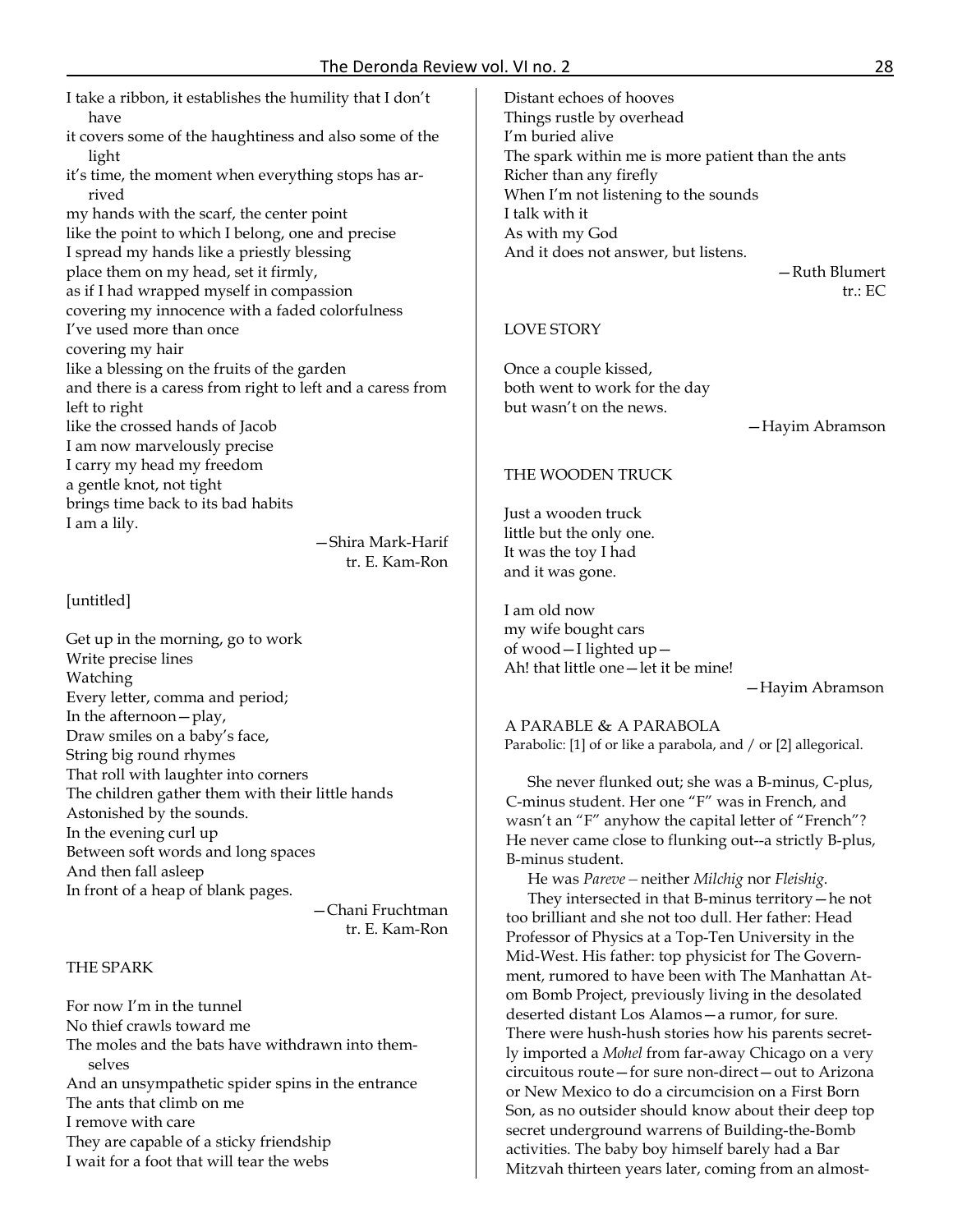assimilated family ...

She & He—wealthy suburbanite junior-high "temple" non-Kosher Jewish youth group sweethearts, dated each other exclusively and virtuously all through high school, engaged the first year of college, married a year later. She, the college drop-out, not a flunk-out, but hanging in there with her C-pluses and B-minuses, so that at least he'd finish his B.A. They never spoke of math or money as their well-off parents were footing the bill and all .expenses paid for the three grandchildren born within five years of the young marriage.

I was making my way, half-way cross-country U.S.A., East Coast to Mid-West, to inwardly silently say good-bye to my Stateside birthplace before immigrating back to my Holy Land Homeland.

Friends of friends of mine set me up for Sabbath hospitality with this off-campus couple, so seemingly phlegmatic, whose passions poured forth into their progeny. Not an easy handful—the eldest kid wasn't necessarily retarded, but was terribly clumsy and slow. The middle one, bright but hyperactive, seemed neither diagnosed nor drugged. Third one —*nebbach*—*a*  beautiful baby, seemed perfect, but I was shocked to hear afterwards that the baby had Tay-Sachs disease and was edging towards degeneration and a very likely shortened life-span. I sucked in my breath, envisioning the young couple, childhood sweethearts, younger than I, maybe having to sit *Shivah* for their beautiful and beloved child, a few years henceforth. By then I would be terribly busy as a young social worker in Jerusalem in a hospital during the 1973 Israeli *Yom Kippur* War ...

Their old wooden frame house—bought by their parents as a joint wedding present for their "college kids"—had seen better days. It was fixed up but superficially so. I nearly tripped on their thick shaggy wallto-wall carpet and hugged my shoulders to keep warmer. Their home was warm in a family way, but chilly in a drafty way. The husband / father carne home from Sabbath Eve prayers elated and defeated, a B-minus, B-plus, B.A. Student.

His eldest ran in slow motion, the middle one at high speed, and the youngest kicked in cuddly booties with feet that wouldn't be running in a few years.

The other guest—a younger undergraduate—and I, patiently waited while our hostess set the table, as she wouldn't accept help from first-time guests, though I offered to do so. The man of the household finally made *Kiddush* after struggling in a monotone to sing *Shalom Aleichem* to the angels and "A Woman of Valor" to his wife whose wig was dangling at a dangerous angle off her tired pretty baby-face with dark circles under her eyes. Jump-starting they were, from non-observant Jewish country-club bagel-and-lox university-educated families to becoming born-again borderline early 1970's rural state-capital small-town

#### American *Chassidim.*

We all traipsed back and forth over the shaggy carpet, over the old wooden saggy floorboards for our ritual hand-washings, after *Kiddush* over Kosher wine. Host and hostess were struggling to be grown-ups as their minds wandered back to their meeting as overgrown children at age 14, a decade earlier: then without *Kiddush,* without libations, without *motsei lechem*  over the *challah* raisin-breads, without Kosher cuisine, without *Mikveh,* without Hebrew, without Sabbath or Sabbath guests, without a *Kehillah,* without daily prayers, without the monthly New Moon, without benedictions over all foods, without wigs, without wall-to-wall carpets on saggy floors.

Soup time finally came.

Our hostess dutifully and lovingly served her husband, bypassing their mildly fussy baby in the highchair, another one running berserk, and another one wandering aimlessly in a tipsy way. I offered to serve the other guest and the hostess finally compromised and let me serve myself, which was a struggle over the carpet on a wobbly floor with cluttered toys. She then rushed to serve the guest his clear broth in a broad shallow china bowl, as fast as a tired young woman could rush, and in a tiny split-second while she maneuvered the saggy floor, his whole serving sailed out of the bowl in a perfect parabola through the heated chilly air onto and into the shaggy carpet, unknown to the lady of the house whose eyes were fixed elsewhere. She plodded along rapidly, her wig flopped precariously and she quietly and quickly set the empty bowl in front of the undergrad, while he and I somehow successfully did not gasp out loud. The host was busy with his soup and his soup nuts, unseeing the whole scenario. The hostess, also unseeing, gracefully sat down to have her serving. The guest had an empty but damp bowl set before him.

He and I rapidly flickered our eyes back and forth at each other as he quickly tilted his empty bowl towards his whitened face and pretended to slurp down his serving at high speed to finish his soup before it "cooled down." I did the same with my real serving.

Our Sabbath dinner continued uneventfully ... Later, the husband and wife stumbled competently to put their kids to sleep while we guests cleared the table.

*Shabbat Shalom,* ministering angels of peace. Come again and go again, Angels of Peace. Come again, curve again, bend about again; form parabolas round about again-round about last week, this week, next week too; last year, this year, next year too.

> Last Life, This Life, Next Life too. —Sue Tourkin Komet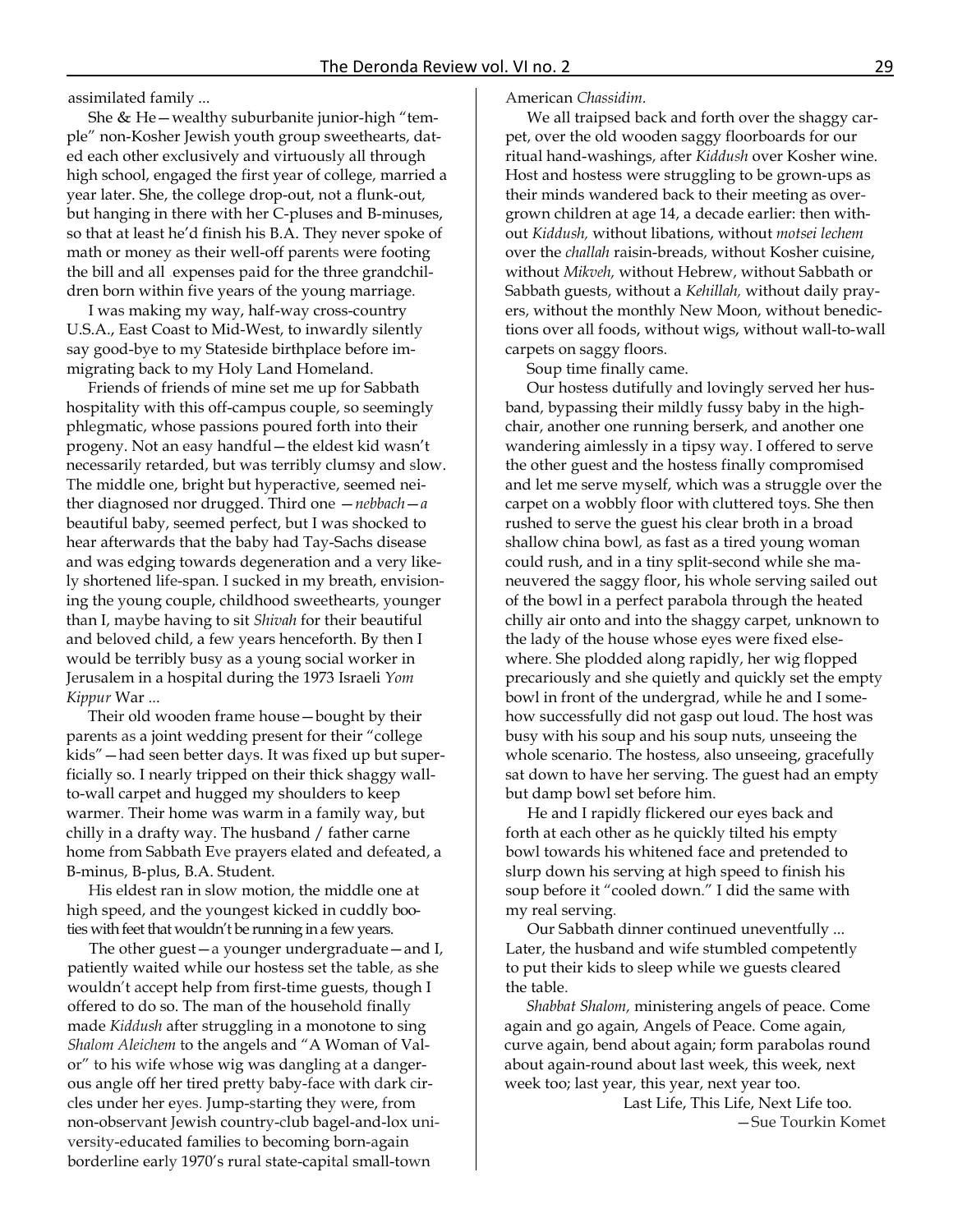# *VI. Orders to Live*

# IN THE FRONT YARD\*

on a splintering stool she sits coarse brown wool dress speckled with the dirt of just-picked potatoes

takes each one from the wheelbarrow beside her wipes with a damp rag and drops into the dented pot on the ground by her bare feet hidden by ragged hem her swish-plop movements a rhythm

wind blows red opens the gate with a crack! "Where are your sons" two policemen invade thundering

potato in hand "I have sent them to study in a far away city," she brags, "you'll never get them" she sneers "foolish old woman," they yell, wipe the dust from their sleeves and retreat.

rhythm broken, she continues to wipe off the dirt deliberately from each potato as her two young sons play quietly beneath her dress draped in folds around the stool the dirt and pebbles around her hem.

A white chicken clucks And scratches behind them.

—Mindy Aber Barad

\* based on true story about a friend's great-grandmother in eastern Europe.

# OF NARRATORS

A first-person narrator is telling a story about the thirty-six righteous men upon whom the world stands —the world that can be transformed when one acquires a holy state of mind and designs a bridge between worlds.

When Rabbi Steinsaltz gives a lesson, one can barely hear his voice. One word is hanging from the ceiling, one word is perched on a book like a bright-faced bird but they all connect and electrify the atmosphere.

Are ideas conduits of electricity? Always lightening up a room also the ever predictable revolutions of the clock

like wind power like the ferocity of the warrior always comparable to heroic hegemonies—

that throbbing with transformation.

—Gretti Izak

#### JACOB'S DAUGHTERS

Jacob took his brother's blessing, Leah took her sister's place, and Jacob blessed Ephraim first. And I, I blessed my daughters and went to kiss their heads, first Me'ira Ya'akova, the older, then Yisraela, who hugged each other so fiercely, like Jacob and Esau in the womb or Jacob and the angel, that my first kiss landed on the younger one. And with that kiss, they became Jacob's daughters as surely as Dina.

—Ken Seide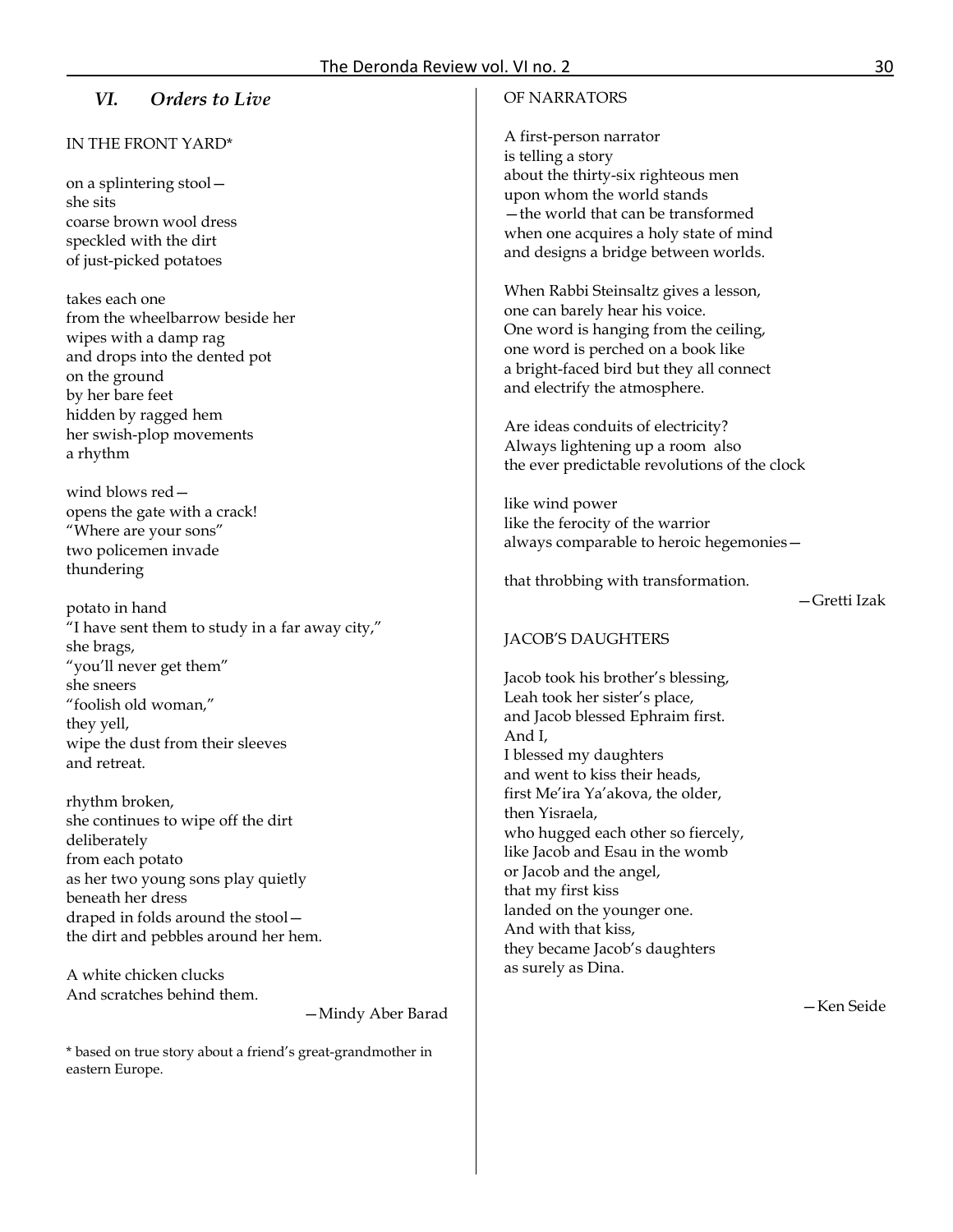"All Israel has a place in the world to come." – Tractate Sanhedrin 90a – Pirkei Avot (Sayings of the Fathers)

- All Israel has a place in the world to come
- All Israel: the old man with his staff, the nimble, the young
- The one who shrieks in the night, the one cast down and numb
- The one who is eloquent, whose phrases pour from his tongue
- The one dressed in black, the deaf, the dumb
- The one whose dark eyes belie her smile
- The trekker, the traveler, the constant wanderer, mile after mile
- The one we meet by chance, the one who is late
- The one we welcome to our home, the stranger at the gate
- The young man blessed with wealth and serendipity
- The woman of valor, of strength and generosity
- The secret embezzler, the pious, the fool
- The sinner who believes he's the exception to the rule
- The ugly, the grey, the wounded in body or soul
- The wakeful mother, the childless aunt, the short and the small

The homeless lost in the city, the farmer lost in despair

- The brave soldier back from war, the one who succumbed to fear
- Each one sharing the same doom—to face death, demise and eternity
- All Israel has a place in the world to come: so it is written, so we say
- But, pray, do tell:
- Do they all have a place in this world as well?

—Brenda Appelbaum-Golani 24 June 2015

## I DIDN'T WANT TO GRAPPLE

I didn't want to grapple With their ghosts Who spoke Dutch / Hebrew Those Israeli / Euro Immigrant / Sabras Struck down that sweltering-hot August in the Melting-pot / smelting-hot Pizza-shop S'barro.

Yes—them—the parents and three Of their numerous children Yes—he—the father—who an un-injured nearby Eye-witness heard The father calmly lead his wife and children in The "S'hma Yisrael"as they all

Together Breathlessly Altogether Bled to death.

I didn't want to grapple with their ghosts But yesterday "they" were my hosts—as I was the Shabbat sleep-over guest in their Made-over mansion now rented out to Others.

Every doorknob I touched All the water I flushed All the dust I didn't dust All the rust I ignored All the locks I locked—and un-locked— Made me grapple.

Jacob wrestled the Angels at Beit-El—and I— I wrestled with Neshamot from S'barro's hell.

—Sue Tourkin Komet

## ELEGY ON THE WINGS OF A DOVE

Her flight is not the eagle's high over the hills of Judea. Too small for heroics, hear her coo at sunrise beating short wings, pictured everywhere carrying an olive branch.

But is the branch ever picked up? Every year I find myself in a labyrinth, not the Greek of minotaur fame where one can retrace steps and sail home on wide white ships

but one where I tread a clumsy dirt-road coiled like a viper inside an astronaut's capsule where my brief glimpses of landings shake, shift, defuse suspense and disappear.

You're jammed inside the labyrinth the dreams of peace shattered

the wings of doves outside tap-tapping against the window.

—Gretti Izak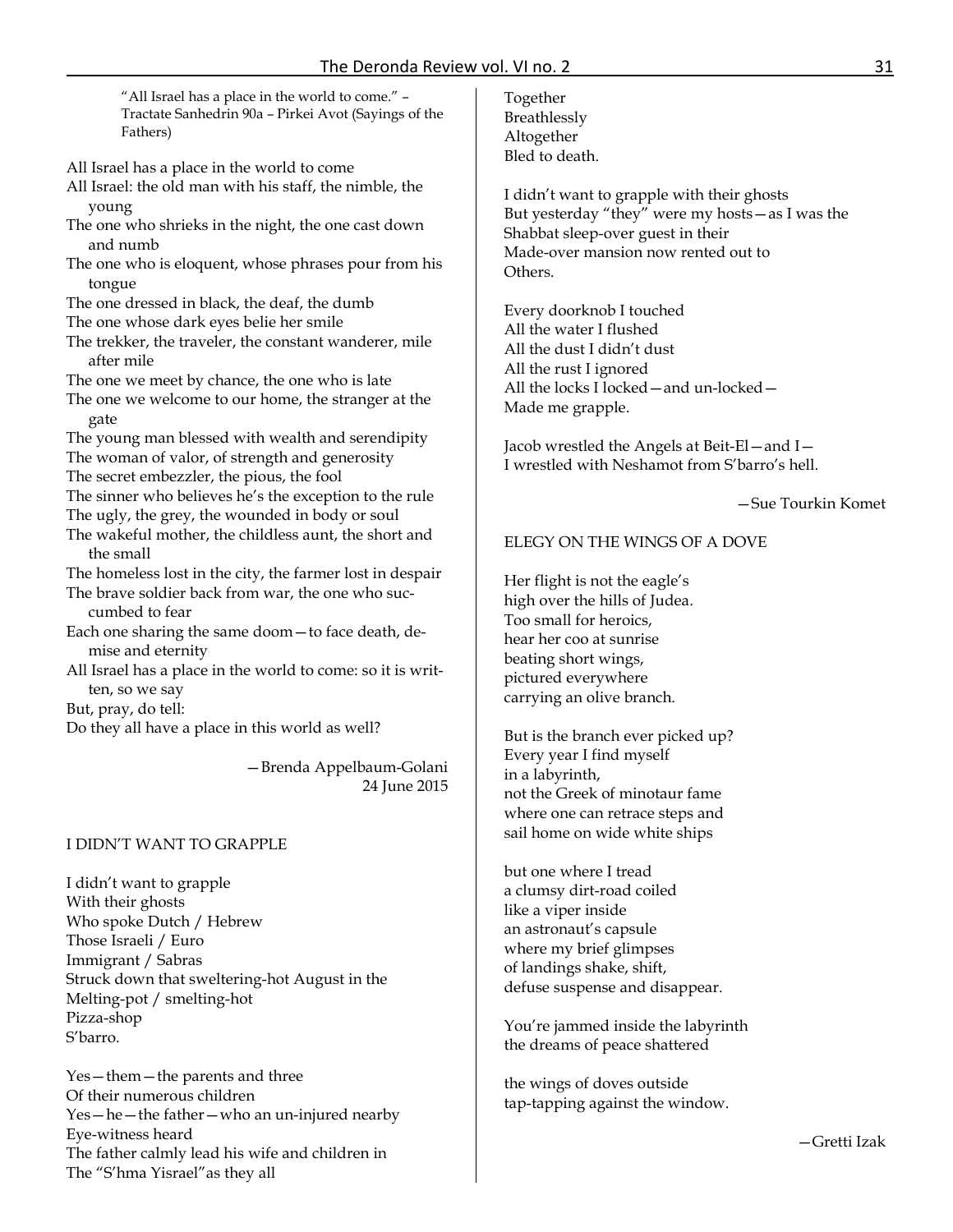#### ISRAEL, ISRAEL!

Israel, Israel Land of my hopes Land of my dreams Land of extremes

Israel, Israel Why won't you wait? For fears to abate To part at your seams

Yaakov, Yaakov Fear that you played to Fear that then made you Rebel in distress

Yaakov, Yaakov A road less travelled A secret unravelled Where more is much less

A war of fear Versus stubborn action A land of starkness Resistance and traction

Dodging through puddles Wiping off mud Demanding my rights In cautious soundbites

Despite the mistakes The frustration and lows Kindness peeps out From under dark brows

Braving the storm Without hesitation Kindness that's raw In response to frustration

The outer reality Of prickly sights Envelops sabra sweetness Of rainbows and lights

—Chaiya D.

## **SHEMESH**

In 1955, in Jerusalem, when we wanted to have a good time we trooped to Shemesh, the squeezed tight eatery, where we shared our food and heard the whisper of each "I love you". Love and humus make good companions, though I never believed love edible and perishable in those days.

With time Shemesh moved to the sunny side of the street, became posh and elegant and like all grand restaurants serves filet mignon and fancy hors d'oeuvres. When I walk in, Shemesh greets me warmly and shows me the newest sun paintings or sculptures that embellish his restaurant, for in Hebrew Shemesh means sun.

I nod my head in admiration but always ask: Where is the sun of our youth hiding in these days of terror, the sun of Joshua who said: Sun, keep shining in Gibeon so the people can see if an enemy is approaching.

—Gretti Izak

# IT SHOULDN'T HAPPEN TO MY WORST ENEMY

"Palestinian violence is a justified popular uprising." (President Mahmoud Abbas, the president of the Palestinian Authority)

So you think you're Gavrillo Princep that prowls the streets of Jerusalem, Tel-Aviv, off and running, to look for occupiers, to show your cunning, your mighty auto, your shiny blade, as rout that Hatfield, has to be neutralized. You, McCoy

forever. This turf is not theirs, It's a ploy, I came here, I dreamed to take away What your God Almighty conquered. Whatever I say, as I wait for a bus, I'm cursed. You destroy one more cipher in your struggle. I know why.

Your wisemen tell you how I darken the sky with clouds of infidelity. I blot the land, the ladies go about shameless, don't understand, faithless men speak heresies. You cry the way they hold you for hours at check points, a crime

that I remain here. Yes, I admit the time I spend upon this land is an unlawful act, a valid reason, you feel to make an attack. If you had an army it would be sublime, you've seen it in Rome how Titus carried me off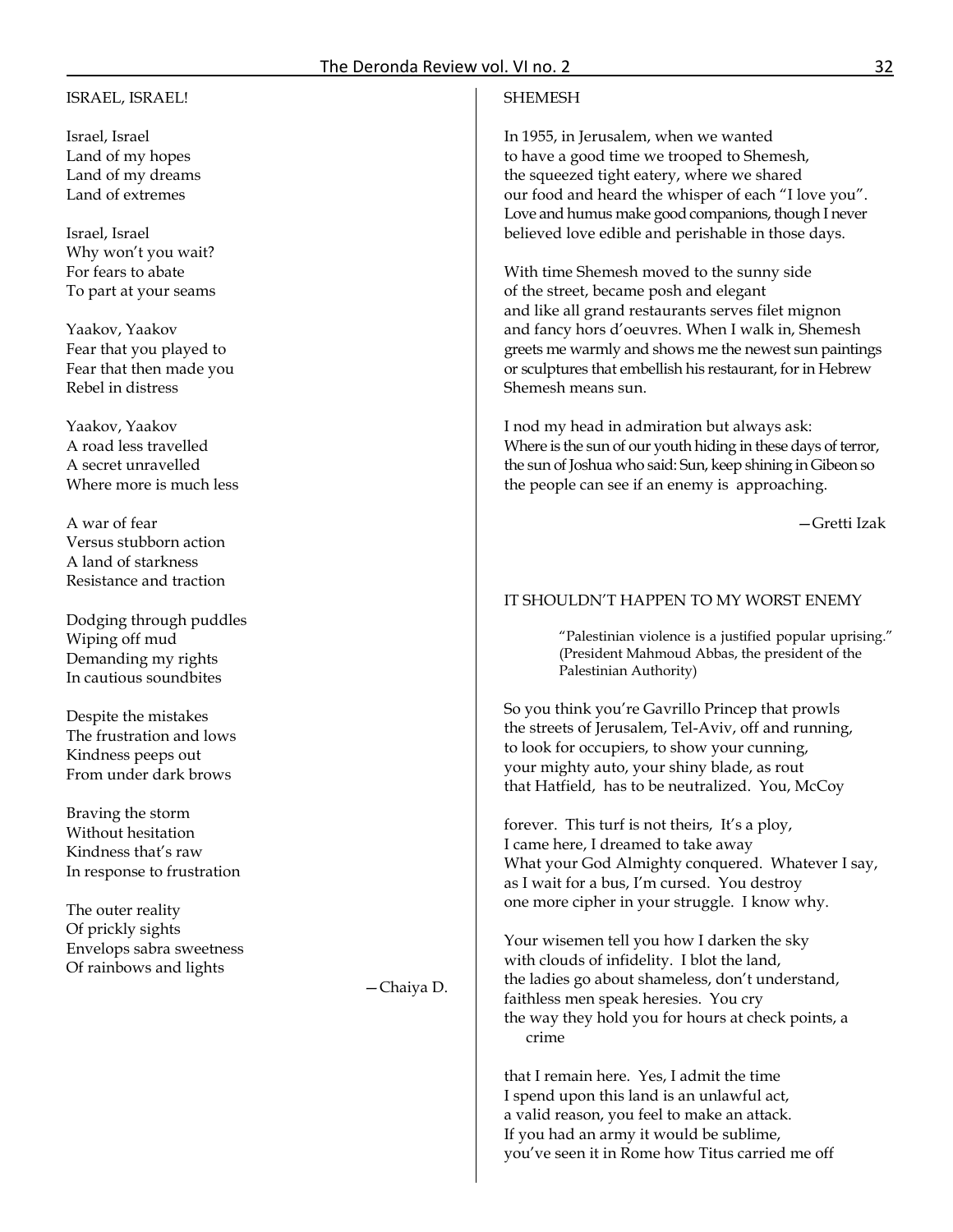you'd like to shatter my shop window. Still not enough,

do what they did then, what they do to those that don't belong, that dispute, that you who chose your Almighty God that chose you to snuff out the stuff

of me. It doesn't figure. I always thought

Whoever made me and you is the same. I'm taught. I disagree with you, you know. I know, so it is far too long , I try to make sense of this , yet , for some reason I don't exist. You wrought a ghost on a map with a subtitle etched with a knife

and an automobile aimed at me, at my life. Guess I'm a zombie, a Syrian fossil that's left, a cheeky skeleton, dry bones, not quite bereft come flesh and bone, an affront. You strive with shouts, and photoshops, and crowds, a mass

opinion that reads how you suffer, a class, malcontents oppressed by boll weevils that want a home.

As you go out with home-made weapons and roam the streets, to take me on, I let your blood— I couldn't help it . I guess it's my fault you're dead.

—Zev Davis

#### PRESSURE

i sd there sd be no illegal Jewish settlements in Yehuda & Shomron

 $b/c$ 

it sd not be illegal for Jews to settle in Yehuda & Shomron

she sd a lot of people disagree w/you

i sd right IS disagrees w/me lkws Al Qaeda Hamas Fatah 0bomber BDS the EU Amnesty International & let's-pretend-to-do-gooders of every stripe & description incl a few local variants the Israeli left

& even some who call themselves "center"

from all around the black oily wave rolls inward

all together now SAY WE HAVE A RIGHT TO LIVE IN YEHUDA AND SHOMRON

> oh & btw G-d is *our* G-d

push back

—E. Kam-Ron

## AN OCTOBER DAY IN JERUSALEM

A cacophony of sirens rips the air.

My three-year-old thinks it is music and while police and medics tend the stabbed and murdered a minute away he continues to play in the park.

—Ruth Fogelman

#### TESHUVUH

Adam, whose blood is all relation, his blood denied, came the Muselmann, the un-human, unspeaking, un-being, head an unlit bulb, disconnected, hands mere utensils, Mengele's dream of perfection in horror.

That artist of suffering, the wound whose only cure is home, where Eve waits with Shekinah in binding light, under old, old orders to live.

—Sean Lause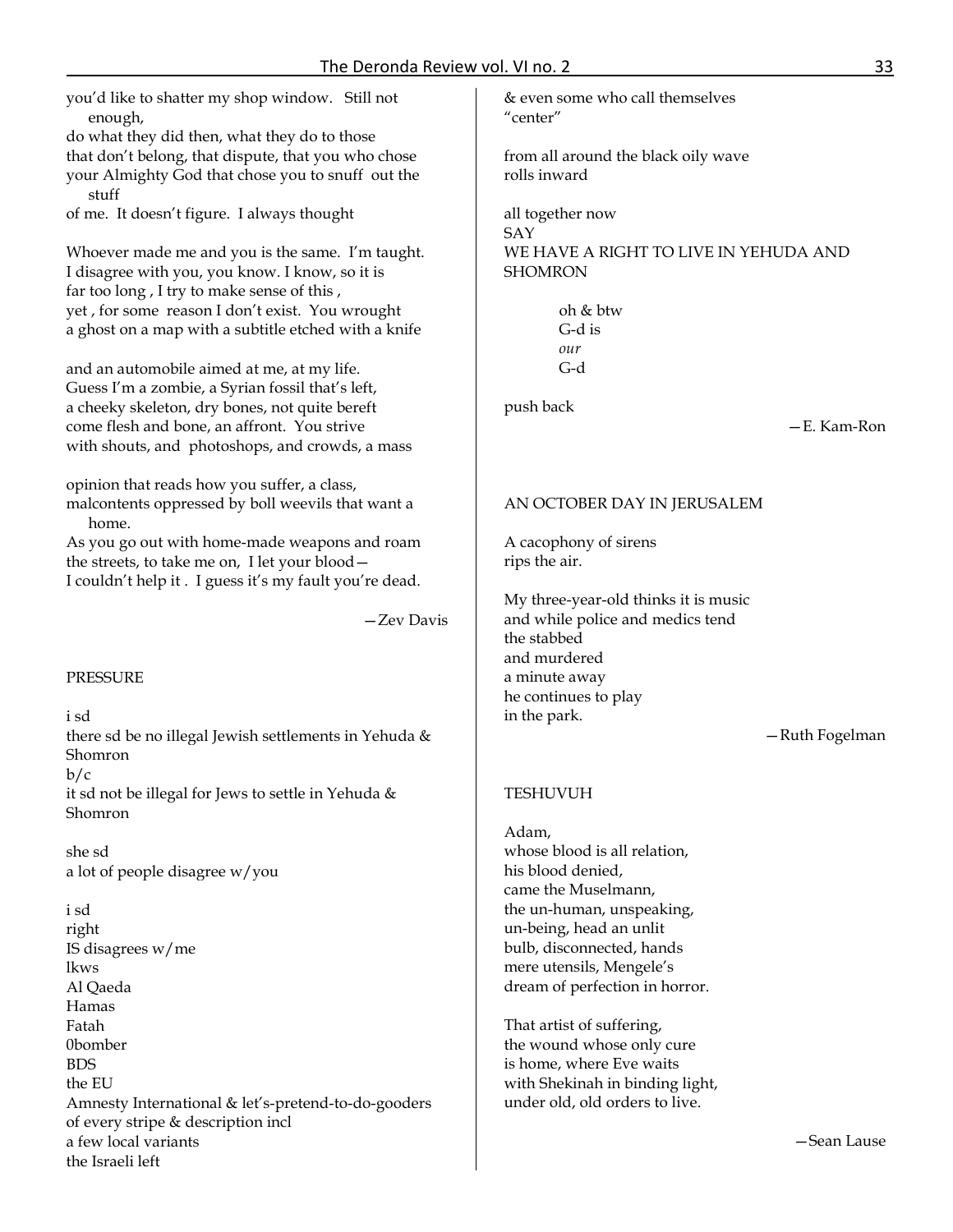**[Note: This issue is posted close to the anniversary of the massacre at the Rav Kook Yeshiva, which claimed the lives of eight outstanding youths who are remembered in the heartbreaking and inspiring book** *Princes Among Men* **(Feldheim). We publish the following poem as a tribute to these eight unforgotten ones, and to those whose names—33 as of this writing since October—have been added to the roll of kedoshim who are listed in reverse chronological order at [http://www.jewishvirtuallibrary.org/jsource/Terrorism/victims.html.](http://www.jewishvirtuallibrary.org/jsource/Terrorism/victims.html)—The Editors]**

IN MEMORY OF THE EIGHT VICTIMS OF MERKAZ HARAV KOOK MASSACRE Too Sad! Forever Glad We Had You! Never Letting Go! *By Evelyn Hayes, Author of the Plague Series. Thursday, March 6, 2008*

> Doron Mehereta, 26, of Ashdod Ro'i Rote, 18, of Elkanah in Samaria (Shomron) Yonadav Haim Hirschfeld, 19, of Kokhav HaShachar (Shomron) Yochai Lipshitz, 18, of the Old City of Jerusalem Yonatan Yitzchak Eldar, 16, of Shilo (Shomron) Neriah Cohen, 15, of Jerusalem Segev Pniel Avichayil, 15, of N'vei Daniel in Gush Etzion Avraham David Moses, 16, of Efrat, Gush Etzion

> > Eight Lives splattered into their Holy Books Life Blood into Books of Life. Eight young Jewish lives,

loving, loved by parents, family, relatives, friends, classmates, school, neighbors, nation, HASHEM.

Eight young loving lives, focusing, focused, a focus from such a loss. Such a loss: lives gaining, from which we gained, a corban consumed, absorbed, forever remaining amassing in our midst. Such a growing gift ripped away, stymied, a well spring, overflowing into our hearts, our souls, a maximum maximized by so much wealth, learning, knowledge, wisdom, a yearning to walk in the ways of God. Such a gift ripening and now ripe for us to preserve and to preserve us, So abruptly ripped away by hate, Now realigned to stay a prime factor in our everlasting chain of Zion, children of Abraham, Yitzchak , Yaakov, an eternal chain: Ro'i, Yonadav Haim, Yochai, Yonatan Yitzchak, Neriah, Segev Peniel, Avraham David, Students meriting, a heritage from us, for us, forevermore our heritage, a part of us. Eight lives will live forever on and we will be their children, will carry on their path, the pathways of the Torah, our ancient books, truth, dear G-d. Each bullet was meant for every Jew, past and to be born and now we will be their bullets and beam their light from G-d. Eight young lives, devoted to the wisdom of our sages, filled with learning from their pages, perfected in an imperfect world that cannot accept the destiny manifest for creating and relating all that was meant to be, undoing the advancement of our world for personal minimizations and meanness that is meaningless. Eight young meaningful giving lives never growing old, holding so much of the best of our Jewish generations to generate Hashem's Laws for the Perfection and Sanctification of His World. Eight young lives fathered by the Forefathers, never to father children of their own,

they will father us, bring us whom the bullets targeted to new heights,

the hilltop of our souls and hearts,

the grandiose willed by G-d.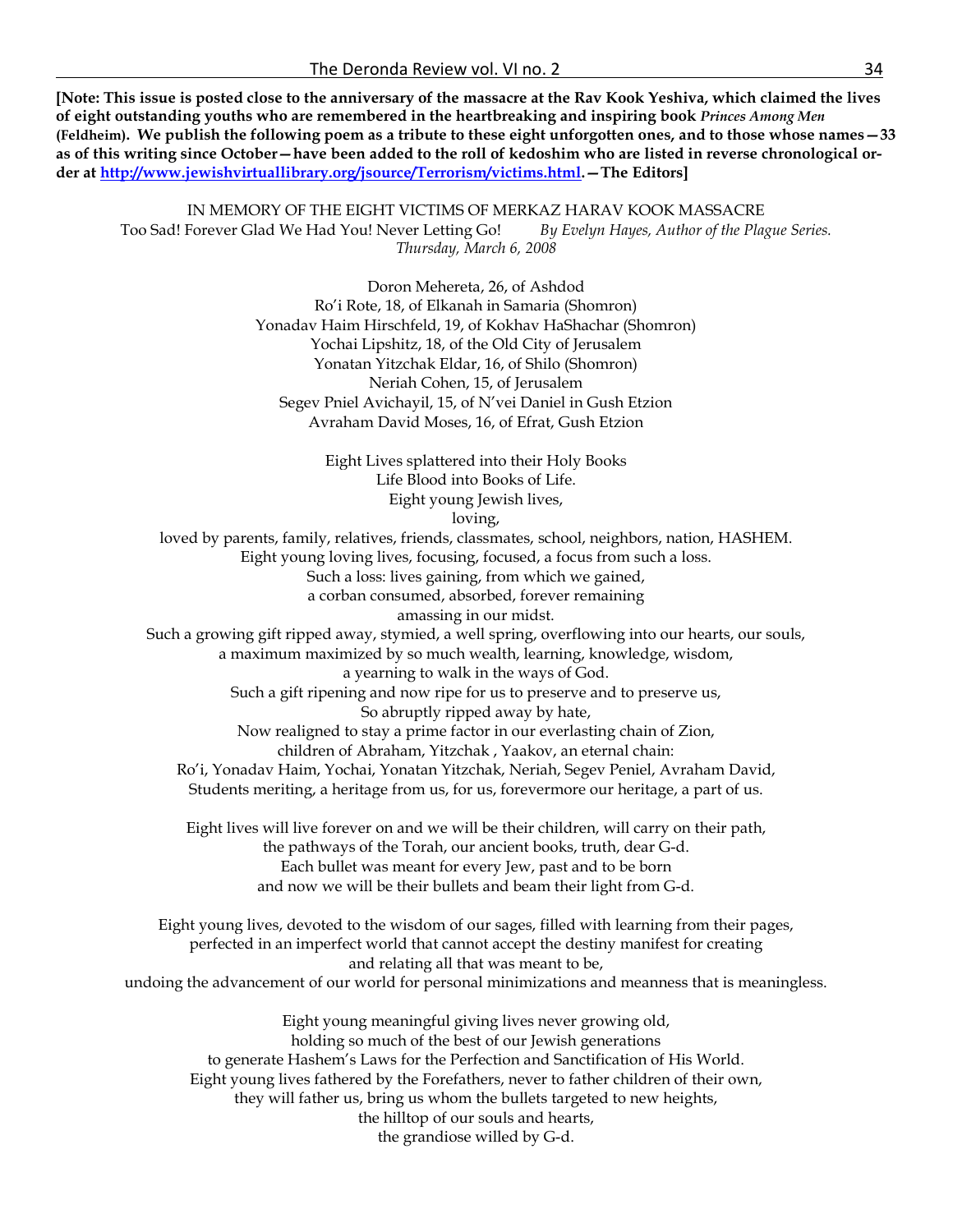Eight young lives mingled into our nation, us, a chizuk for our hearts, a candle for our souls, a landscape, a Holy Land to enfold Just 15, 16, 18, 19, 26, Gifts of G-d, Fleeting. Repeating in our beating hearts are their beings, love, learning, meaning Creating in our minds, the Jewish ways, better than all the hating, patronizing, destroying. Creating in our souls the flames that make the universe, the energy, good life. Eight lives lost, thousands, millions, multitudes, a people united, bearing pain in unity. We live, carrying them as they carry us. Gaining simcha in carrying on, holding in our arms their expanding beings that are making us include them into our very selves, in truth with trust that there will be a thrust that makes our nation a miracle from dust, a garden from a dessert, a manifestation from infestation, A blessing from a worthiness that is more than less and more and more, Keeping our losses, embracing all from their cherished charms, choosing each and every reminder as a binder to keep us bound to these eight young lives, our Jewish children, forefathers, us Shema Yisrael, Ani, Atar, Echad. Commemorating your lives, bigger than you, each and each, your best into a better we, us, all, Klal Yisrael. We cry as you were torn. We cry. You were a joy that was born and we will bear the knowledge of your personality, reality, actuality, a blessing blessing on. Doron Mehereta, 26, of Ashdod Ro'i Rote, 18, of Elkanah in Samaria (Shomron) Yonadav Haim Hirschfeld, 19, of Kokhav HaShachar (Shomron) Yochai Lipshitz, 18, of the Old City of Jerusalem Yonatan Yitzchak Eldar, 16, of Shilo (Shomron) Neriah Cohen, 15, of Jerusalem Segev Pniel Avichayil, 15, of N'vei Daniel in Gush Etzion Avraham David Moses, 16, of Efrat, Gush Etzion

| MEMORIAL CANDLE                              |                                                |
|----------------------------------------------|------------------------------------------------|
|                                              | The ovens of Poland                            |
| A dear brother was murdered –                | The slopes of Carmel                           |
| We set up a memorial candle.                 | The settlements of Binyamin                    |
| Jewish blood was shed                        |                                                |
| And we lit a candle to remember the absence. | In all these places                            |
|                                              | Memorial candles                               |
| On the walls of Jerusalem                    | Stand by the thousands.                        |
| The roads of Samaria                         |                                                |
| The streets of Tel Aviv                      | The sun has set                                |
| The alleys of Hebron,                        | The darkness has come.                         |
| The mountains of Judea                       | We need no streetlights to light our way       |
| The gardens of Gush Dan                      | For the precious light of the memorial candles |
| The fences of Gaza                           | Is already shining.                            |
| The valleys of the Golan                     |                                                |
| The spaces of the Negev                      | — Elyakim Hirshfeld                            |
|                                              | tr. EC                                         |
|                                              |                                                |